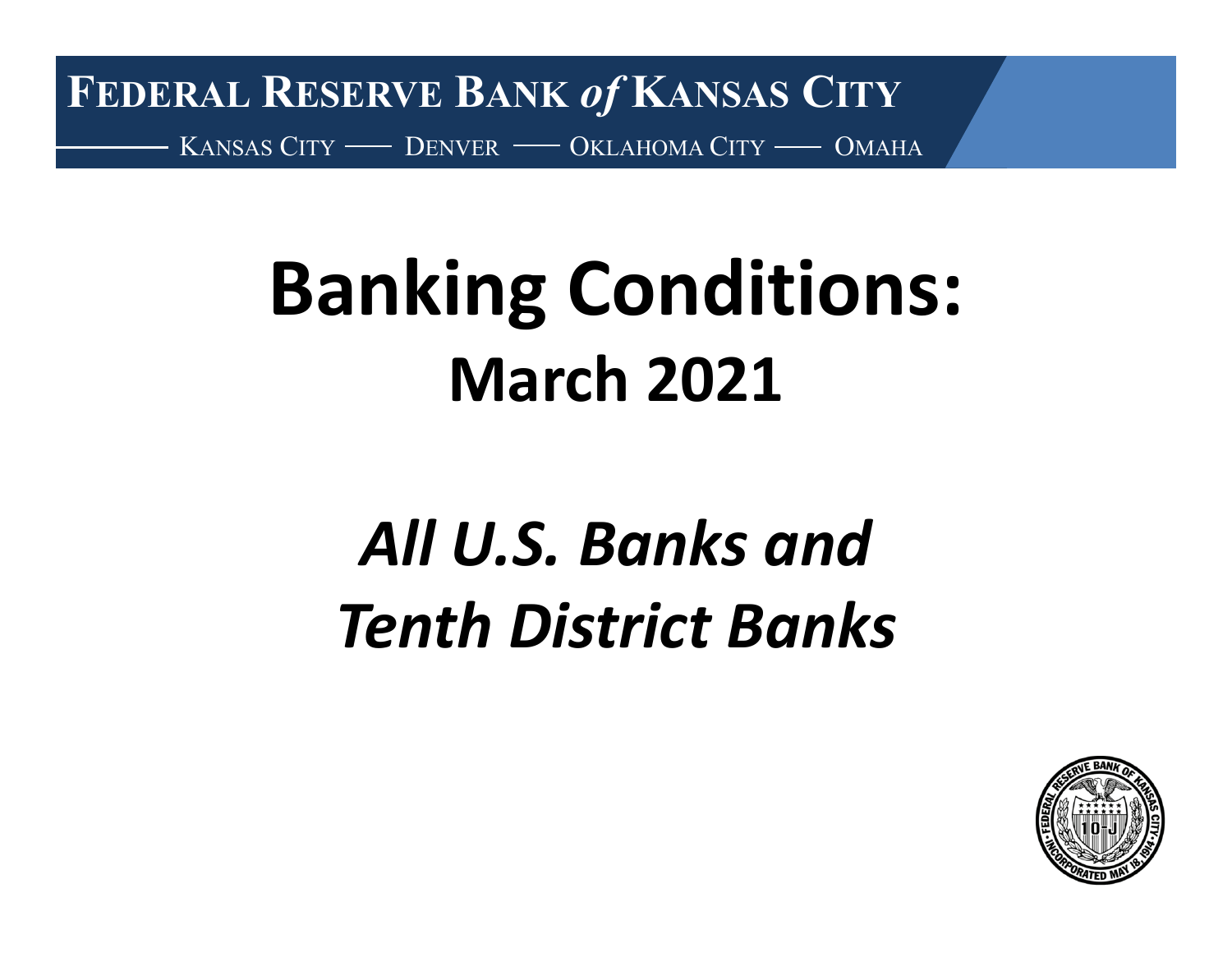### **U.S. Institutions Overview**

*(All US Commercial Banks)*

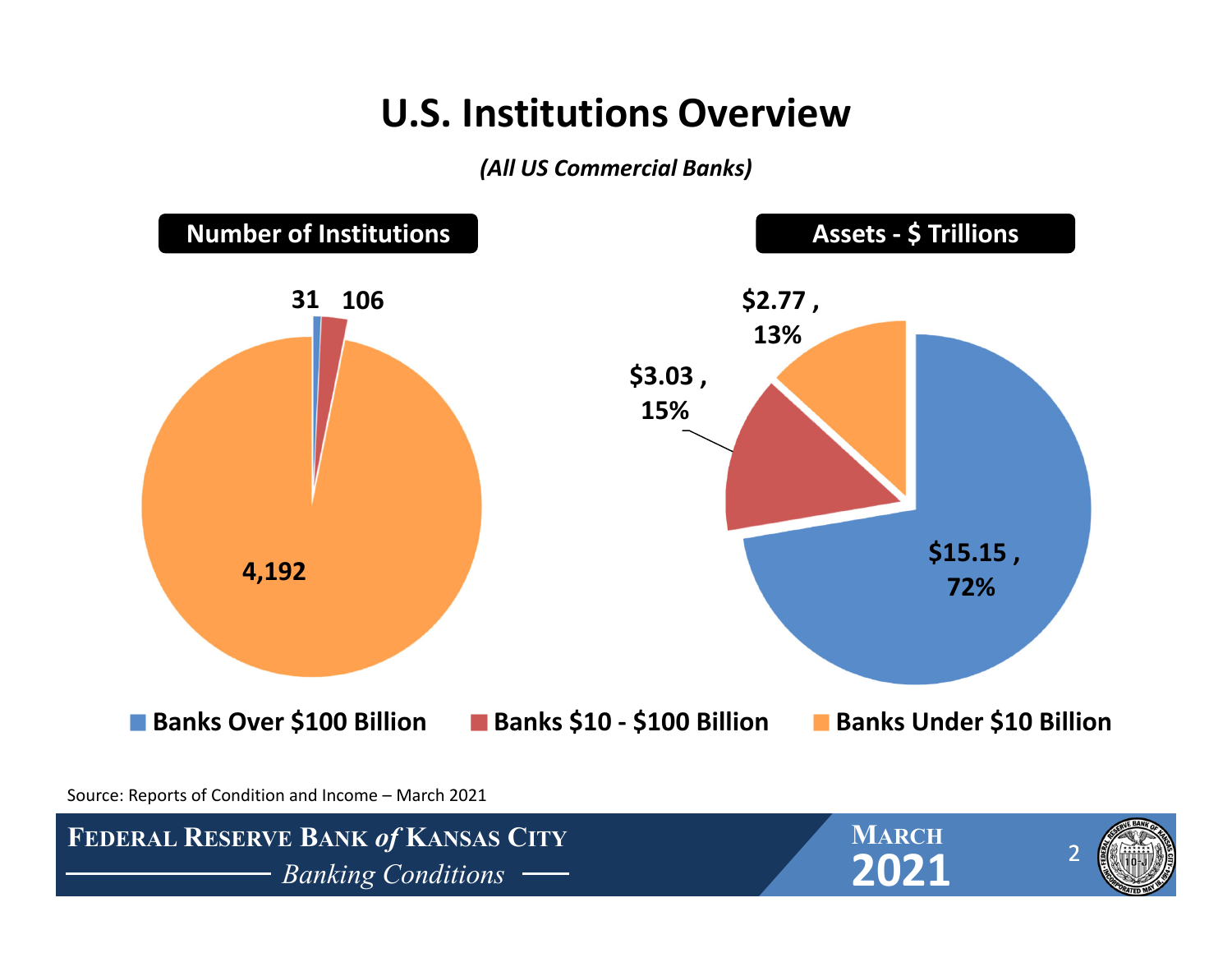### **Tenth District Institutions Overview**

#### *(Tenth District Commercial Banks)*

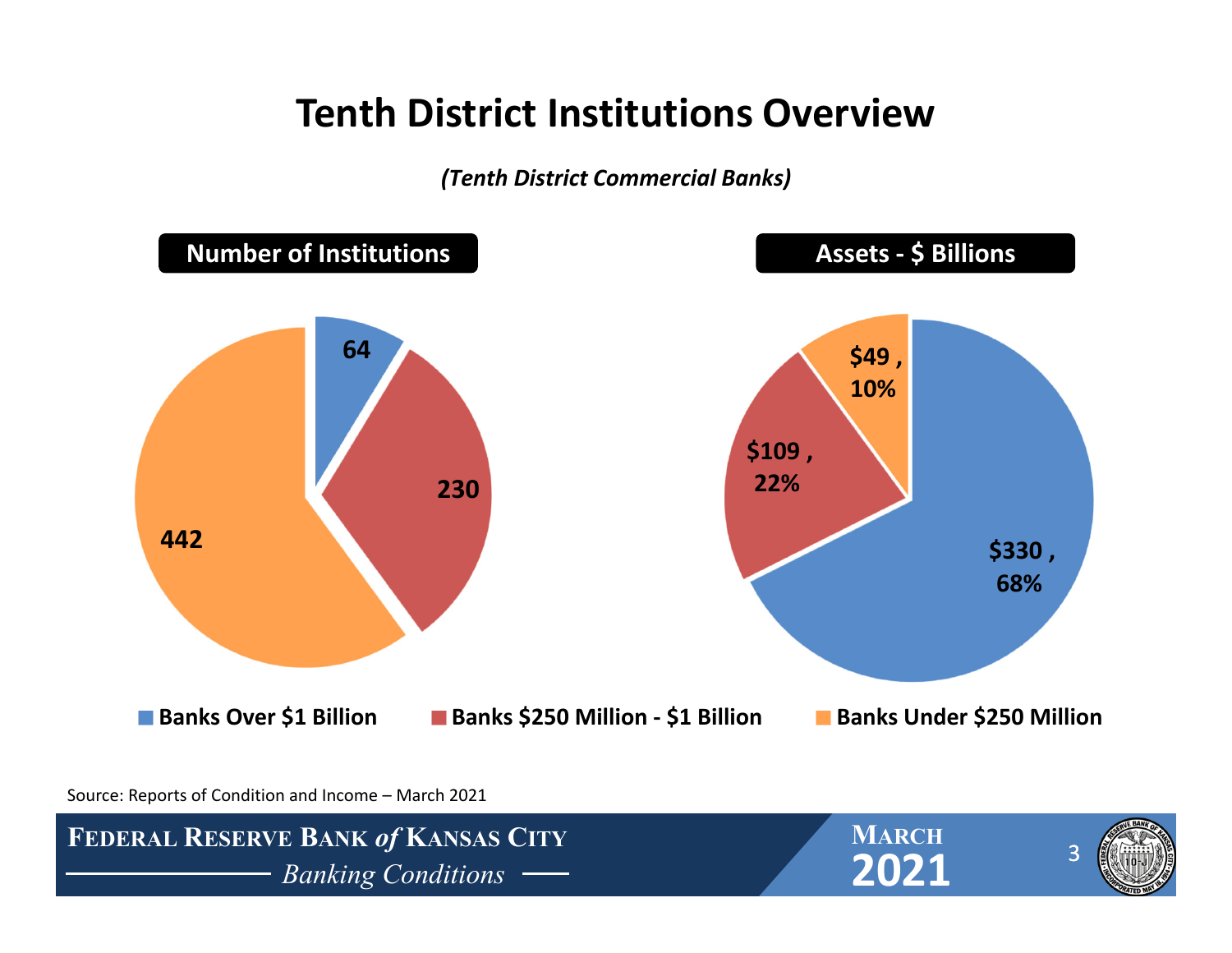# Capital and Earnings

- Capital levels have stabilized, whereas earnings performance continued to improve from the declines experienced in the first half of 2020.
- Balance sheet growth, driven by the Paycheck Protection Program, was the primary contributor to decreases in capital ratios.

 **FEDERAL RESERVE BANK** *of* **KANSAS CITY** *Banking Conditions* **2021**



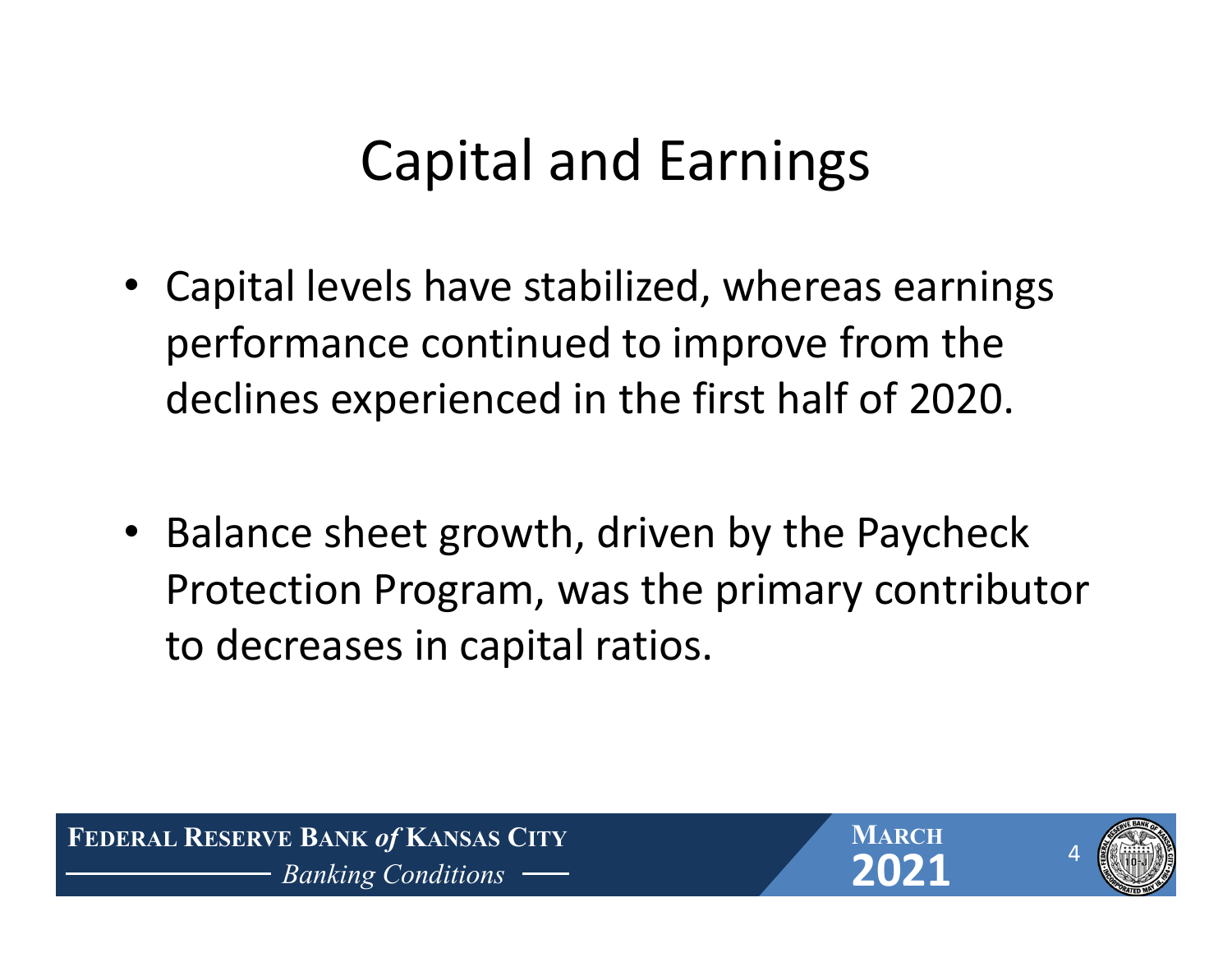### **Leverage Ratio**

*(All US Commercial Banks)*



\* Tier 1 capital to assets for leverage capital purposes (Quarter) – the "Leverage Ratio" Source: Reports of Condition and Income

**FEDERAL RESERVE BANK of KANSAS CITY**<br> **FEDERAL RESERVE BANK** of **KANSAS CITY**<br> **PARKING** Conditions — **PARKING** 2021 *Banking Conditions* **2021**



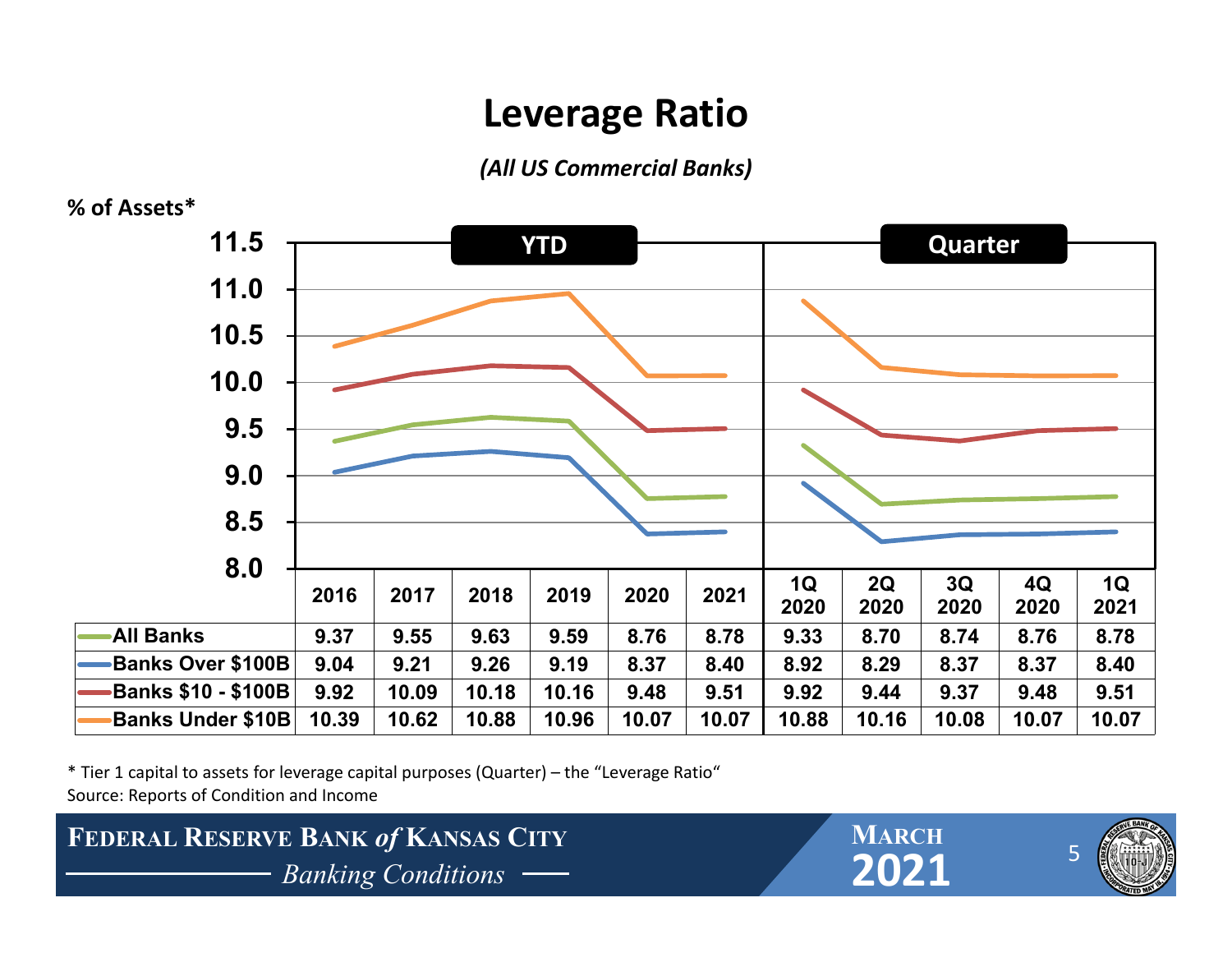### **Leverage Ratio**

#### *(Tenth District Commercial Banks)*



\* Tier 1 capital to assets for leverage capital purposes (Quarter) – the "Leverage Ratio" Source: Reports of Condition and Income

**FEDERAL RESERVE BANK of KANSAS CITY**<br> **FEDERAL RESERVE BANK** of **KANSAS CITY**<br> **PARKING** Conditions — **PARKING** 2021 *Banking Conditions* **2021**



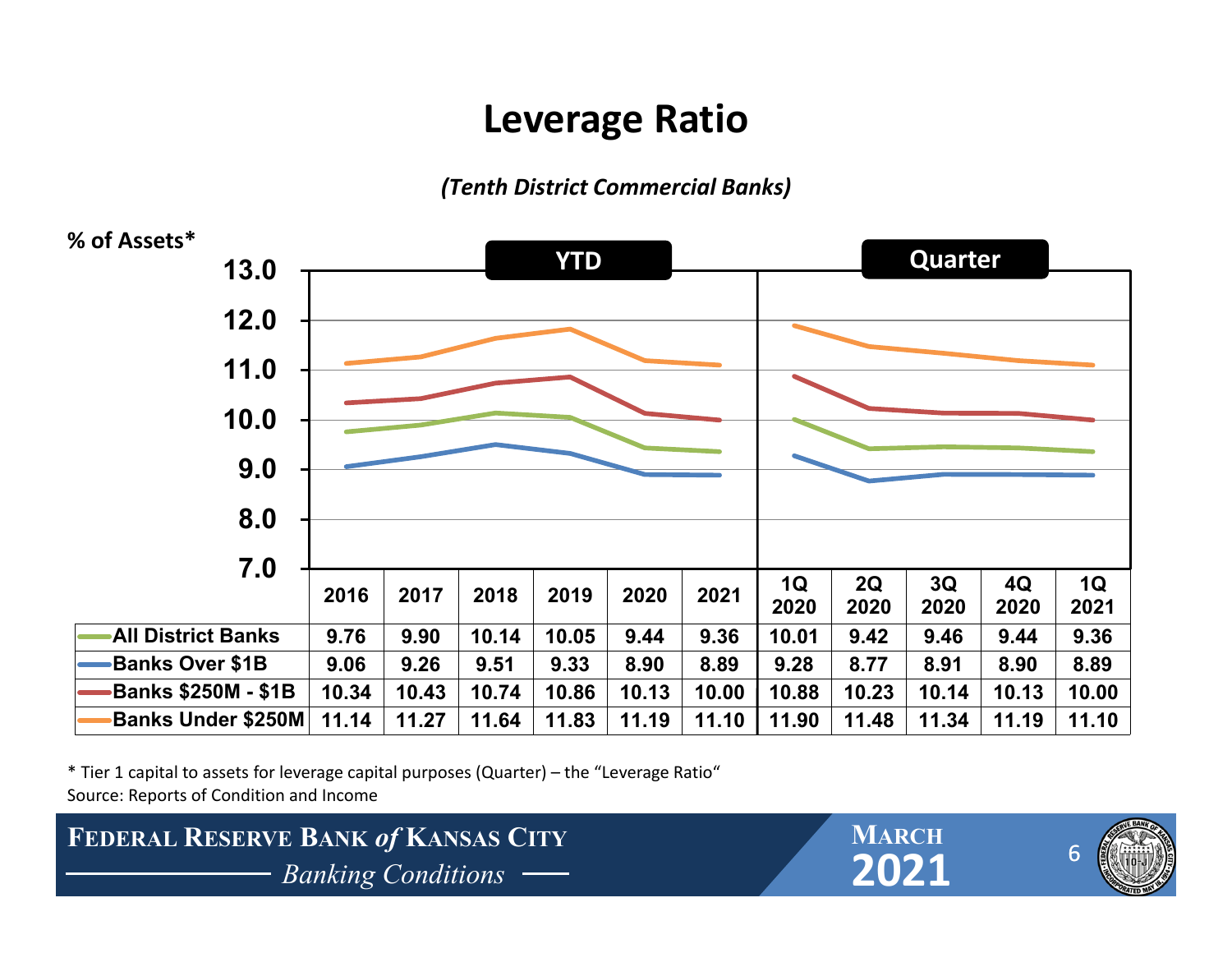# **Change in Equity Capital**

*(All U.S. Commercial Banks)*



\* Quarter change in components of equity capital Source: Reports of Condition and Income

**\$ Billions\***

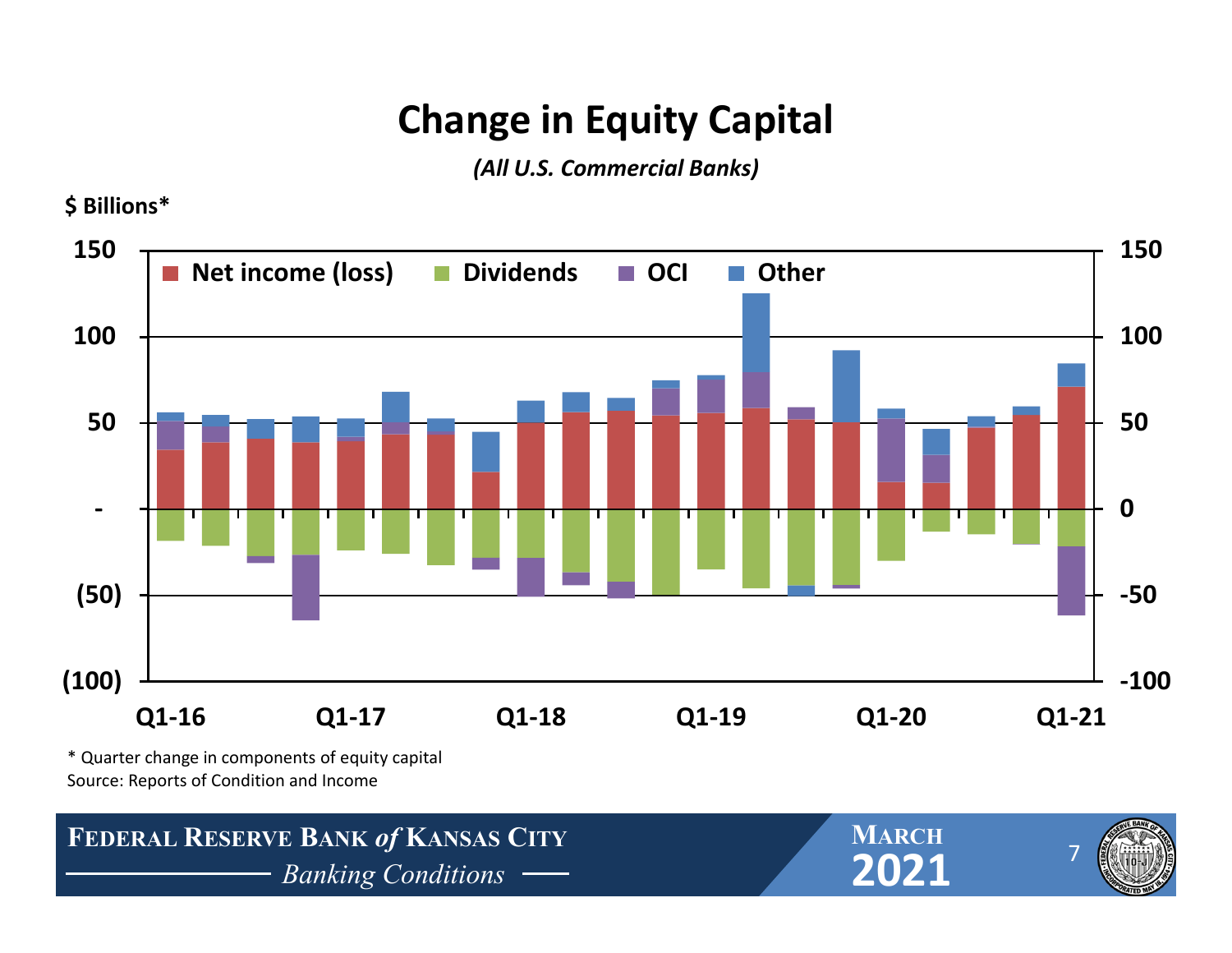# **Change in Equity Capital**

*(Tenth District Commercial Banks)*



Source: Reports of Condition and Income

**\$ Millions\***

8**FEDERAL RESERVE BANK of KANSAS CITY**<br> **FEDERAL RESERVE BANK** of **KANSAS CITY**<br> **PARKING** Conditions — **PARKING** 2021 *Banking Conditions* **2021 MARCH**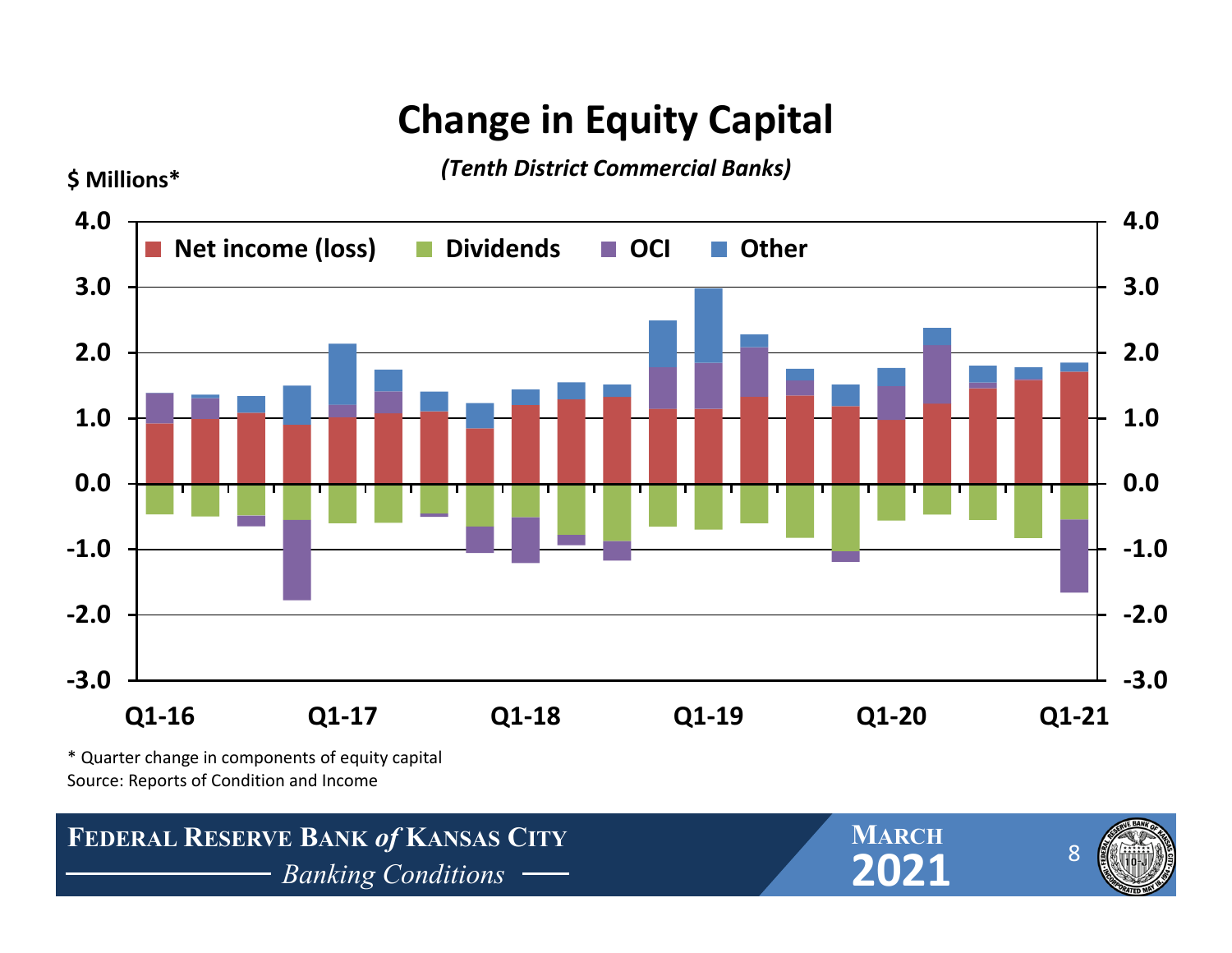### **Return on Average Assets Summary**

*(All US Commercial Banks)*

|                                  |      |      |      |          | (YoY)         | (Qrt)   |
|----------------------------------|------|------|------|----------|---------------|---------|
|                                  | 2018 | 2019 | 2020 | $Mar-21$ | <b>Change</b> | Change* |
| Net Interest Income              | 3.04 | 3.00 | 2.53 | 2.31     | (0.53)        | (0.09)  |
| Noninterest Income               | 1.56 | 1.51 | 1.38 | 1.40     | (0.03)        | 0.09    |
| <b>Total Revenue</b>             | 4.60 | 4.51 | 3.90 | 3.71     | (0.56)        | 0.00    |
| Provisions                       | 0.26 | 0.29 | 0.64 | (0.27)   | (1.38)        | (0.31)  |
| Noninterest Expense              | 2.64 | 2.61 | 2.43 | 2.26     | (0.46)        | (0.07)  |
| <b>Total Expenses</b>            | 2.90 | 2.90 | 3.07 | 1.99     | (1.85)        | (0.38)  |
| <b>Pre-Tax Operating Income</b>  | 1.70 | 1.61 | 0.83 | 1.72     | 1.28          | 0.38    |
| <b>Sub S Adjusted Net Income</b> | 1.34 | 1.28 | 0.69 | 1.38     | 1.03          | 0.29    |

Note: Income Statement items as <sup>a</sup> percentage of average assets – Annualized \*Quarterly data Source: Reports of Condition and Income

**FEDERAL RESERVE BANK of KANSAS CITY**<br> **FEDERAL RESERVE BANK** of **KANSAS CITY**<br> **PARKING** *Banking Conditions Banking Conditions* **2021**





9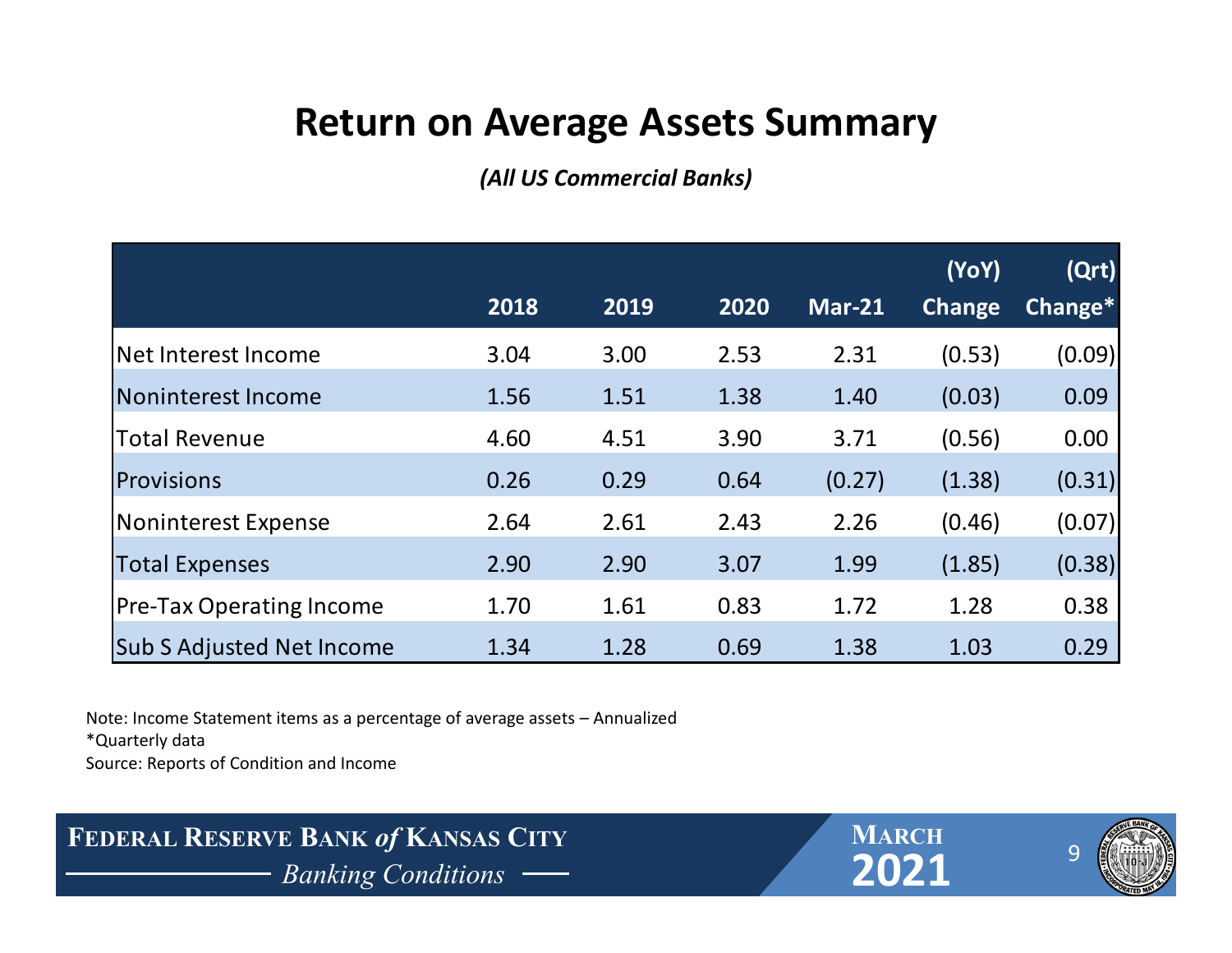### **Return on Average Assets Summary**

*(Tenth District Commercial Banks)*

|                                  |      |      |      |               | (YoY)         | (Qrt)   |
|----------------------------------|------|------|------|---------------|---------------|---------|
|                                  | 2018 | 2019 | 2020 | <b>Mar-21</b> | <b>Change</b> | Change* |
| Net Interest Income              | 3.57 | 3.54 | 3.22 | 3.07          | (0.32)        | (0.03)  |
| Noninterest Income               | 1.13 | 1.21 | 1.30 | 1.25          | 0.06          | (0.04)  |
| <b>Total Revenue</b>             | 4.70 | 4.75 | 4.52 | 4.32          | (0.26)        | (0.07)  |
| Provisions                       | 0.22 | 0.24 | 0.40 | 0.06          | (0.51)        | (0.09)  |
| Noninterest Expense              | 2.90 | 2.96 | 2.77 | 2.54          | (0.39)        | (0.19)  |
| <b>Total Expenses</b>            | 3.12 | 3.20 | 3.17 | 2.59          | (0.89)        | (0.28)  |
| <b>Pre-Tax Operating Income</b>  | 1.58 | 1.54 | 1.35 | 1.73          | 0.64          | 0.21    |
| <b>Sub S Adjusted Net Income</b> | 1.28 | 1.24 | 1.14 | 1.37          | 0.45          | 0.05    |

Note: Income Statement items as <sup>a</sup> percentage of average assets – Annualized \*Quarterly data Source: Reports of Condition and Income

**FEDERAL RESERVE BANK of KANSAS CITY**<br> **FEDERAL RESERVE BANK** of **KANSAS CITY**<br> **PARKING** Conditions — **PARKING** 2021 *Banking Conditions* **2021**





10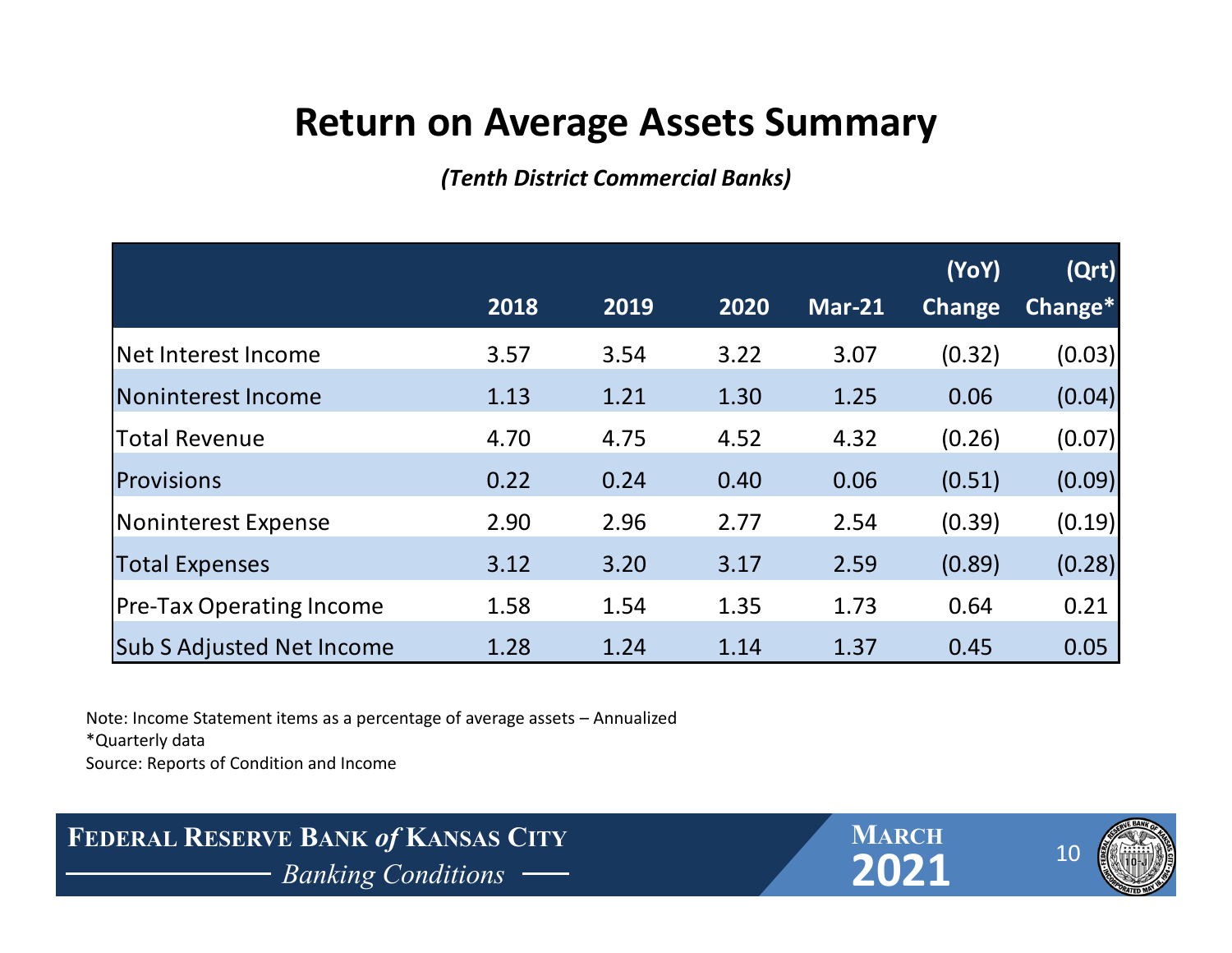### **Return on Average Assets**



Sub S Adjusted

\* YTD <sup>=</sup> Net Income (YTD), as <sup>a</sup> percentage of average assets ‐ Annualized

\*\* Quarter <sup>=</sup> Net Income (Quarter), as <sup>a</sup> percentage of average assets (Quarter) ‐ Annualized

Note: Sub S adjusted Net Income

Source: Reports of Condition and Income

**FEDERAL RESERVE BANK of KANSAS CITY**<br> **EXAMPLE 2021** *Banking Conditions* **2021**



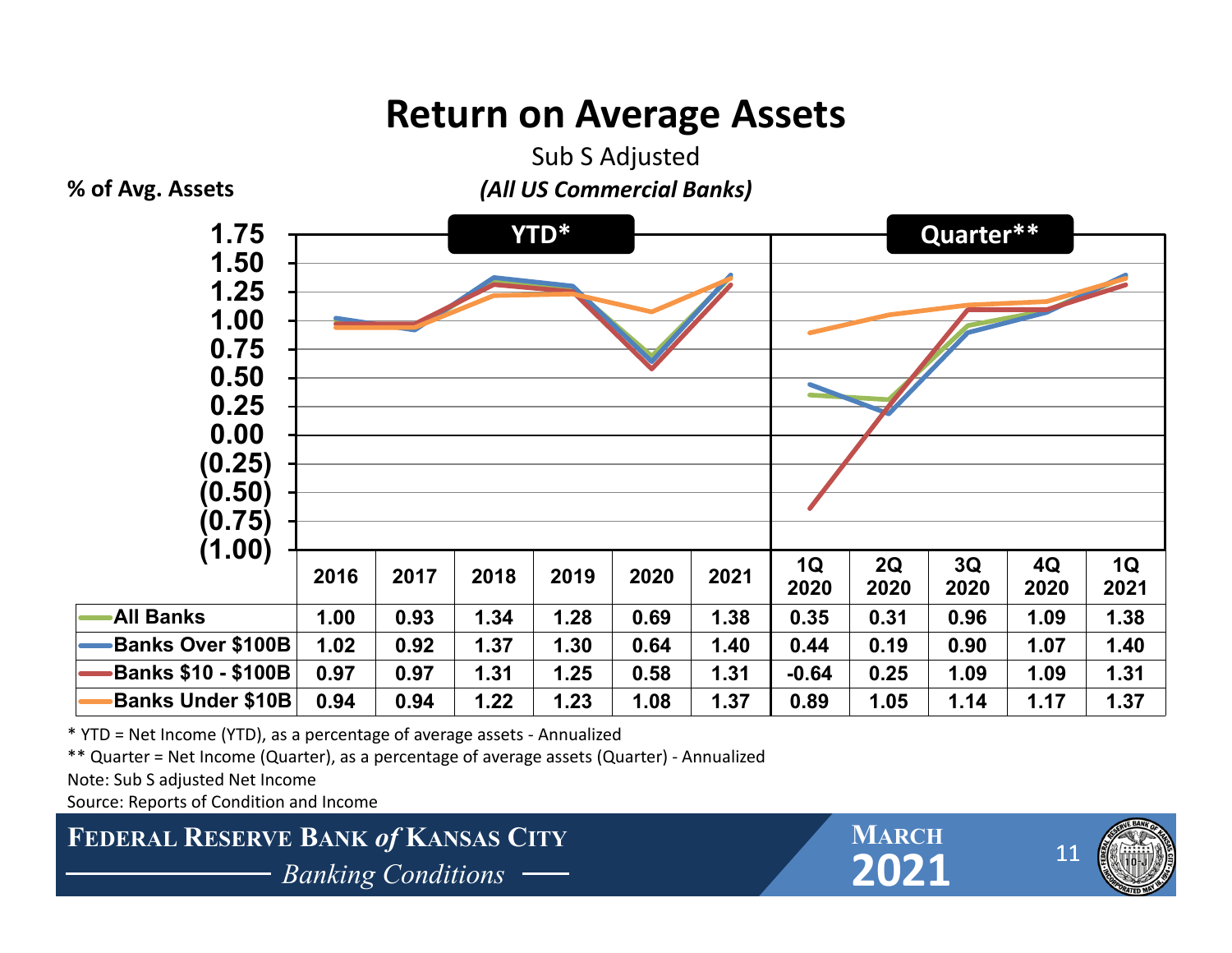# **Return on Average Assets for District Banks**



**% of Avg. Assets**



\* YTD <sup>=</sup> Net Income (YTD), as <sup>a</sup> percentage of average assets ‐ Annualized

\*\* Quarter <sup>=</sup> Net Income (Quarter), as <sup>a</sup> percentage of average assets (Quarter) – Annualized

Note: Sub S Adjusted Net Income

Source: Reports of Condition and Income



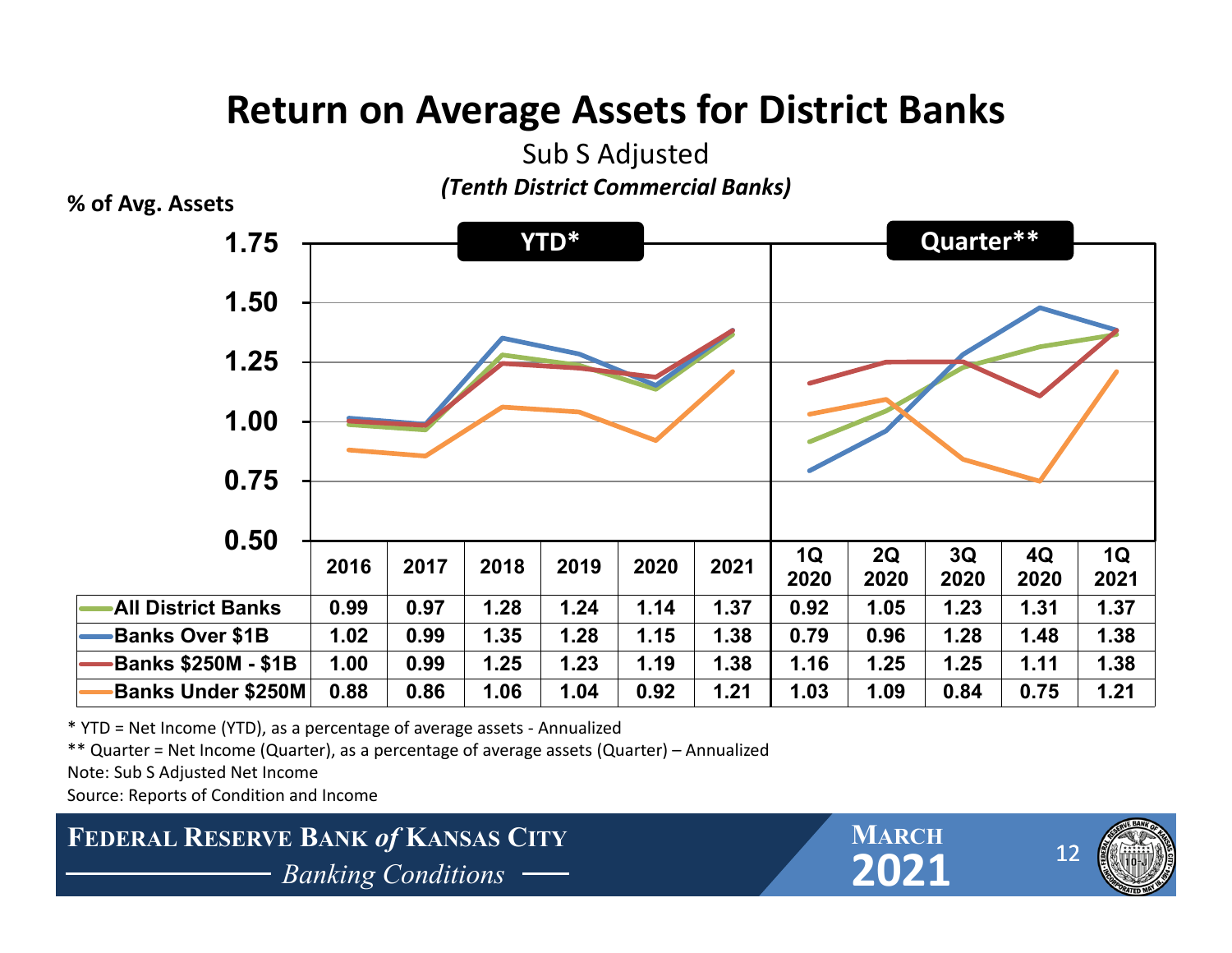### **Contributions to Pre‐Tax Income**

All U.S. Commercial Banks, December 2020 vs. March 2021



Source: Reports of Condition and Income







13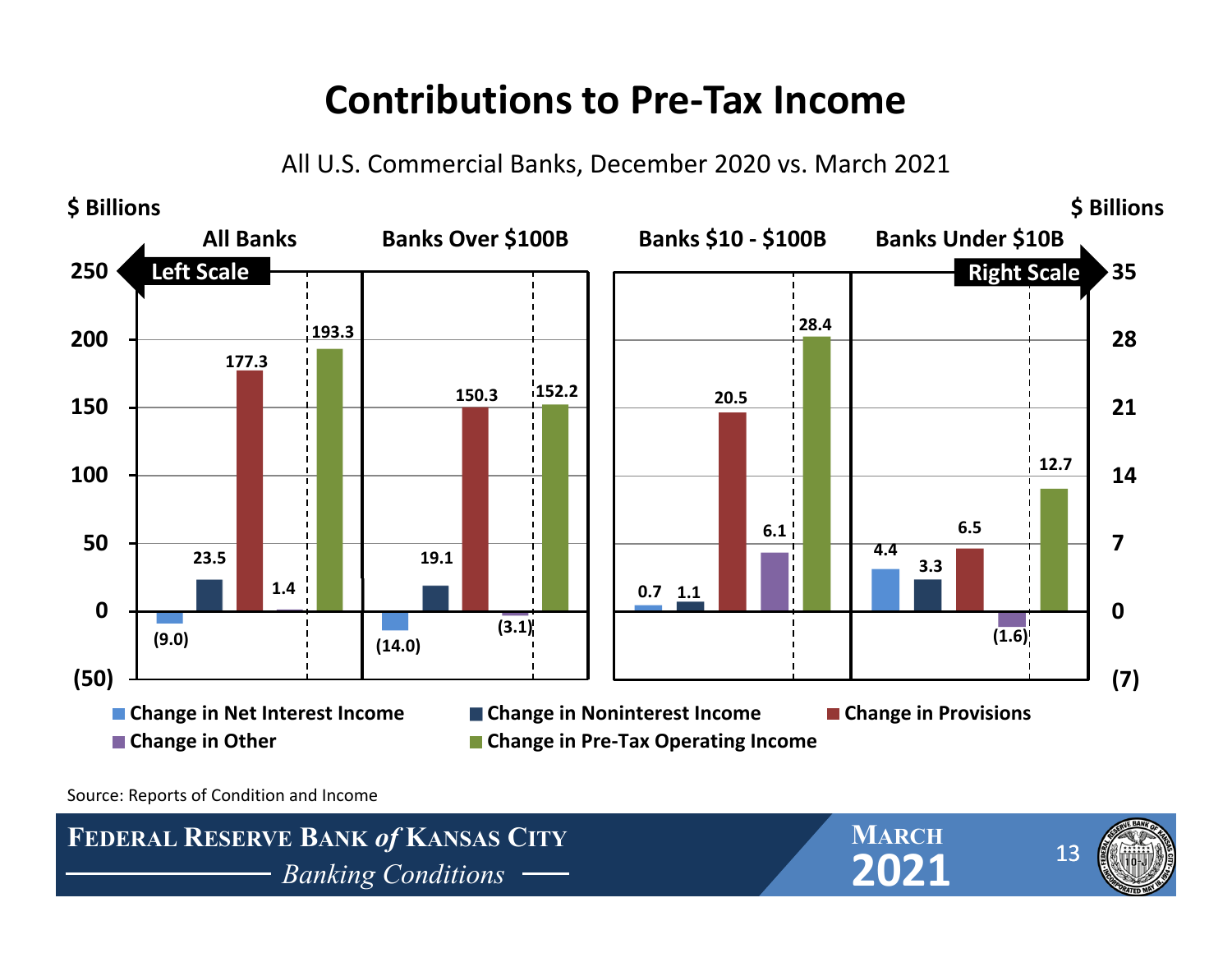### **Contributions to Pre‐Tax Income**

Tenth District Commercial Banks, December 2020 vs. March 2021



**FEDERAL RESERVE BANK of KANSAS CITY**<br> **Panking Conditions** *Banking Conditions* **2021**

**MARCH**



14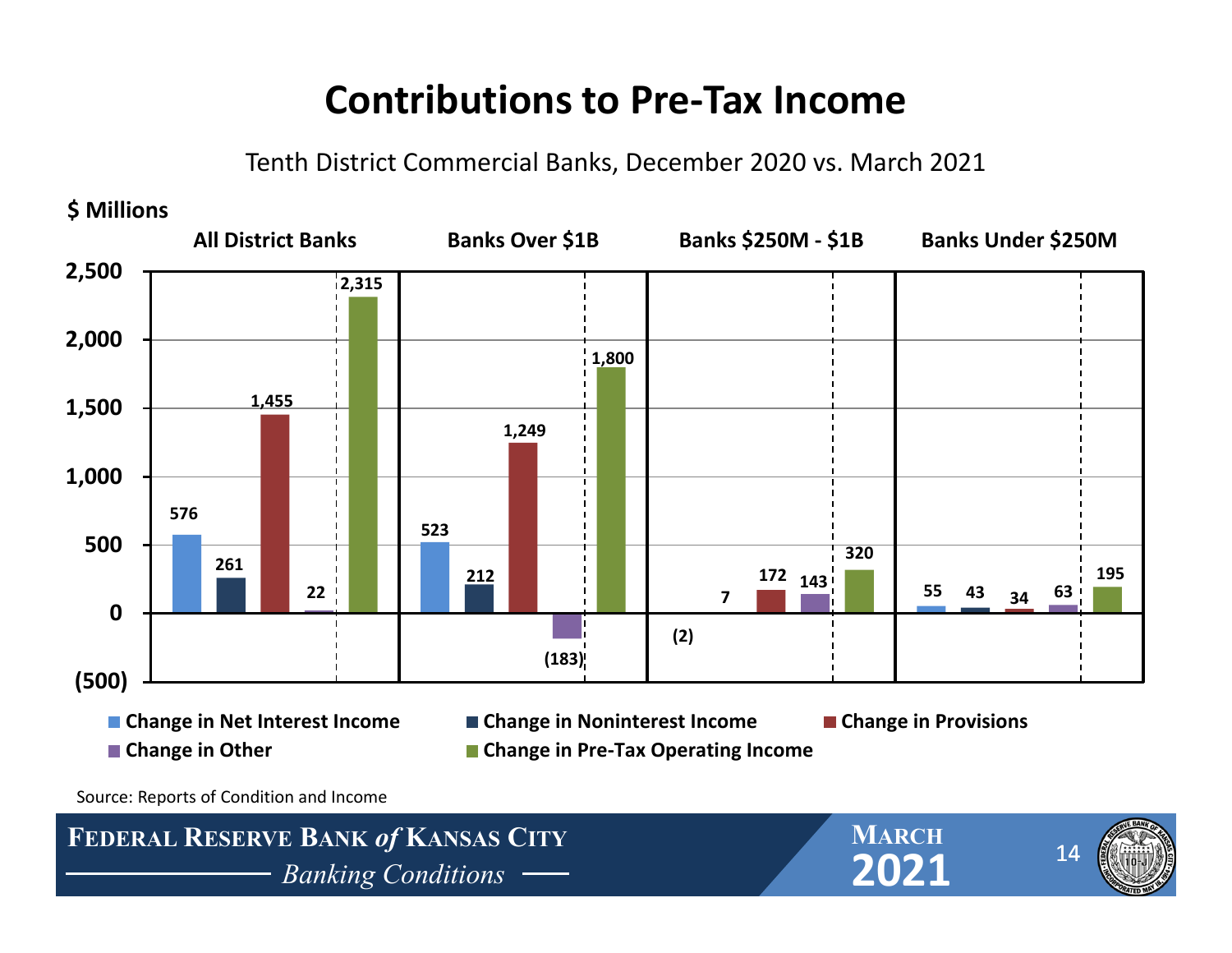# **Net Interest Margin**

*(All US Commercial Banks)*



Note: Interest Income Net of Interest Expense (YTD), as <sup>a</sup> percentage of average earning assets ‐ Annualized Source: Reports of Condition and Income

#### **FEDERAL RESERVE BANK of KANSAS CITY**<br> **Banking Conditions** — **CO21** *Banking Conditions* **2021**

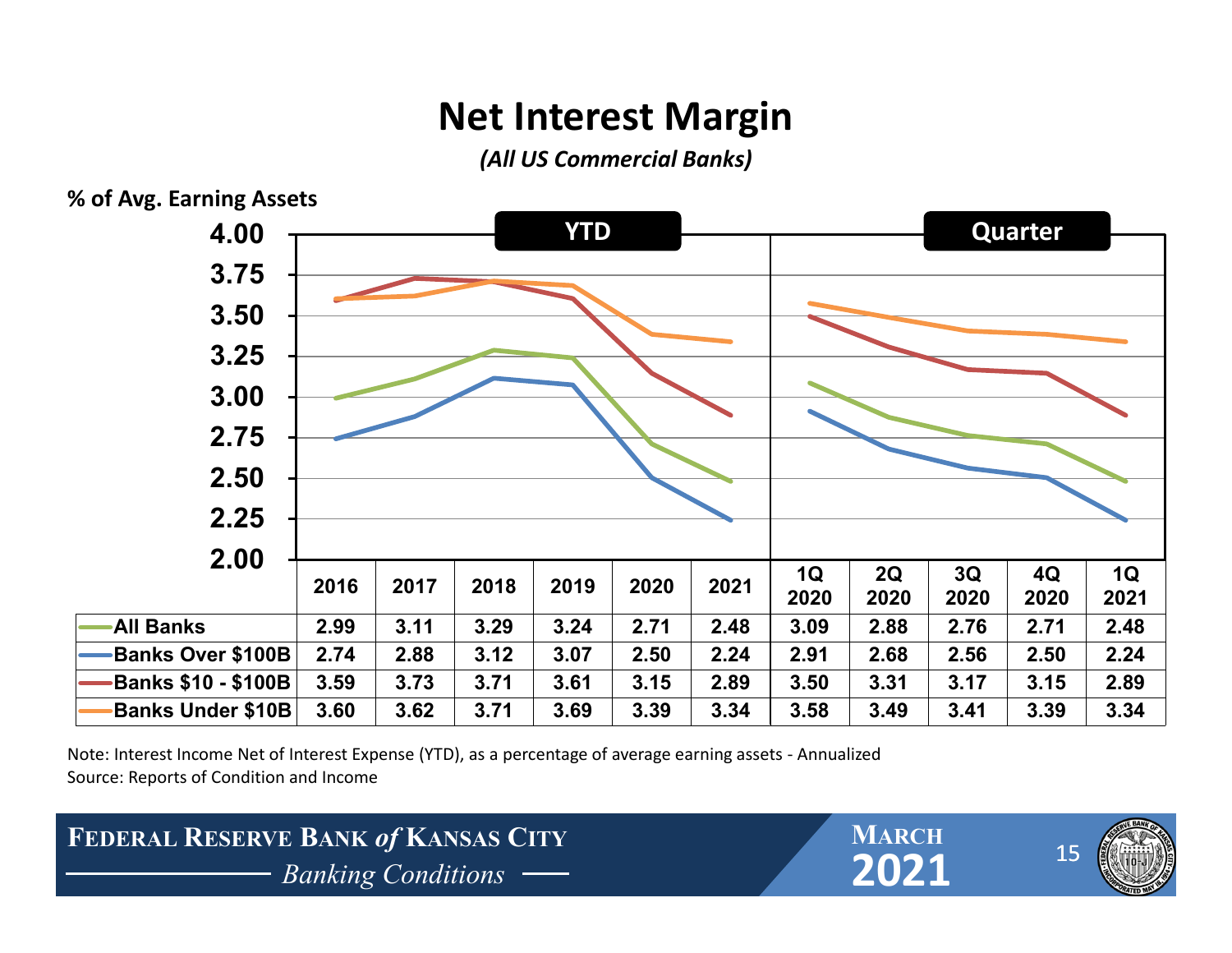## **Net Interest Margin**

*(Tenth District Commercial Banks)*



\* YTD <sup>=</sup> Interest Income Net of Interest Expense (YTD), as <sup>a</sup> percentage of average earning assets ‐ Annualized Source: Reports of Condition and Income

#### **FEDERAL RESERVE BANK of KANSAS CITY**<br> **PARKING** *Banking Conditions* — **PARKING 2021** *Banking Conditions* **2021**

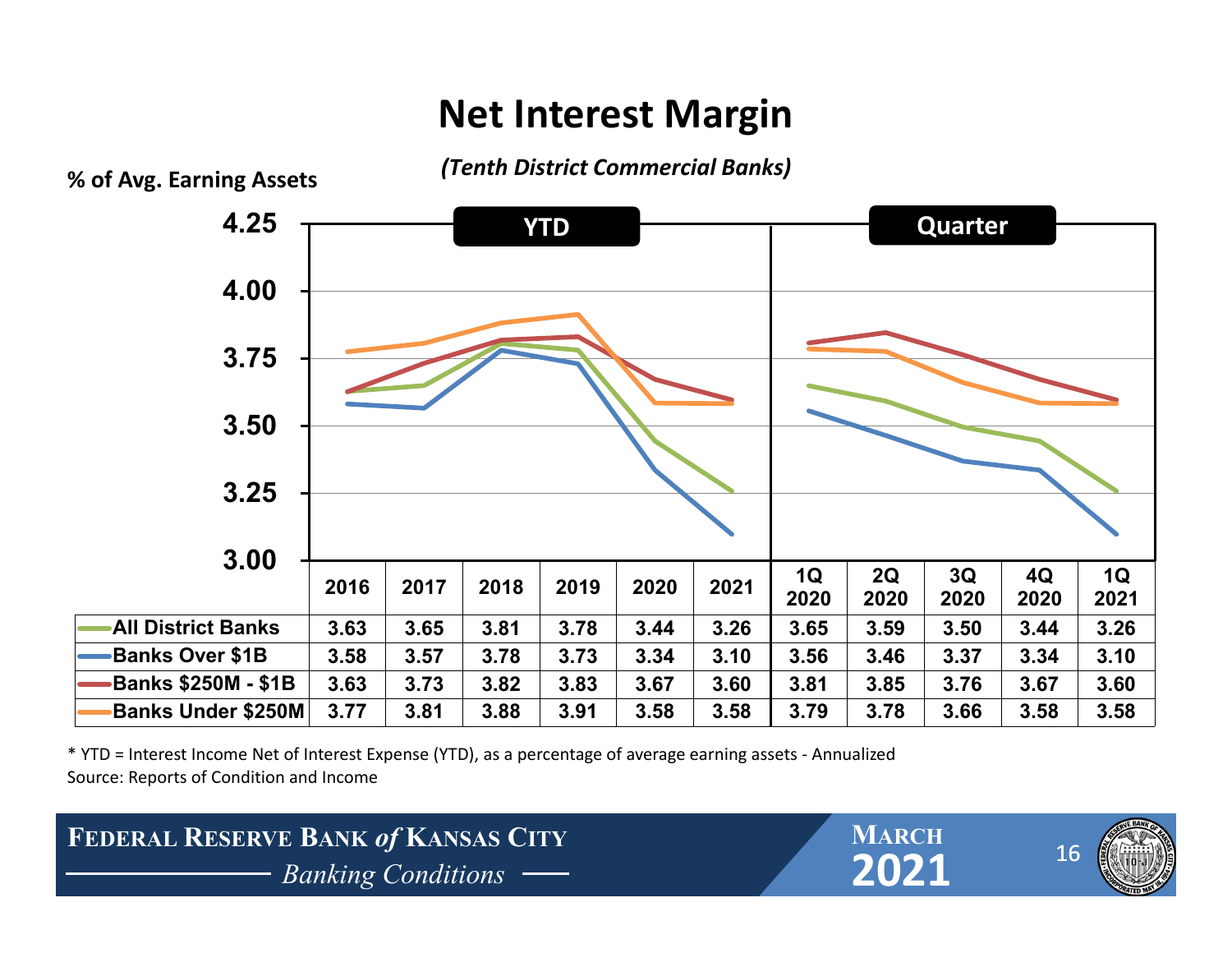#### **Interest Income**

*(All US Commercial Banks)*



\* YTD <sup>=</sup> Interest Income (YTD), as <sup>a</sup> percentage of average assets ‐ Annualized

\*\* Quarter <sup>=</sup> Interest Income (Quarter), as <sup>a</sup> percentage of average assets (Quarter) ‐ Annualized

Source: Reports of Condition and Income

**FEDERAL RESERVE BANK of KANSAS CITY**<br> **EXAMPLE BANKING CONDUCTS** *Banking Conditions* **2021**

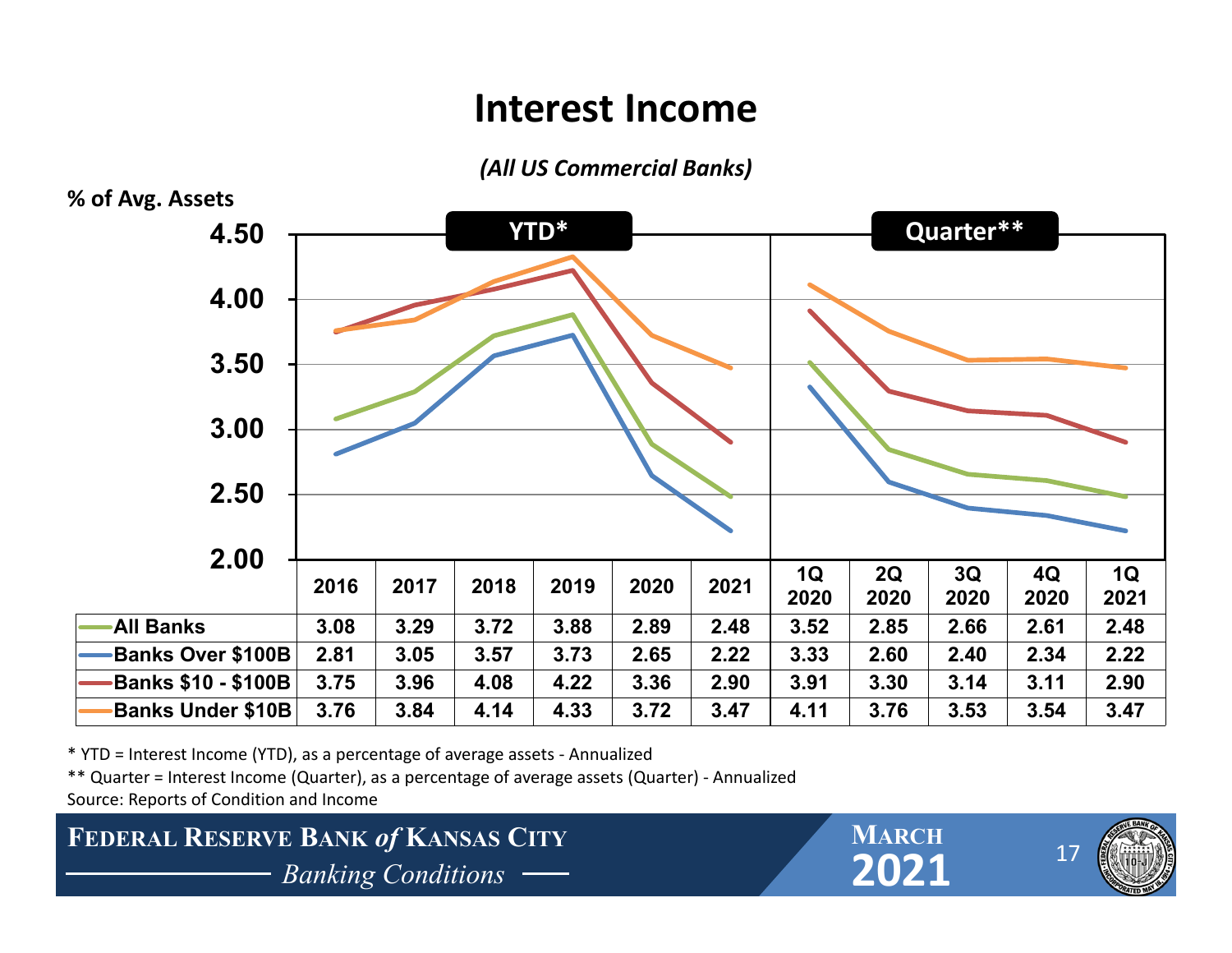#### **Interest Income**

*(Tenth District Commercial Banks)*



\* YTD <sup>=</sup> Interest Income (YTD), as <sup>a</sup> percentage of average assets ‐ Annualized

\*\* Quarter <sup>=</sup> Interest Income (Quarter), as <sup>a</sup> percentage of average assets (Quarter) ‐ Annualized

Source: Reports of Condition and Income

**FEDERAL RESERVE BANK of KANSAS CITY** MARCH MARCH **Particle 2021** *Banking Conditions* **2021**

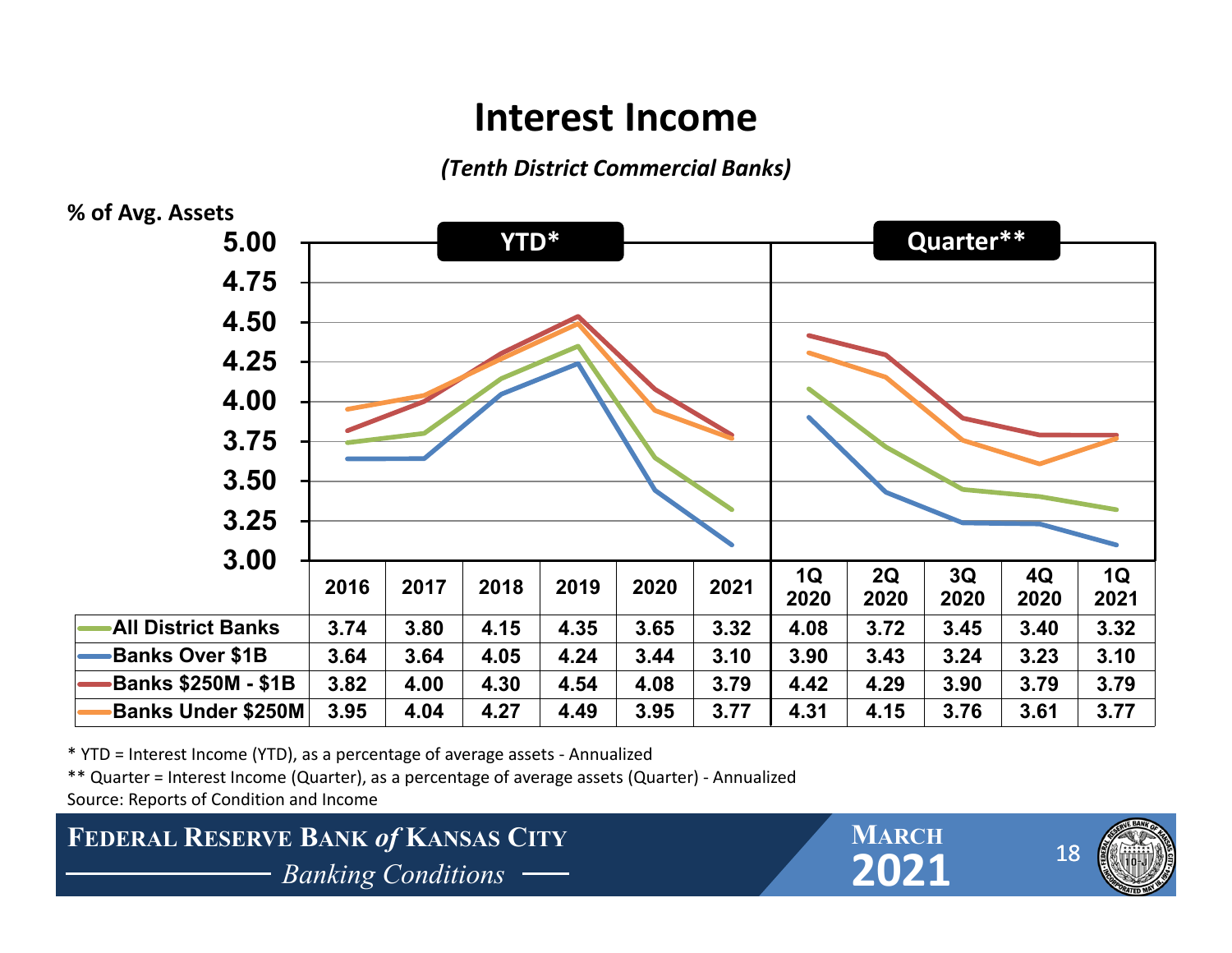# **Noninterest Income**

#### *(All US Commercial Banks)*



\* YTD <sup>=</sup> Noninterest Income (YTD), as <sup>a</sup> percentage of average assets ‐ Annualized

\*\* Quarter <sup>=</sup> Noninterest Income (Quarter), as <sup>a</sup> percentage of average assets (Quarter) ‐ Annualized Source: Reports of Condition and Income

**FEDERAL RESERVE BANK of KANSAS CITY**<br> **EXAMPLE 1999 Banking Conditions** *Banking Conditions* **2021**

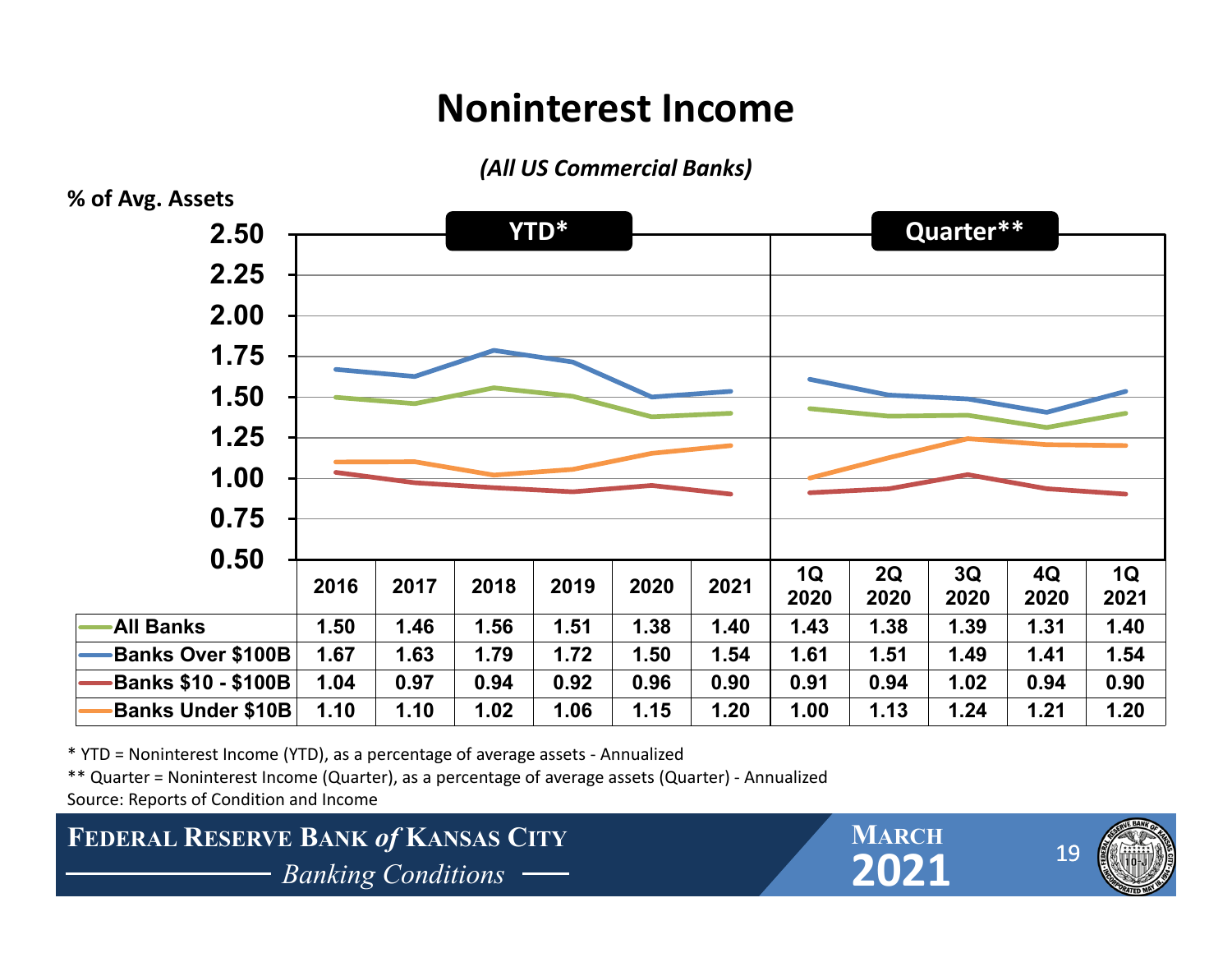### **Noninterest Income**

*(Tenth District Commercial Banks)*



\* YTD <sup>=</sup> Noninterest Income (YTD), as <sup>a</sup> percentage of average assets ‐ Annualized

\*\* Quarter <sup>=</sup> Noninterest Income (Quarter), as <sup>a</sup> percentage of average assets (Quarter) ‐ Annualized

Source: Reports of Condition and Income

**FEDERAL RESERVE BANK of KANSAS CITY**<br> **EXAMPLE 1999 Banking Conditions** *Banking Conditions* **2021**

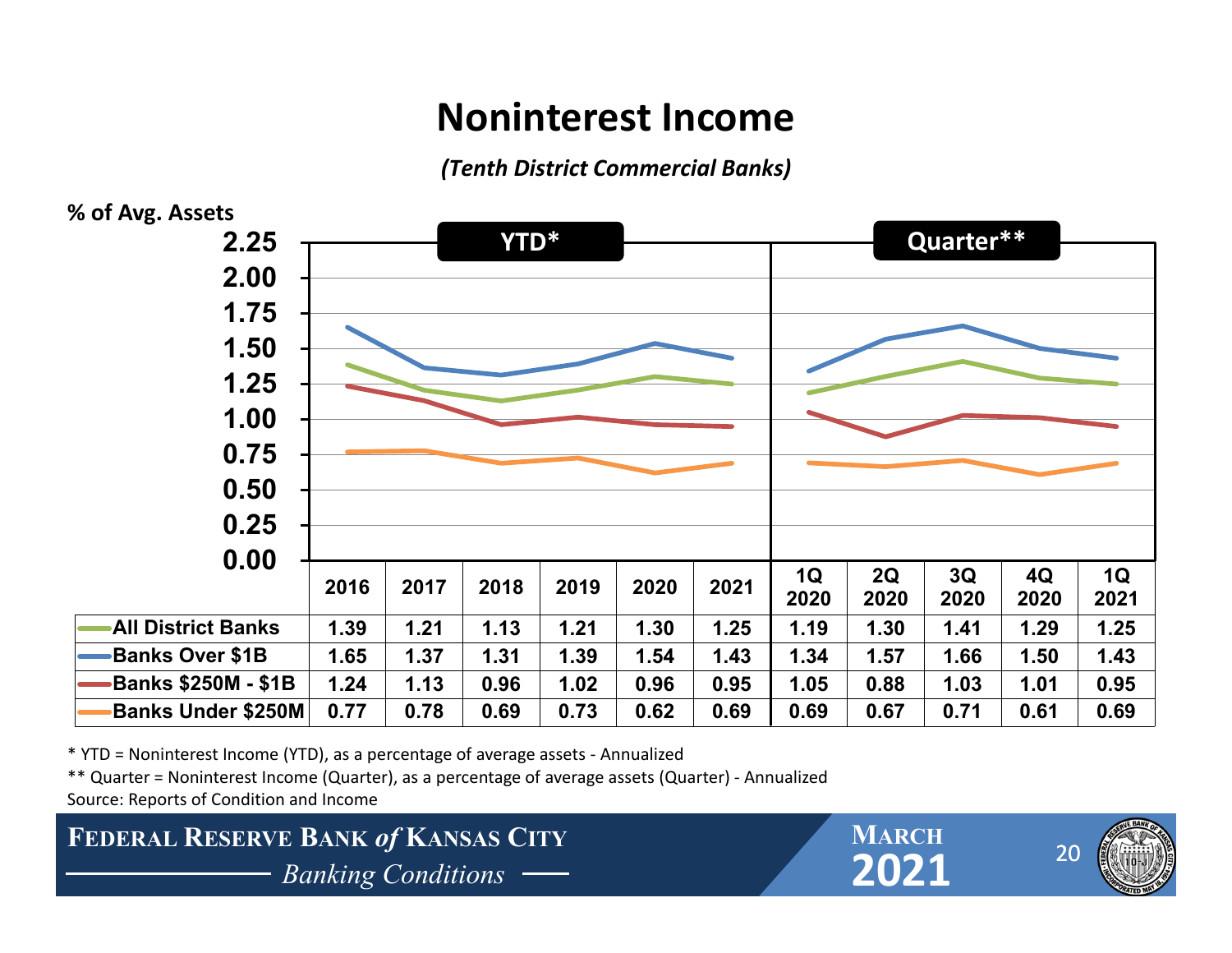# **Noninterest Expense**

*(All US Commercial Banks)*



\* YTD <sup>=</sup> Noninterest Expense (YTD), as <sup>a</sup> percentage of average assets ‐ Annualized

\*\* Quarter <sup>=</sup> Noninterest Expense (Quarter), as <sup>a</sup> percentage of average assets (Quarter) ‐ Annualized Source: Reports of Condition and Income

**FEDERAL RESERVE BANK of KANSAS CITY**<br> **FEDERAL RESERVE BANK** of **KANSAS CITY**<br> **PARKING Conditions** *Banking Conditions* **2021**

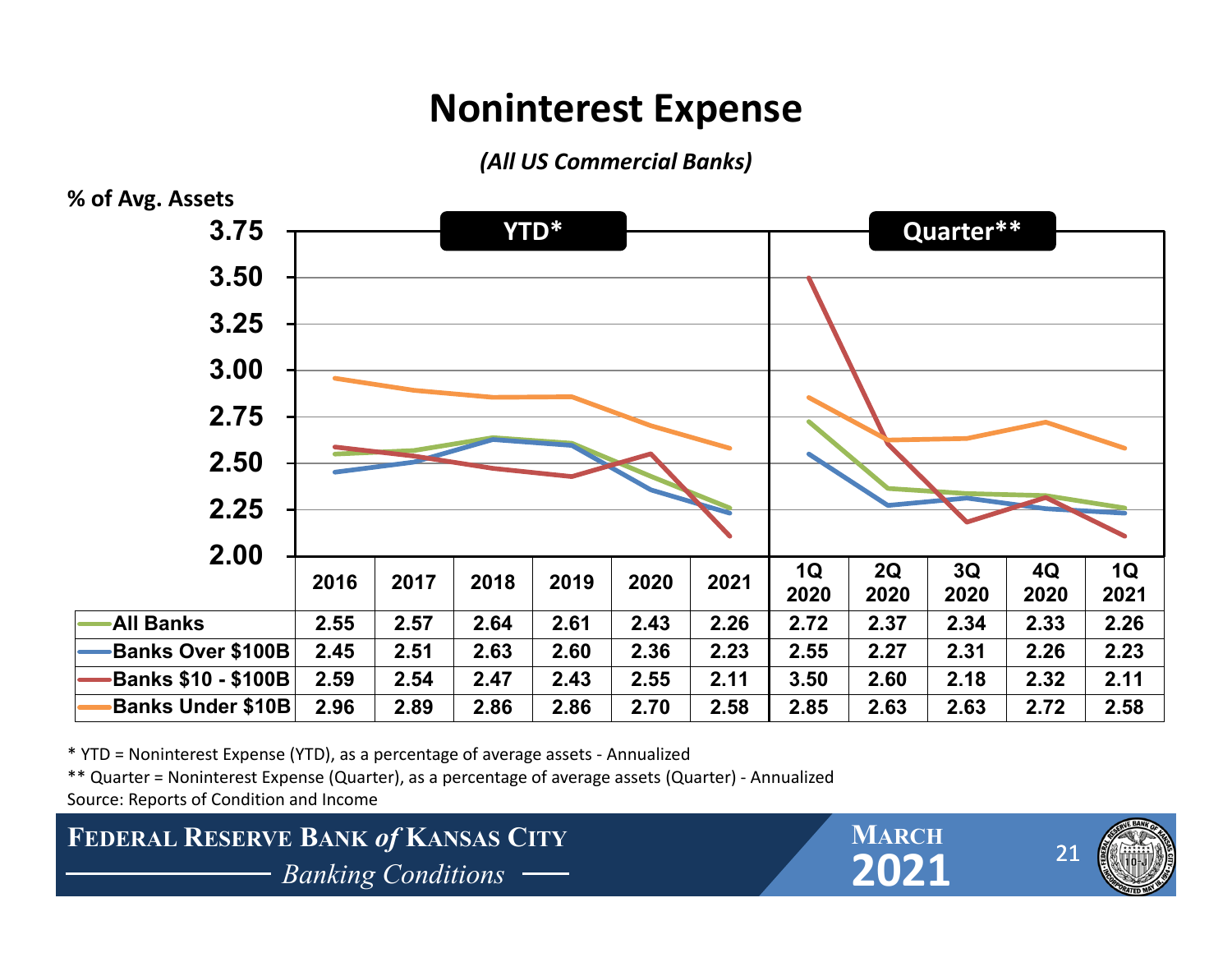# **Noninterest Expense**



\* YTD <sup>=</sup> Noninterest Expense (YTD), as <sup>a</sup> percentage of average assets ‐ Annualized

\*\* Quarter <sup>=</sup> Noninterest Expense (Quarter), as <sup>a</sup> percentage of average assets (Quarter) ‐ Annualized Source: Reports of Condition and Income

**FEDERAL RESERVE BANK of KANSAS CITY**<br> **FEDERAL RESERVE BANK** of **KANSAS CITY**<br> **PARKING Conditions** *Banking Conditions* **2021**

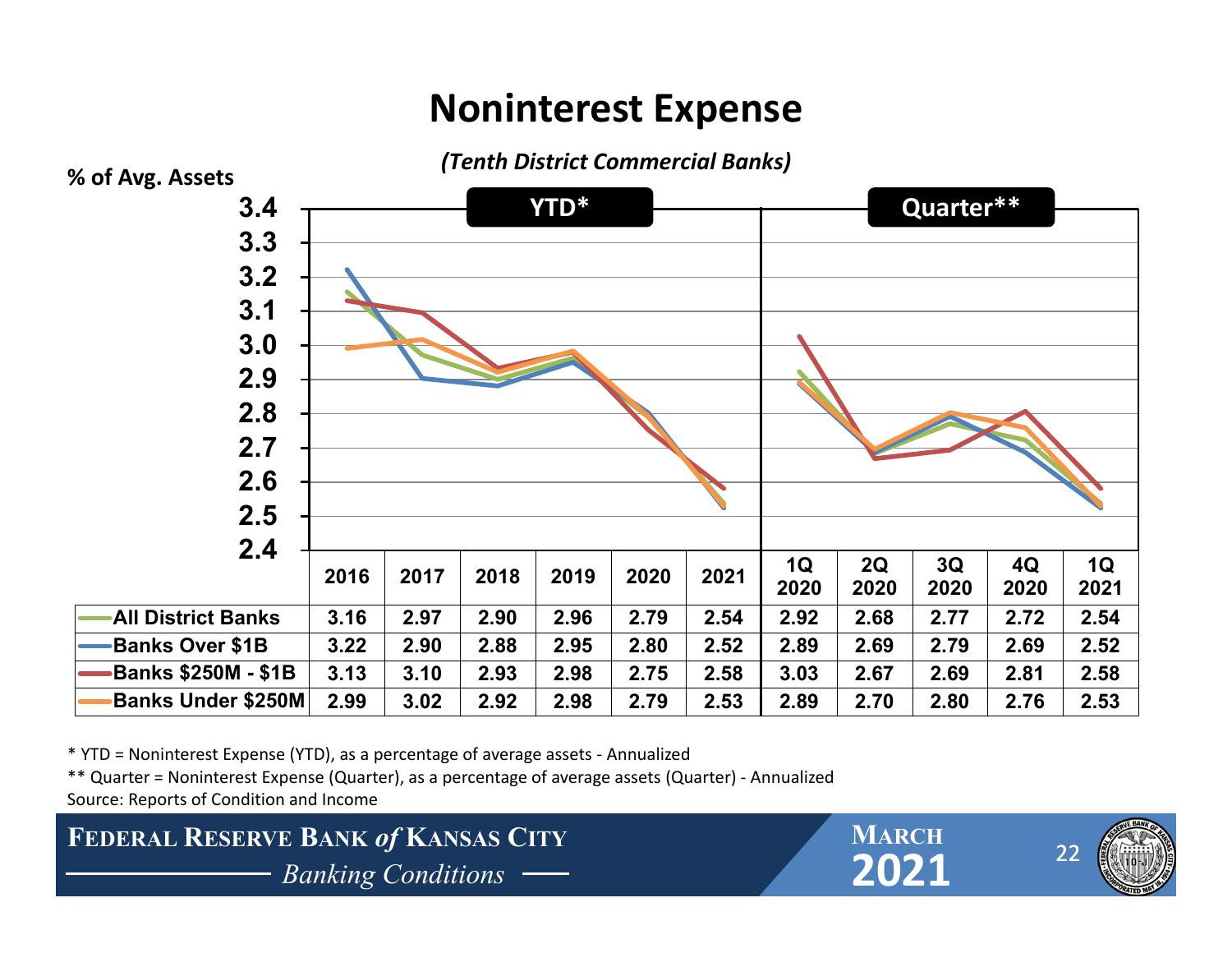# Loan Loss Reserve Levels and Credit Conditions

- At the onset of the pandemic loan loss reserves were bolstered, particularly in the first half of 2020; however, with the improved economic outlook, some banks have started to release reserves.
- Credit conditions remained sound with only slight increases in problem assets.

 **FEDERAL RESERVE BANK** *of* **KANSAS CITY** *Banking Conditions* **2021**



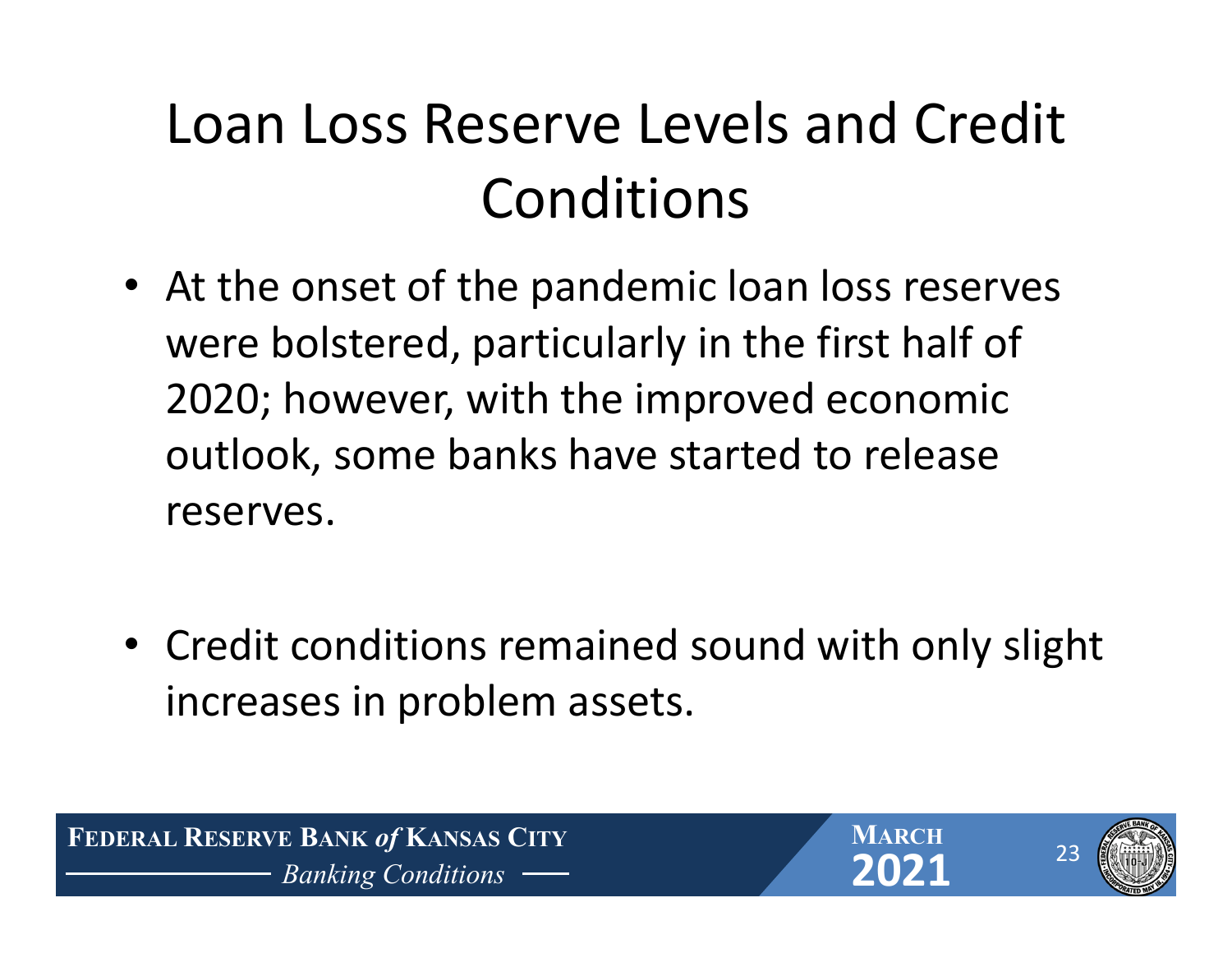# **Loan Loss Provisions**

*(All US Commercial Banks)*



\* YTD <sup>=</sup> Loan Loss Provision Expense (YTD), as <sup>a</sup> percentage of average assets ‐ Annualized

\*\* Quarter <sup>=</sup> Loan Loss Provision Expense (Quarter), as <sup>a</sup> percentage of average assets (Quarter) ‐ Annualized Source: Reports of Condition and Income

**FEDERAL RESERVE BANK of KANSAS CITY**<br> **FEDERAL RESERVE BANK** of **KANSAS CITY**<br> **PARKING Conditions** *Banking Conditions* **2021**



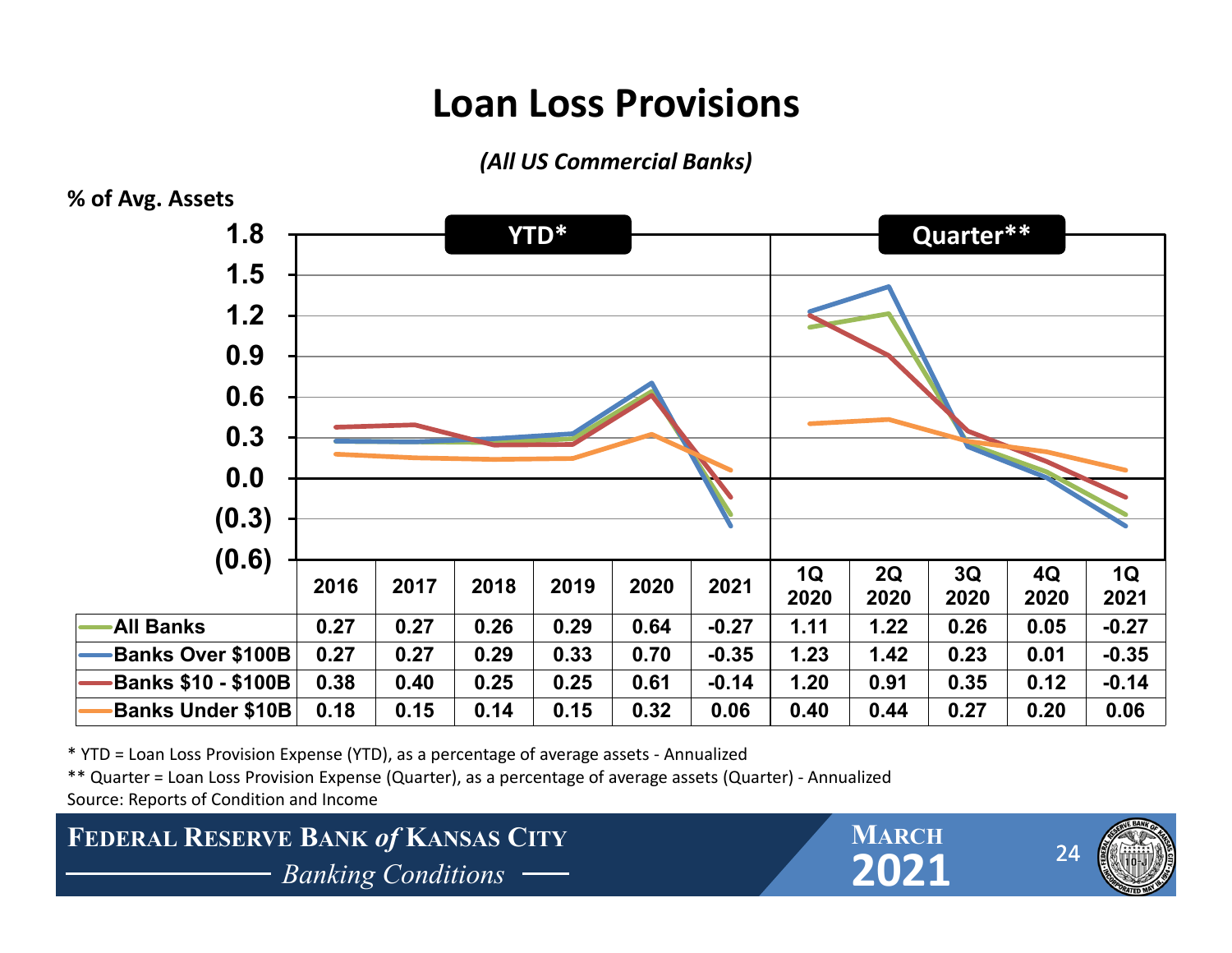# **Loan Loss Provisions**



*(Tenth District Commercial Banks)*

\* YTD <sup>=</sup> Loan Loss Provision Expense (YTD), as <sup>a</sup> percentage of average assets ‐ Annualized

\*\* Quarter <sup>=</sup> Loan Loss Provision Expense (Quarter), as <sup>a</sup> percentage of average assets (Quarter) ‐ Annualized Source: Reports of Condition and Income

**FEDERAL RESERVE BANK of KANSAS CITY** MARCH MARCH **Property** and **Property**  $\begin{array}{|c|c|c|c|c|}\n\hline\n\text{MARCH} & \text{MARCH} \\
\hline\n\end{array}$ *Banking Conditions* **2021**

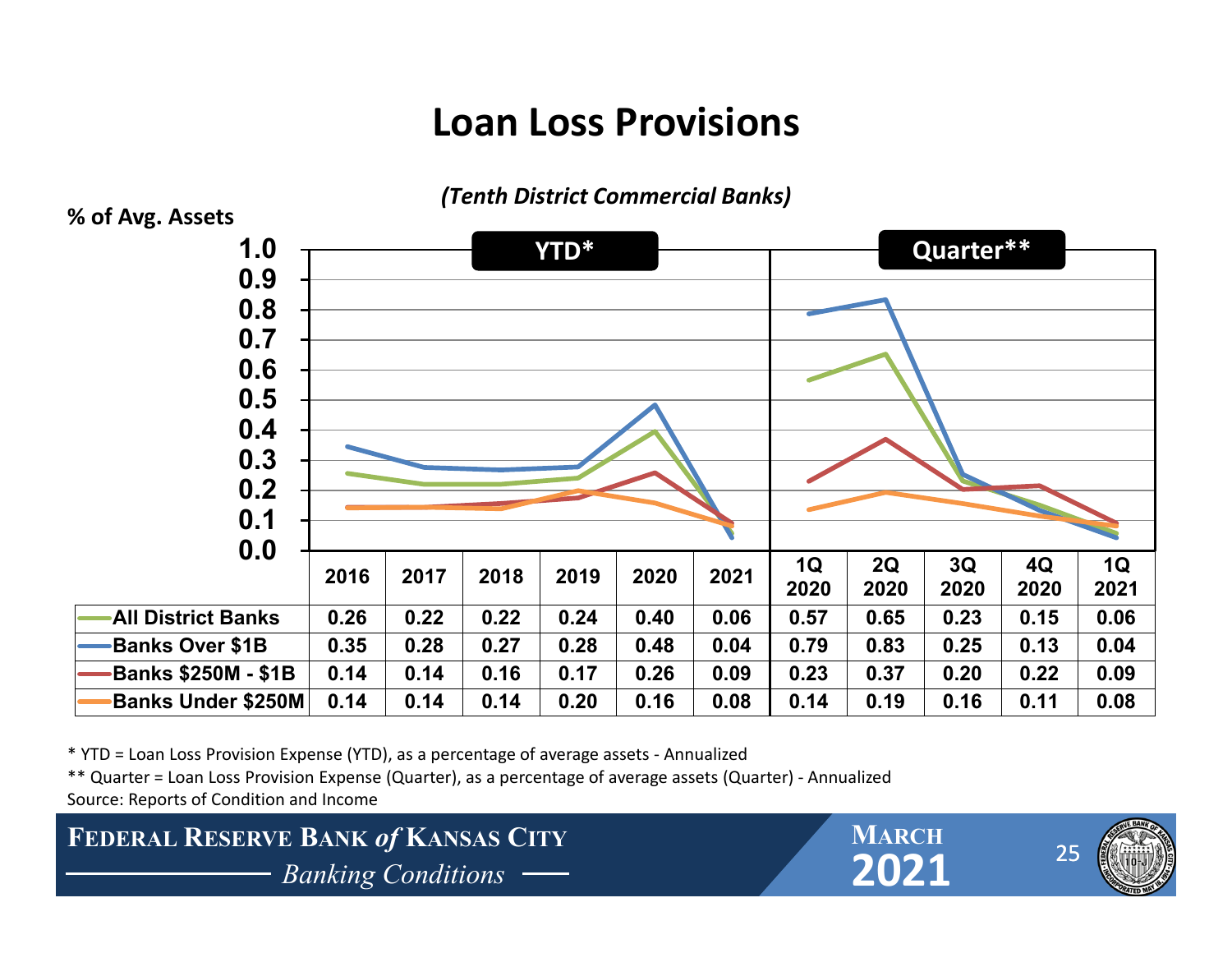# **Allowance to Total Loans**

#### *(All US Commercial Banks)*



\*Current Expected Credit Losses and other accounting related adjustments

Source: Reports of Condition and Income

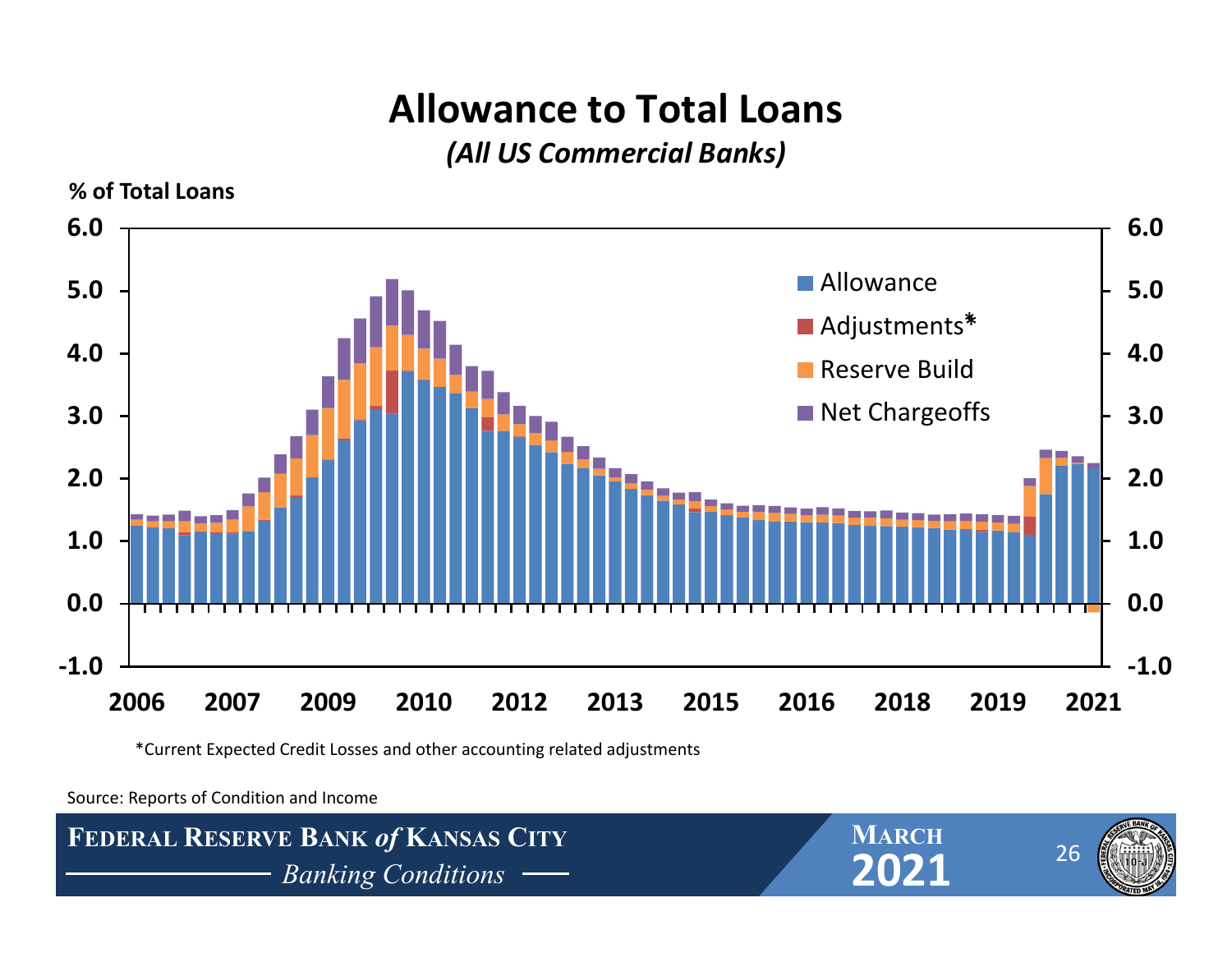# **Allowance to Total Loans**

#### *(Tenth District Commercial Banks)*



\*Current Expected Credit Losses and other accounting related adjustments

Source: Reports of Condition and Income





**MARCH**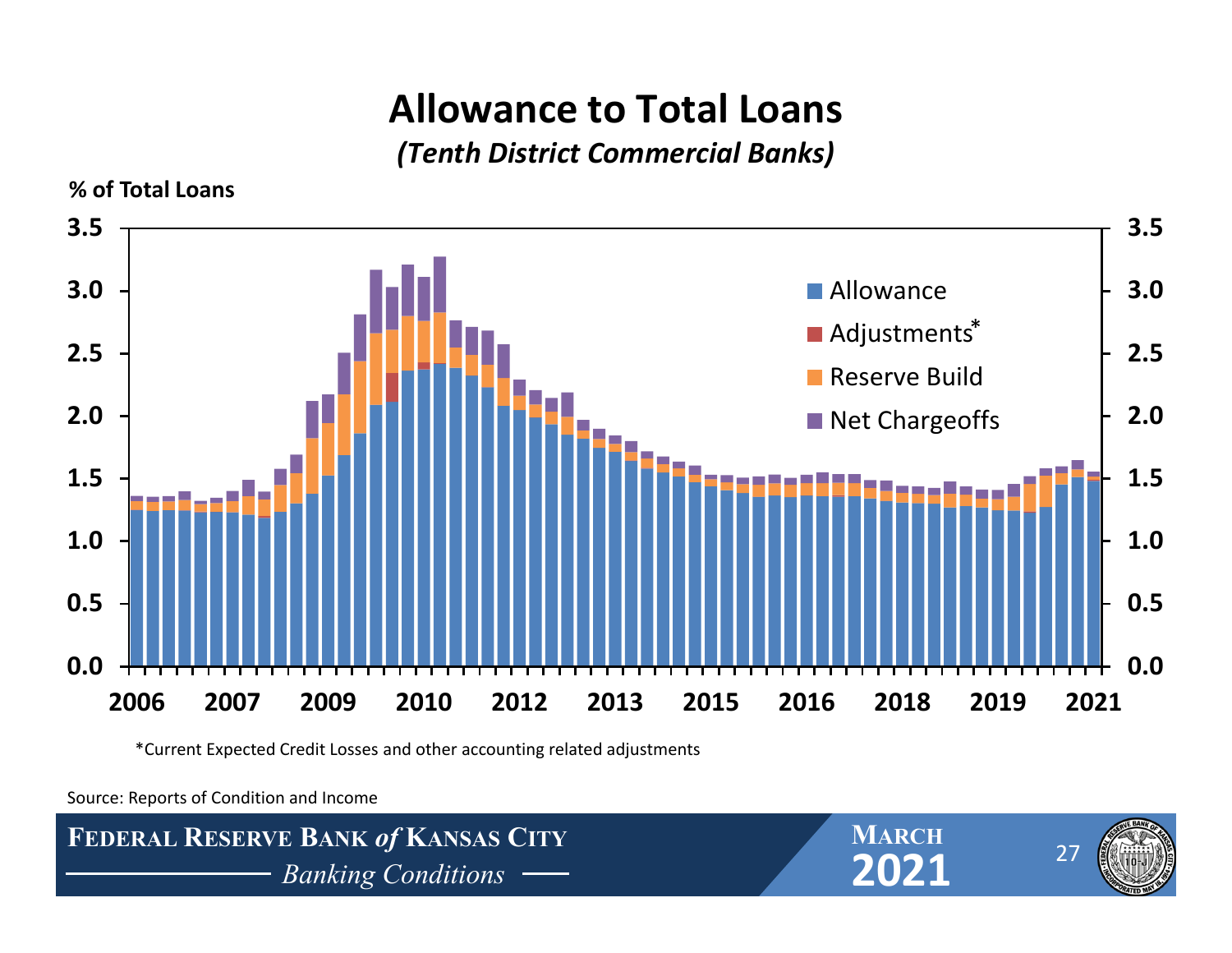### **Problem Assets**

*(All US Commercial Banks)*



Note: Loans 90+ days past due <sup>+</sup> nonaccrual loans <sup>+</sup> other real estate owned (OREO) as <sup>a</sup> percentage of total loans <sup>+</sup> OREO Source: Reports of Condition and Income

**FEDERAL RESERVE BANK of KANSAS CITY**<br> **EXAMPLE 1999 Banking Conditions** *Banking Conditions* **2021**

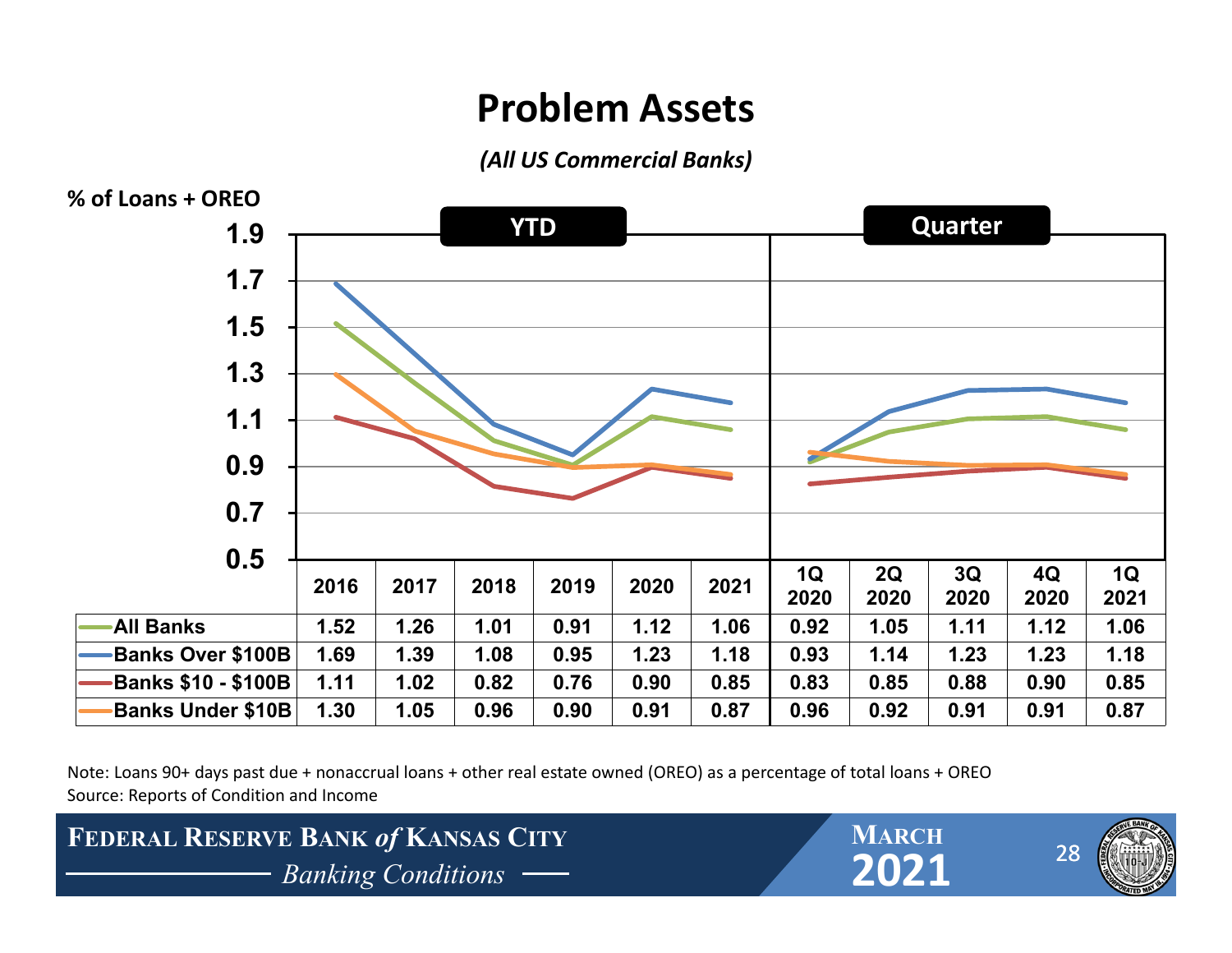### **Problem Assets**

*(Tenth District Commercial Banks)*



\* Loans 90+ days past due <sup>+</sup> nonaccrual loans <sup>+</sup> OREO as <sup>a</sup> percentage of total loans <sup>+</sup> OREO Source: Reports of Condition and Income



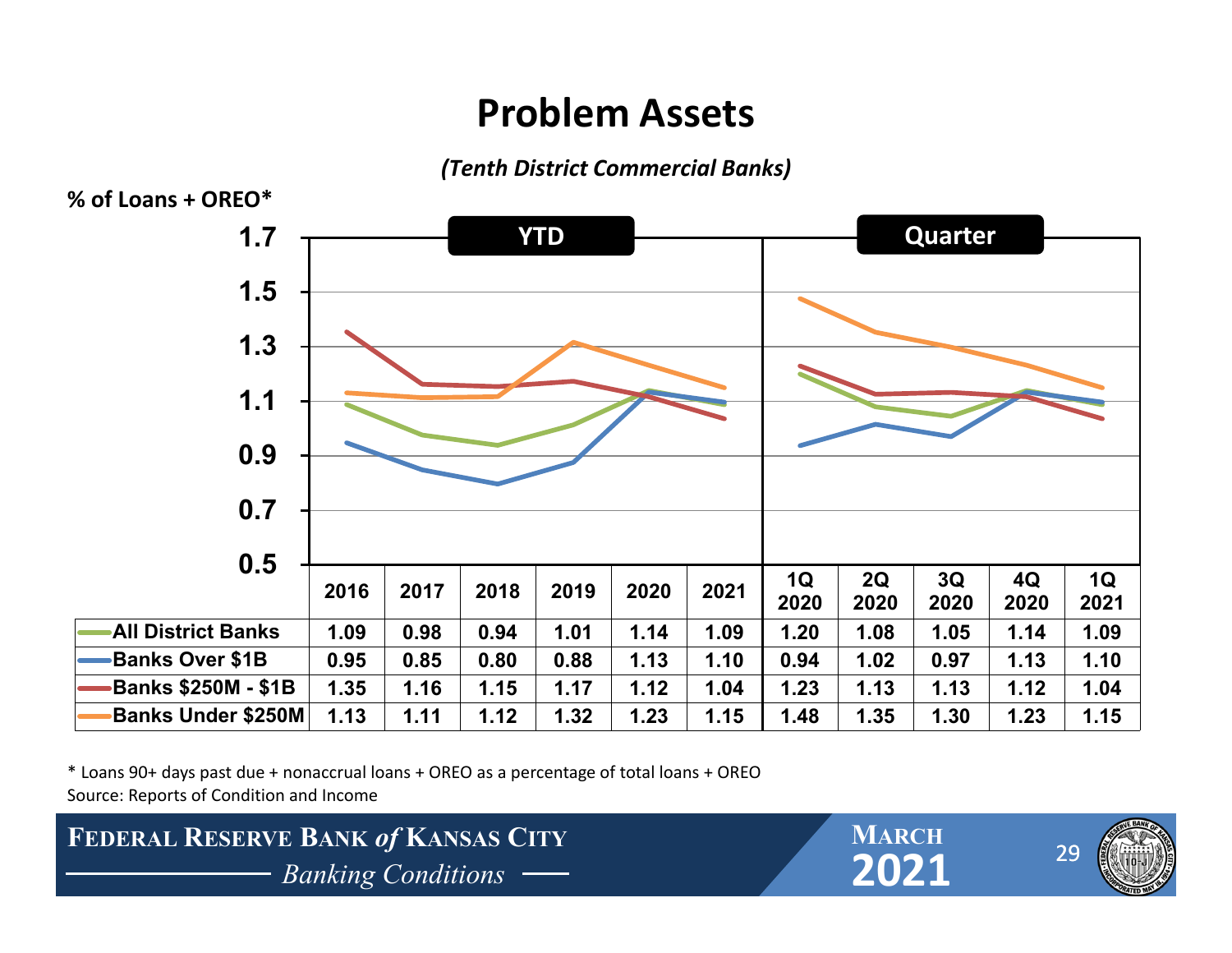# **Noncurrent CLD and CRE Loans**

*(All US Commercial Banks)*



\* Noncurrent Loans to Loans ‐ By Loan Category Note: Noncurrent includes loans 90+ days past due or on nonaccrual Source: Reports of Condition and Income

**FEDERAL RESERVE BANK of KANSAS CITY**<br> **FEDERAL RESERVE BANK** of **KANSAS CITY**<br> **PARKING** Conditions — **PARKING** 2021 *Banking Conditions* **2021**

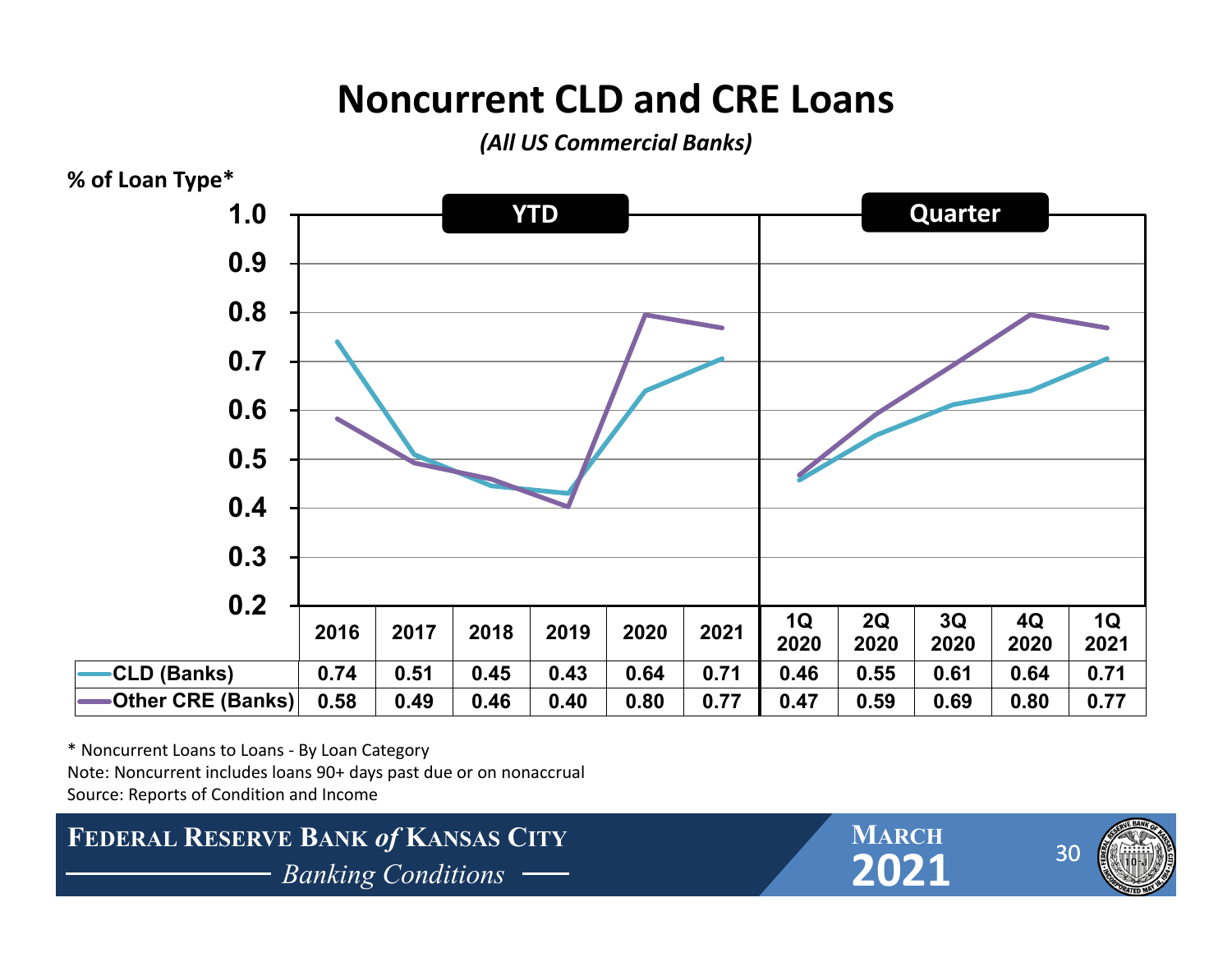# **Noncurrent CLD and CRE Loans**



\* Noncurrent Loans to Loans ‐ By Loan Category Note: Noncurrent includes loans 90+ days past due or on nonaccrual Source: Reports of Condition and Income

**FEDERAL RESERVE BANK of KANSAS CITY**<br> **EXAMPLE 1989**<br>
Banking Conditions — 2021 *Banking Conditions* **2021**

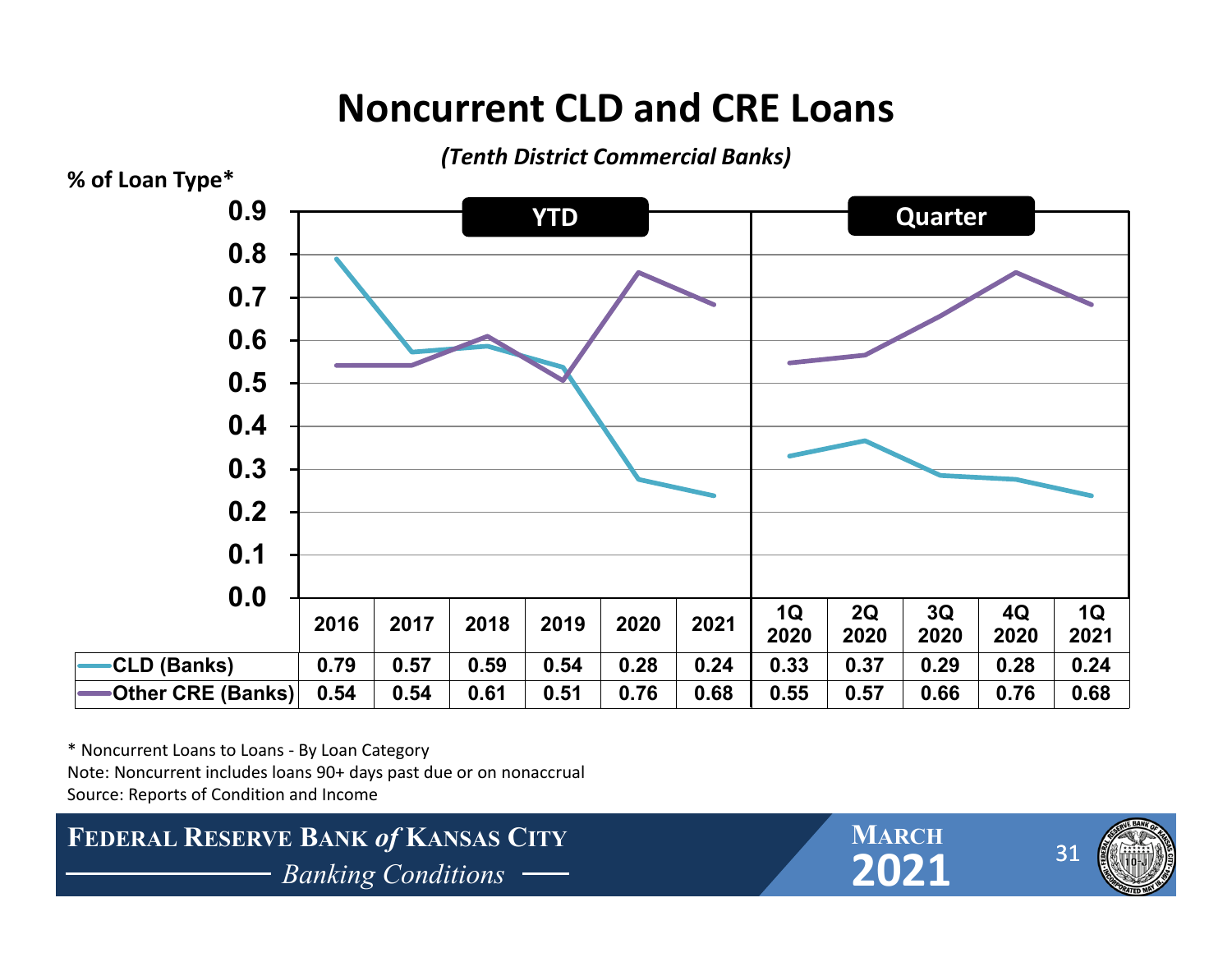# **Noncurrent Loans by Other Loan Types**



\* Noncurrent Loans to Loans ‐ By Loan Category Note: Noncurrent includes loans 90+ days past due or on nonaccrual Source: Reports of Condition and Income

**FEDERAL RESERVE BANK of KANSAS CITY**<br> **EXAMPLE BANK**<br>
Banking Conditions — **PARCH** *Banking Conditions* **2021**



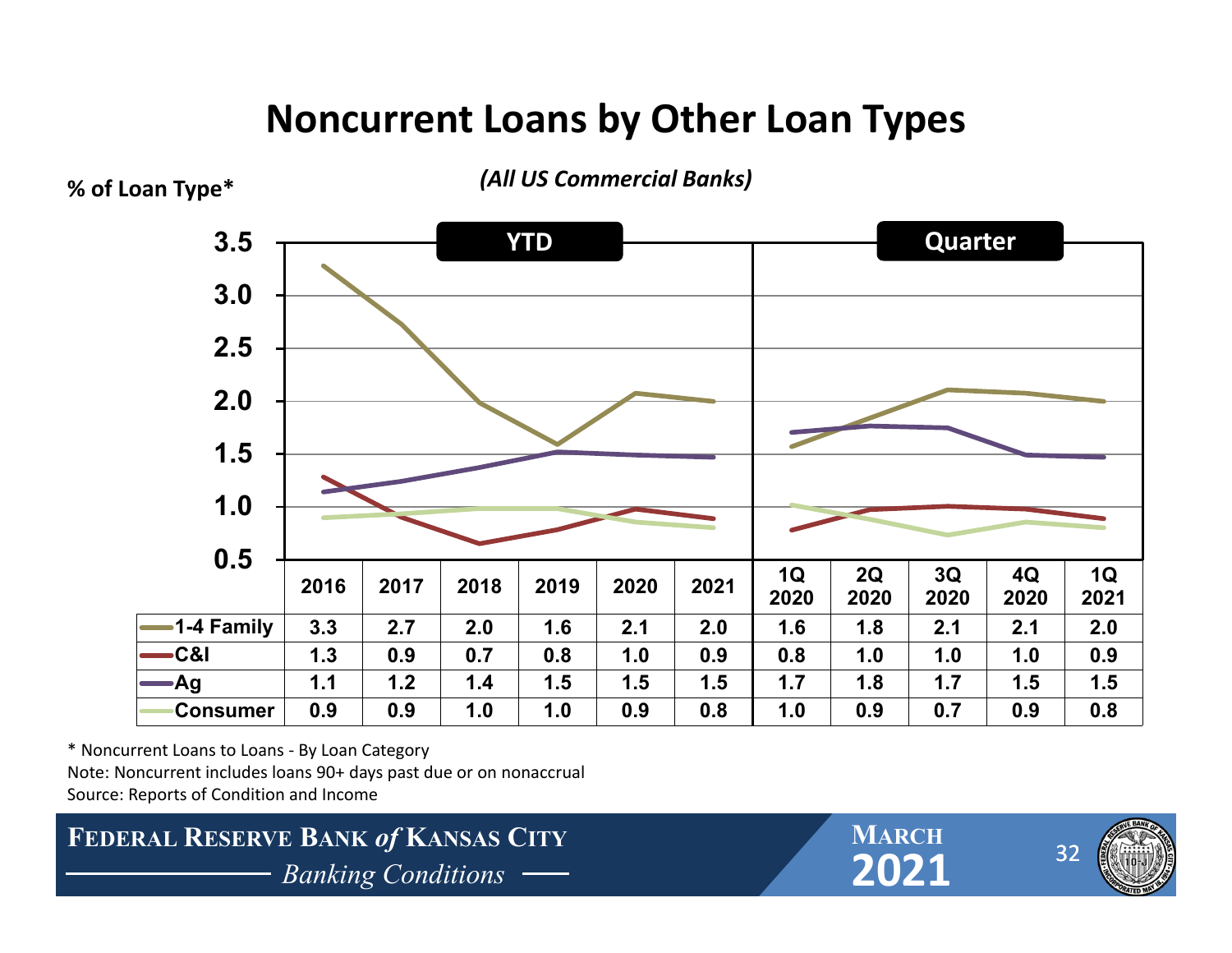## **Noncurrent Loans by Other Loan Types**

*(Tenth District Commercial Banks)*



\* Noncurrent Loans to Loans ‐ By Loan Category Note: Noncurrent includes loans 90+ days past due or on nonaccrual Source: Reports of Condition and Income



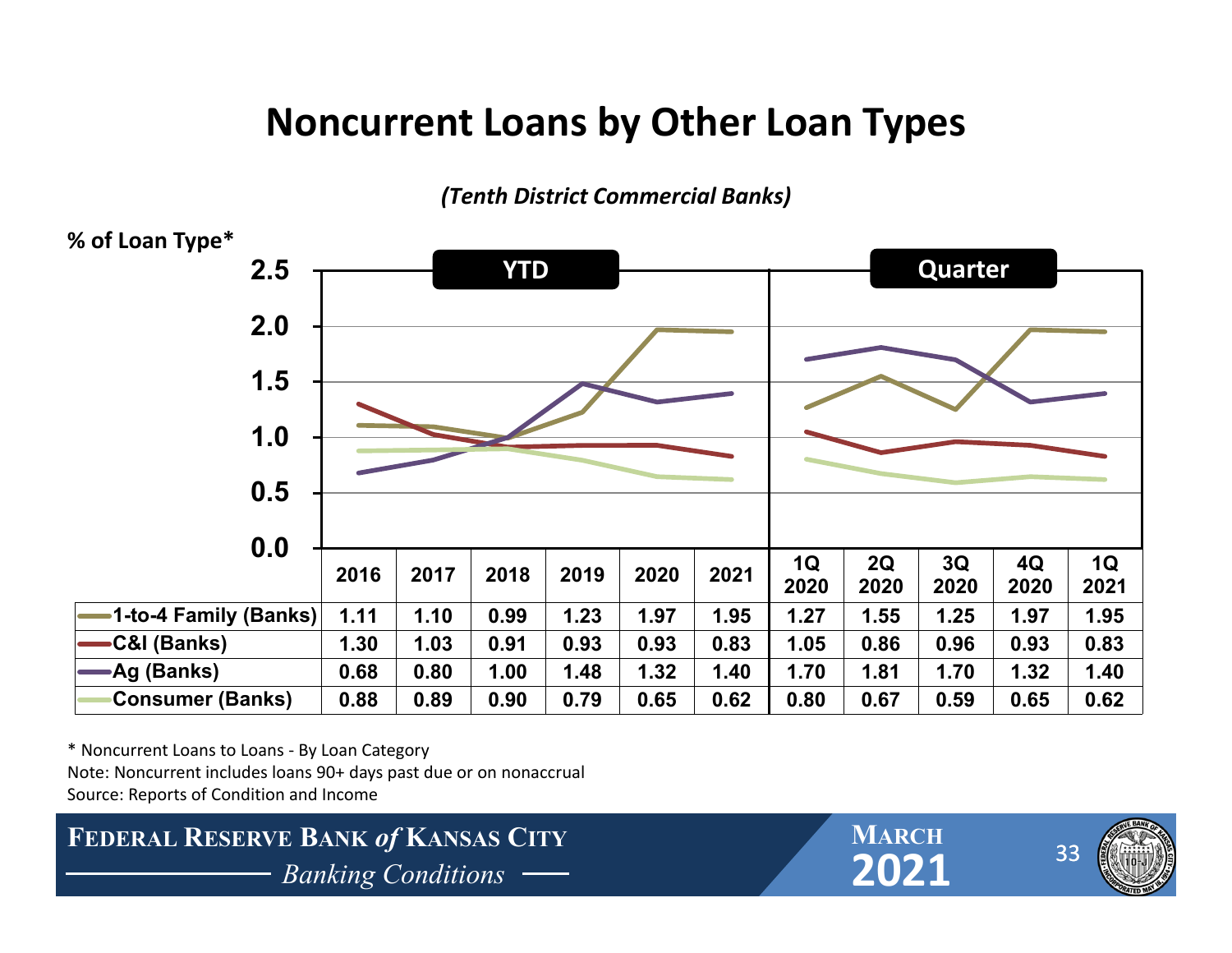### **Noncurrent Loans by Loan Type Across District States**

*(Tenth District Commercial Banks)*



\* Noncurrent Loans to Loans ‐ By Loan Category.

\*\* Noncurrent Consumer loans in Colorado are mostly due to one institution engaged in <sup>a</sup> distressed student loan program Note: Noncurrent includes loans 90+ days past due or in nonaccrual Source: Reports of Condition and Income – March 2021

**FEDERAL RESERVE BANK of KANSAS CITY**<br> **Panking Conditions** — **Panking Conditions** *Banking Conditions* **2021**

**MARCH**



34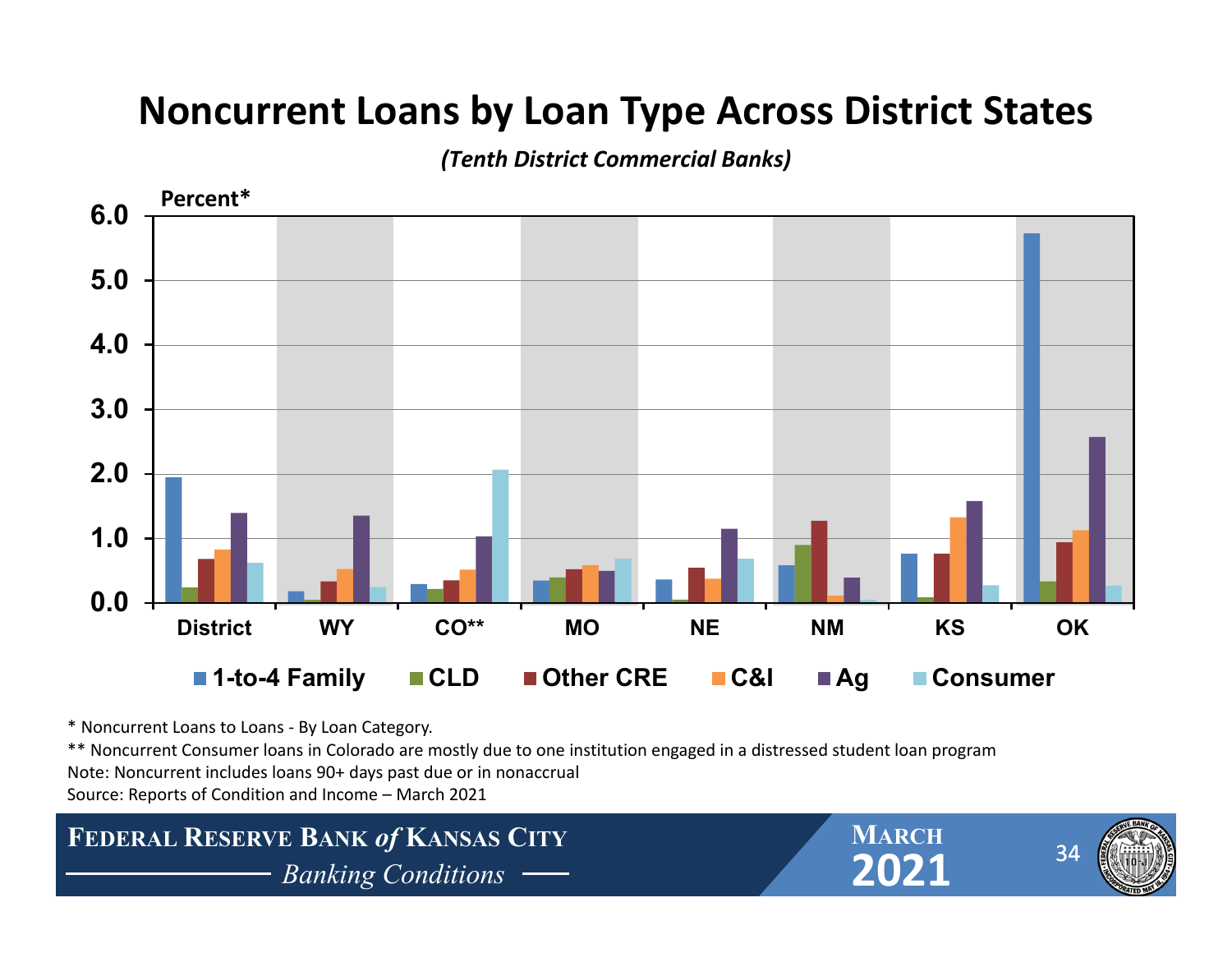### **Texas Ratio**

#### *(All US Commercial Banks)*



Note: Restructured loans, nonaccrual loans, and OREO to equity capital and allowance for loan and lease losses (ALLL) Source: Reports of Condition and Income

**FEDERAL RESERVE BANK of KANSAS CITY**<br> **Banking Conditions** — **CO21** *Banking Conditions* **2021**



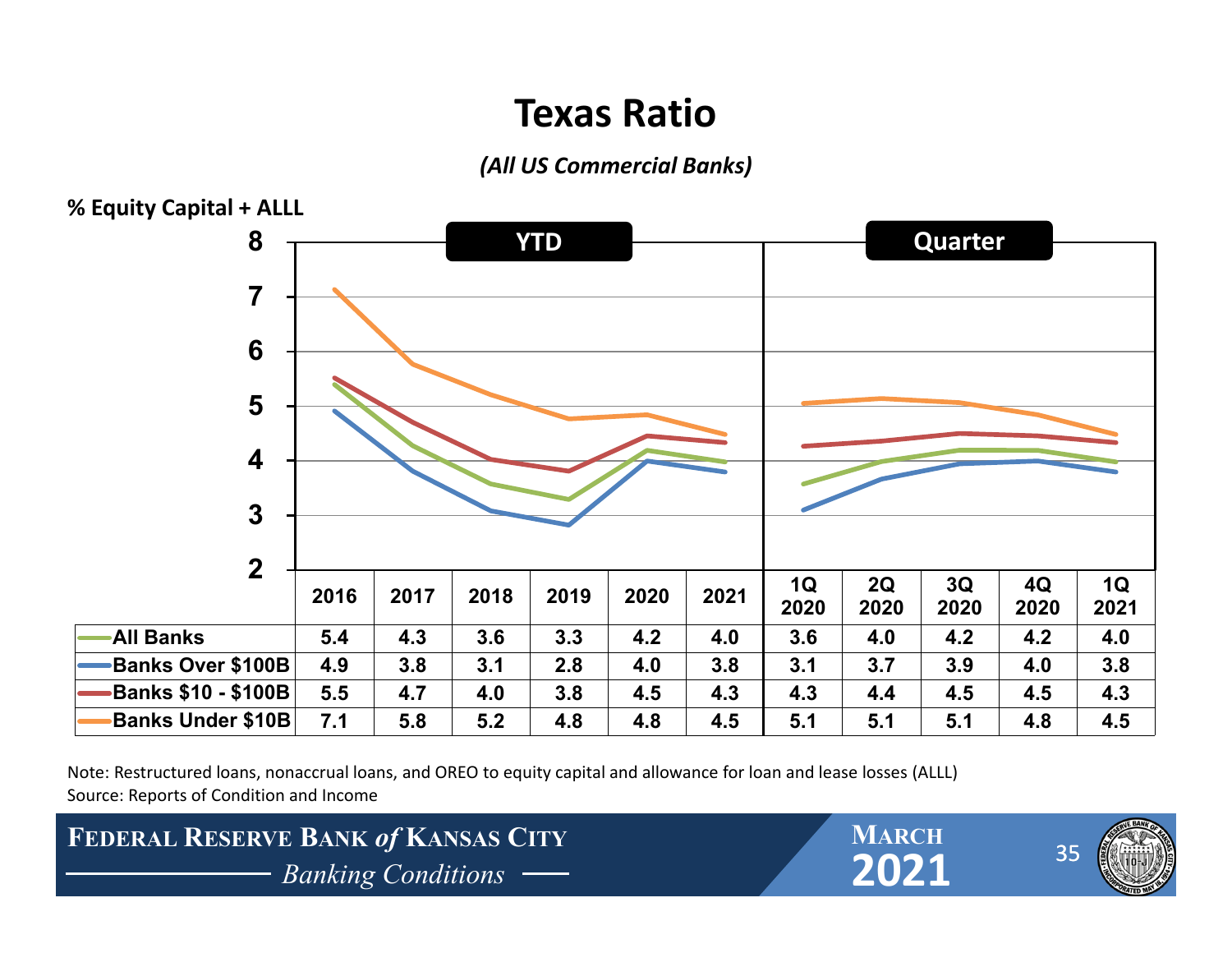### **Texas Ratio**

#### *(Tenth District Commercial Banks)*



Note: Restructured loans, nonaccrual loans, and OREO to equity capital and ALLL Source: Reports of Condition and Income



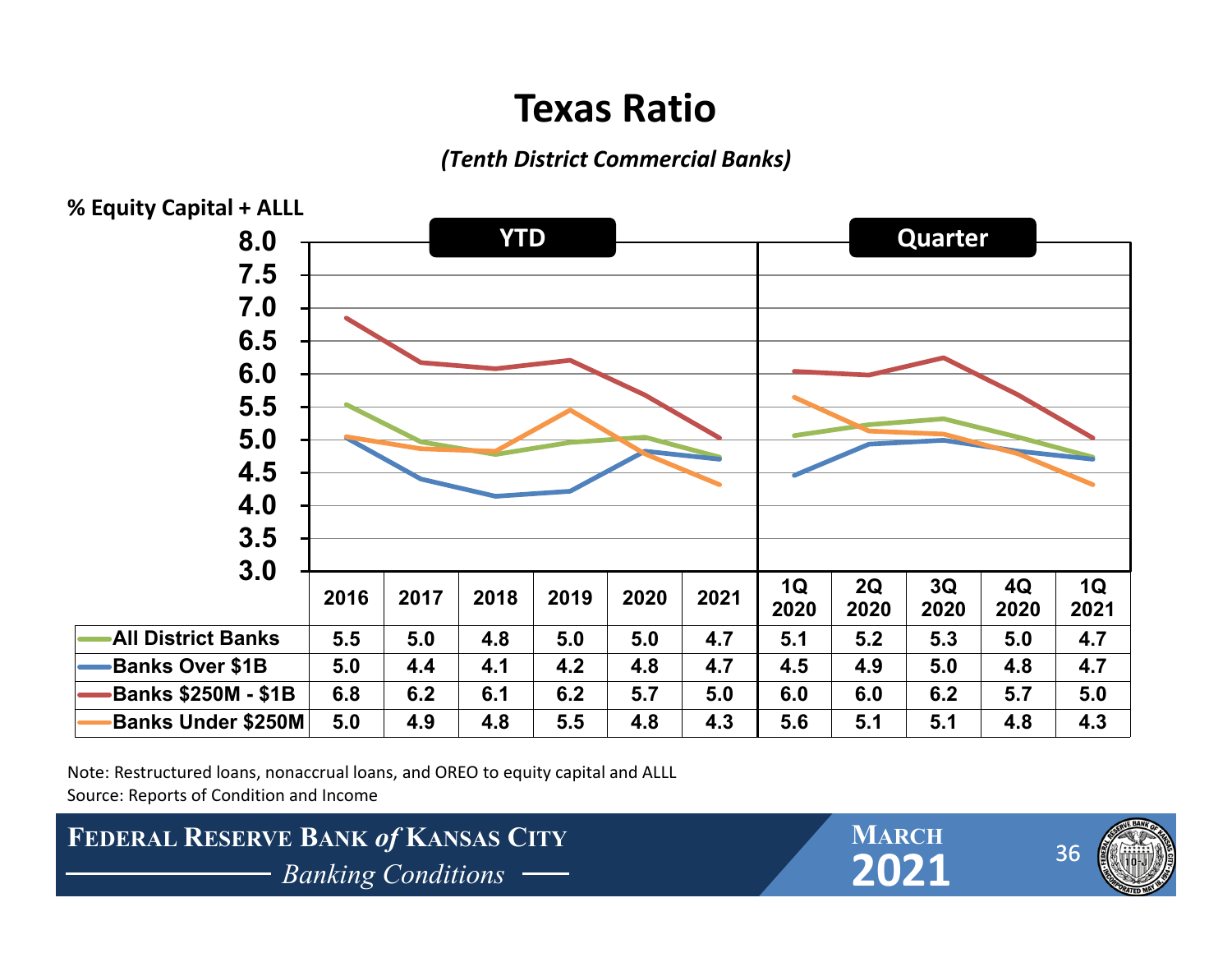### **Coverage Ratio**

#### *(All US Commercial Banks)*



**% of Noncurrent Loans**

Note: Loan loss reserves to loans 90+ days past due or in nonaccrual Source: Reports of Condition and Income



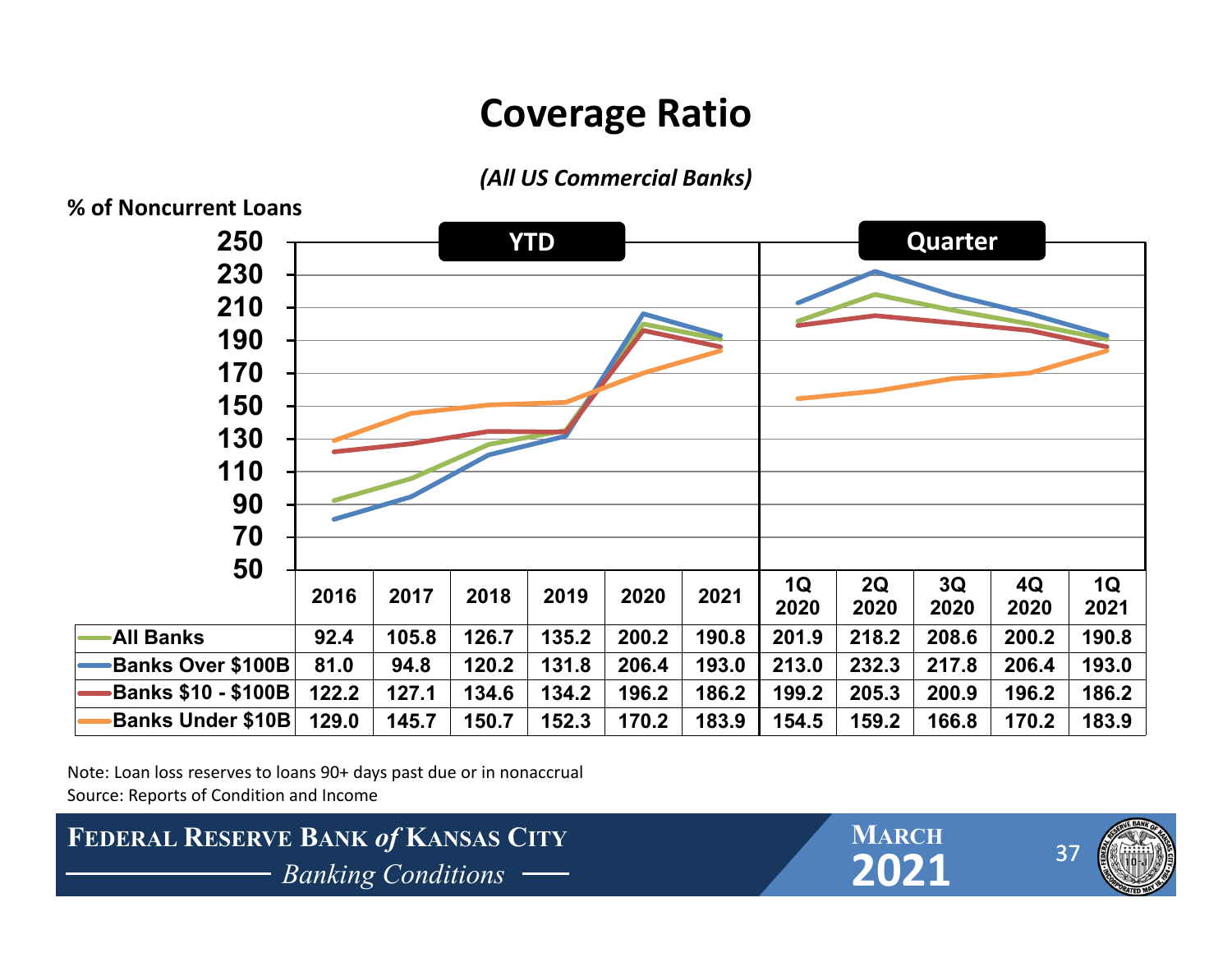# **Coverage Ratio**

*(Tenth District Commercial Banks)*



\* Loan loss reserves to loans 90+ days past due or in nonaccrual Source: Reports of Condition and Income



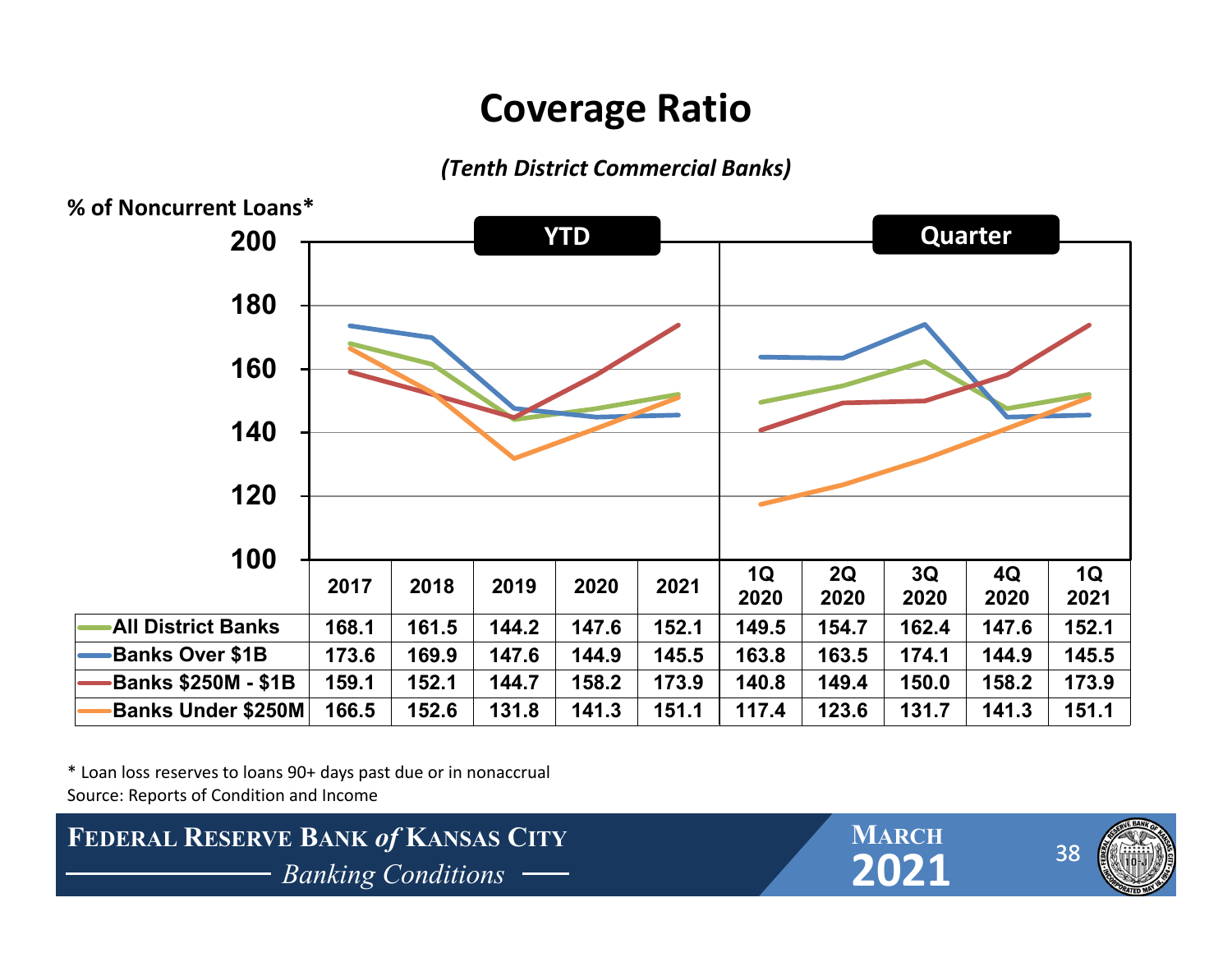# Balance Sheet Composition and Funding

- Deposit growth has far exceeded loan growth leading to improved liquidity metrics.
- The low interest rate environment incented banks to extend asset durations to protect margin.

 **FEDERAL RESERVE BANK** *of* **KANSAS CITY** *Banking Conditions* **2021**





39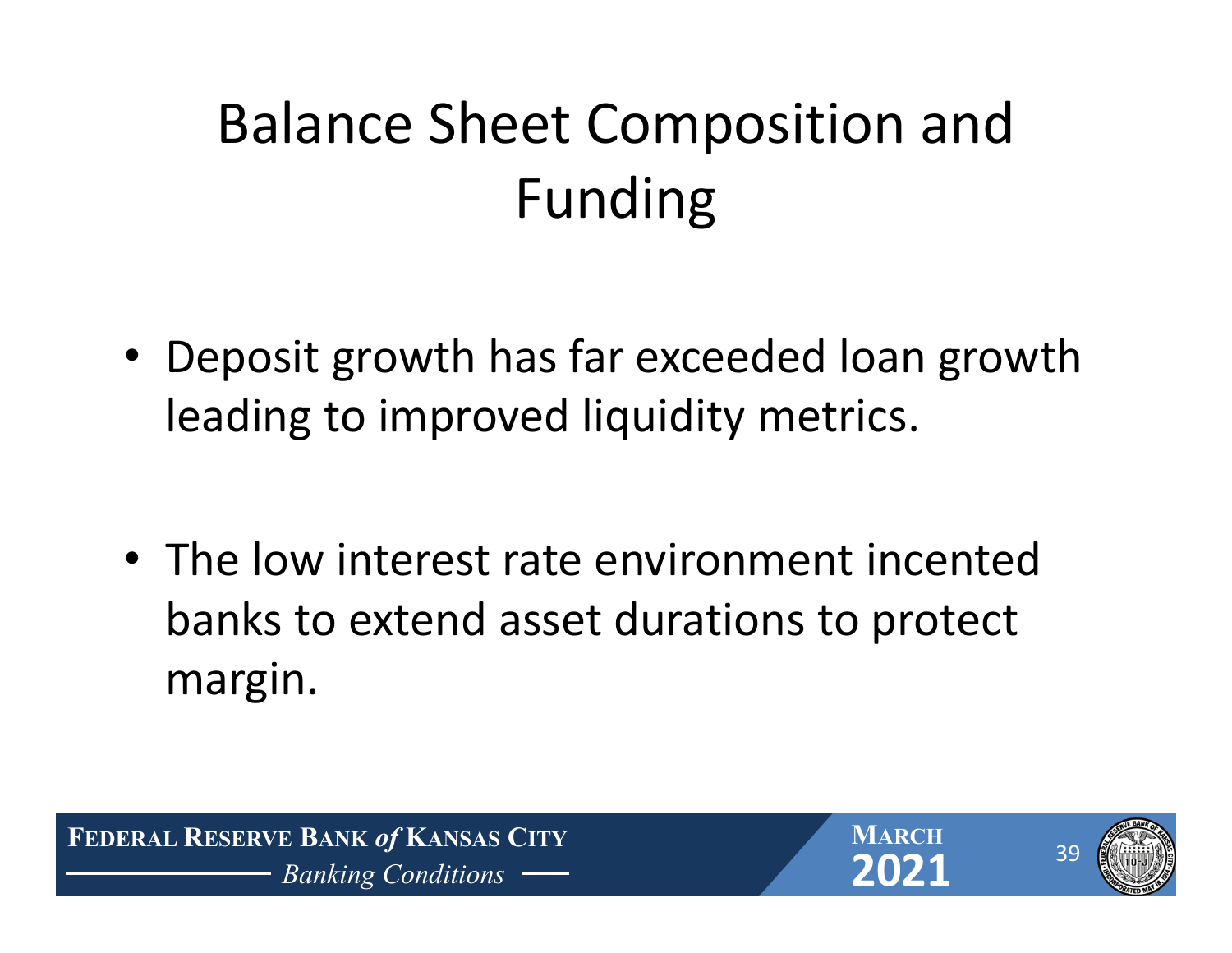### **Loan Portfolio Breakdown**

*(All US Commercial Banks)*

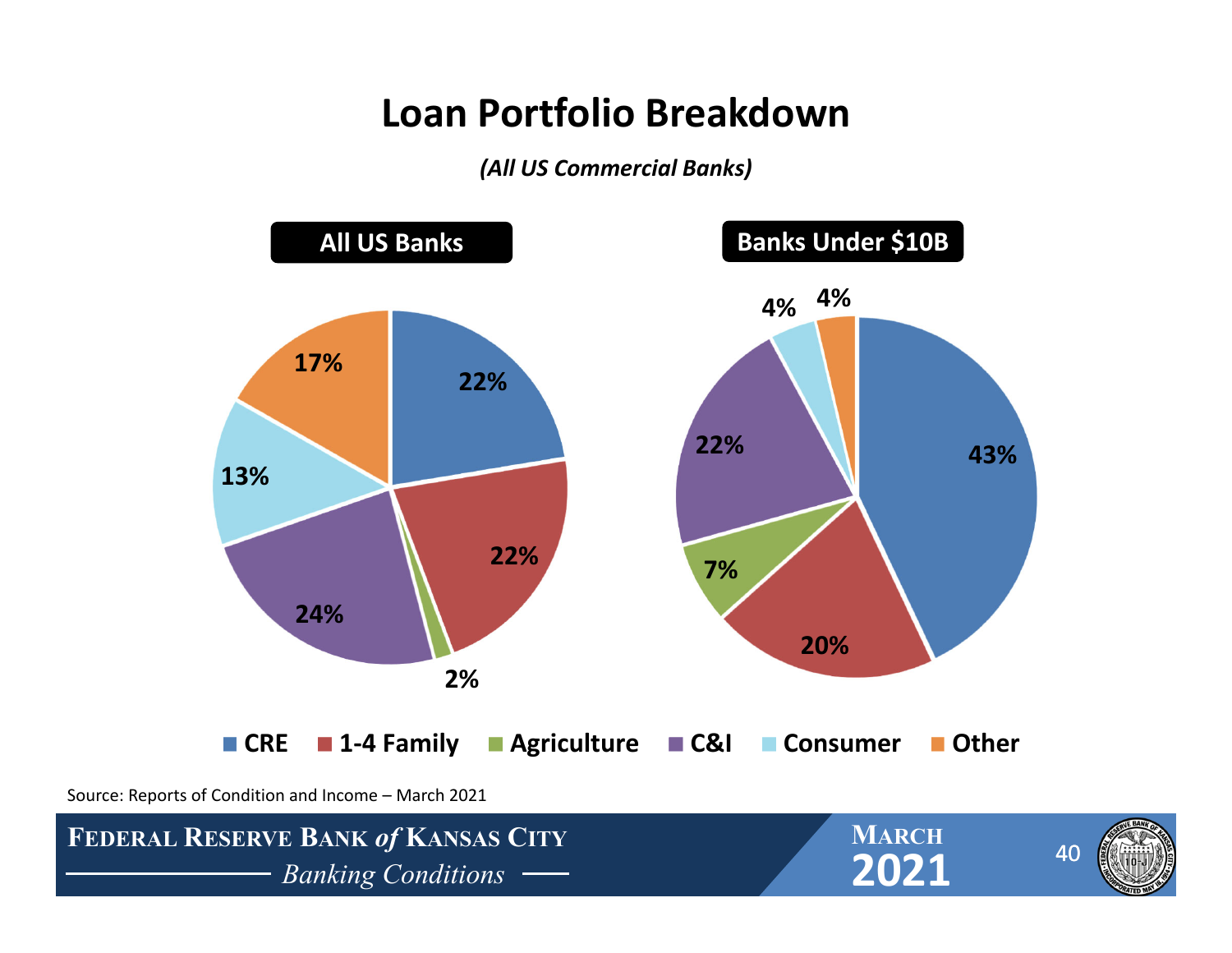### **Tenth District Loan Portfolio Breakdown**

*(Tenth District Commercial Banks)*

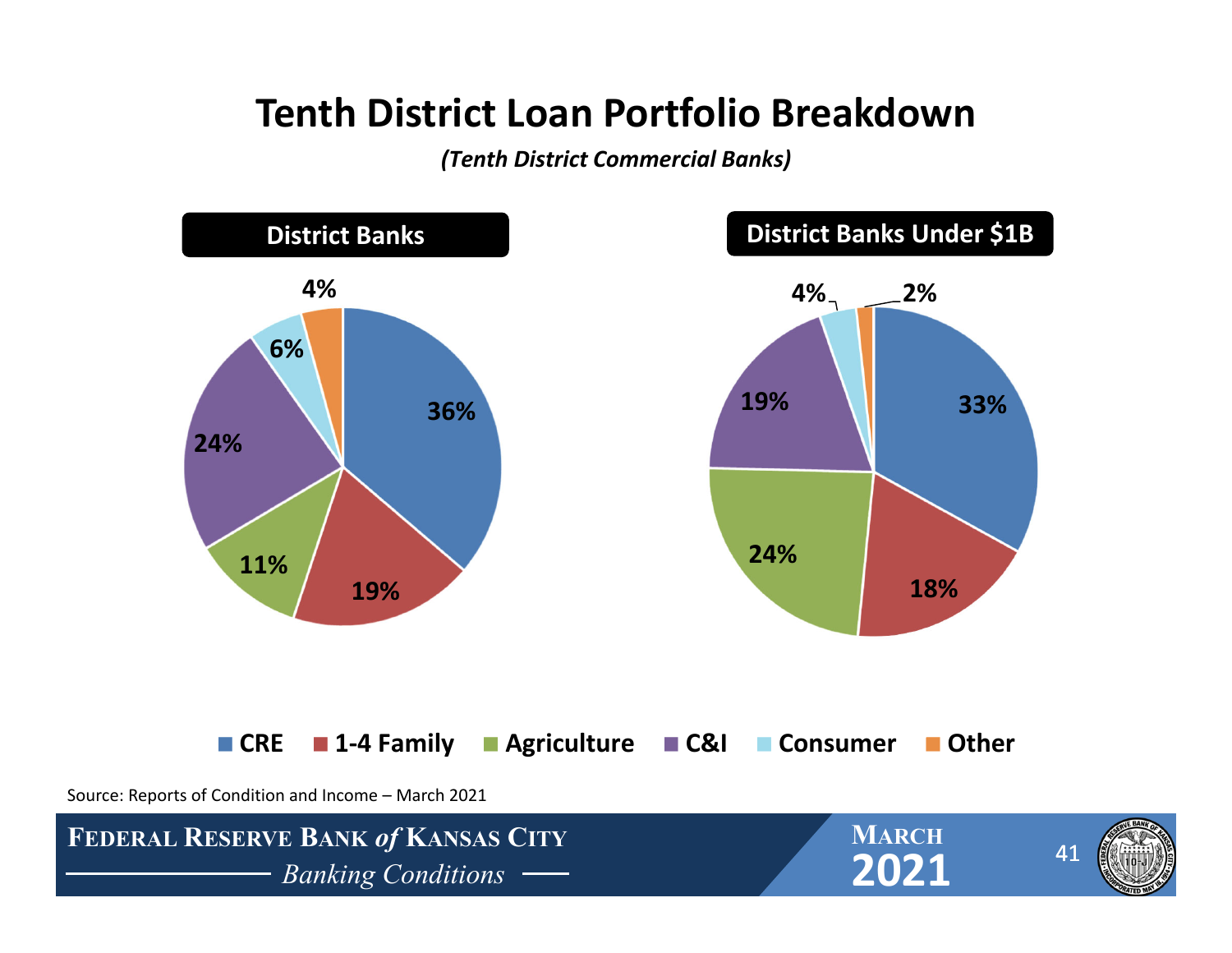# **Balance Sheet Shifts**

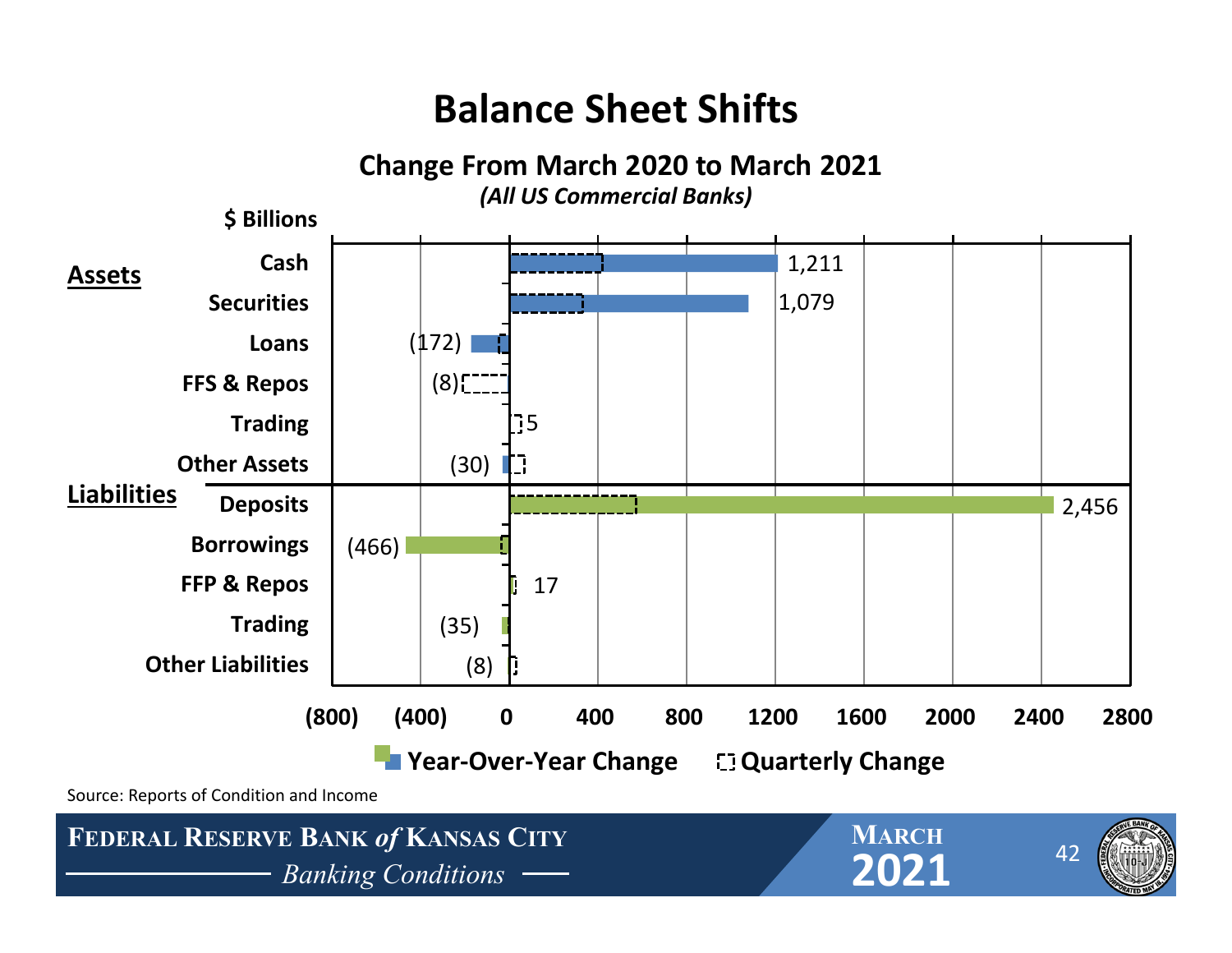# **Balance Sheet Shifts**

#### **Change From March 2020 to March 2021**

*(Tenth District Commercial Banks)*

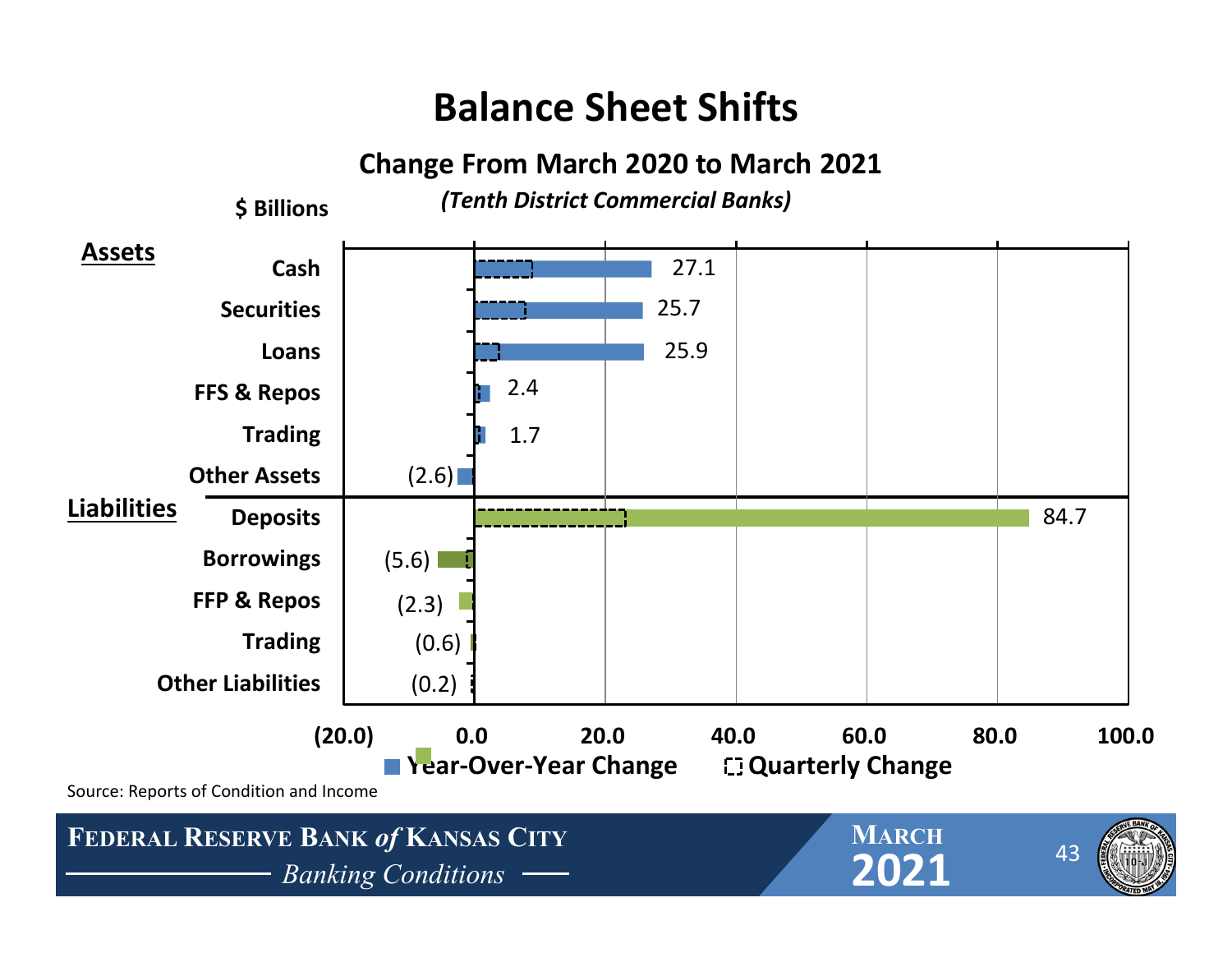# **Loan Portfolio Composition**

#### **Change From March 2020 to March 2021\***

*(All US Commercial Banks)*

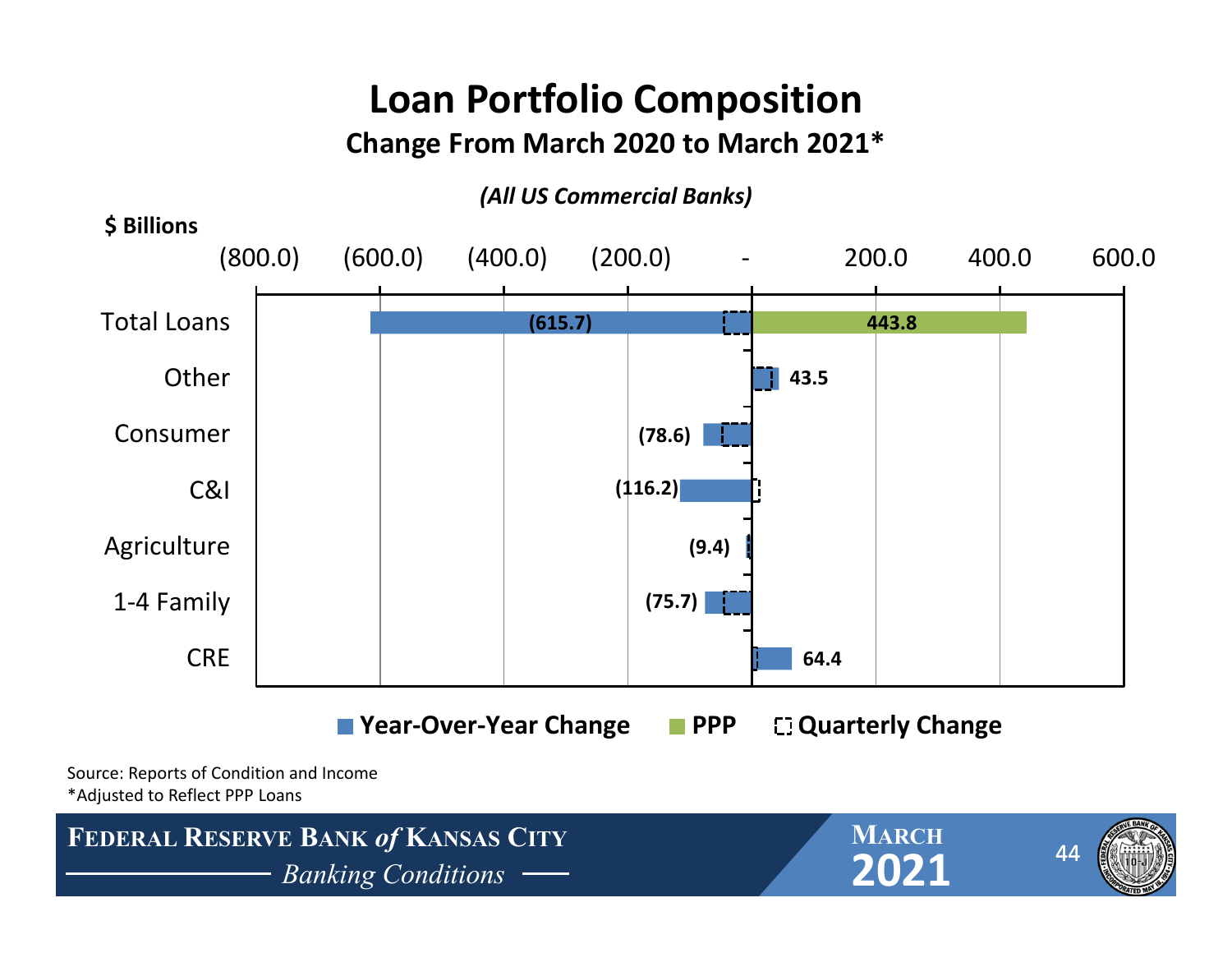# **Loan Portfolio Composition**

#### **Change From March 2020 to March 2021\***

*(Tenth District Commercial Banks)*



Source: Reports of Condition and Income \*Adjusted to Reflect PPP Loans

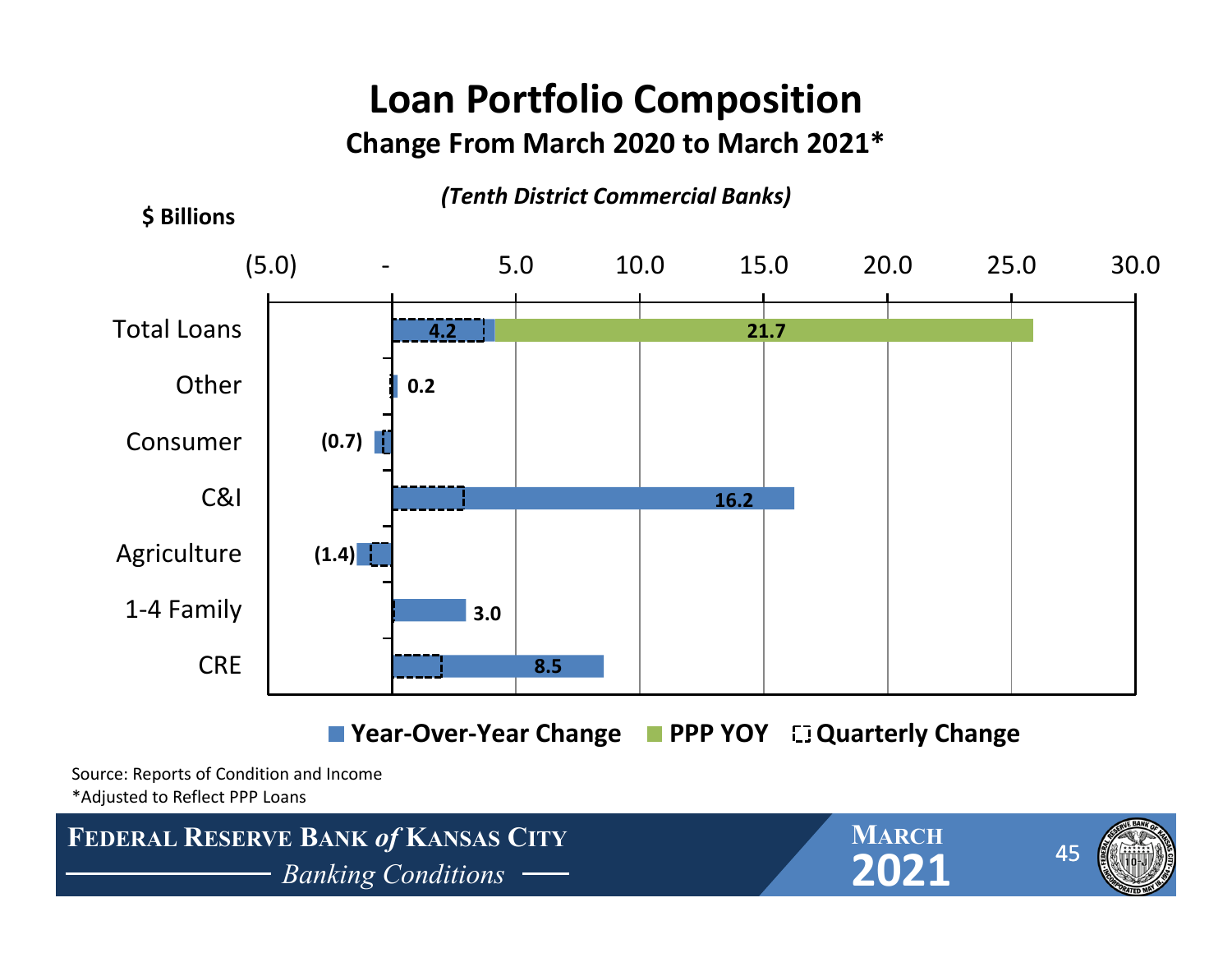#### **Loans to Assets**

#### *(All US Commercial Banks)*



Note: Total loans as a percentage of total assets Source: Reports of Condition and Income





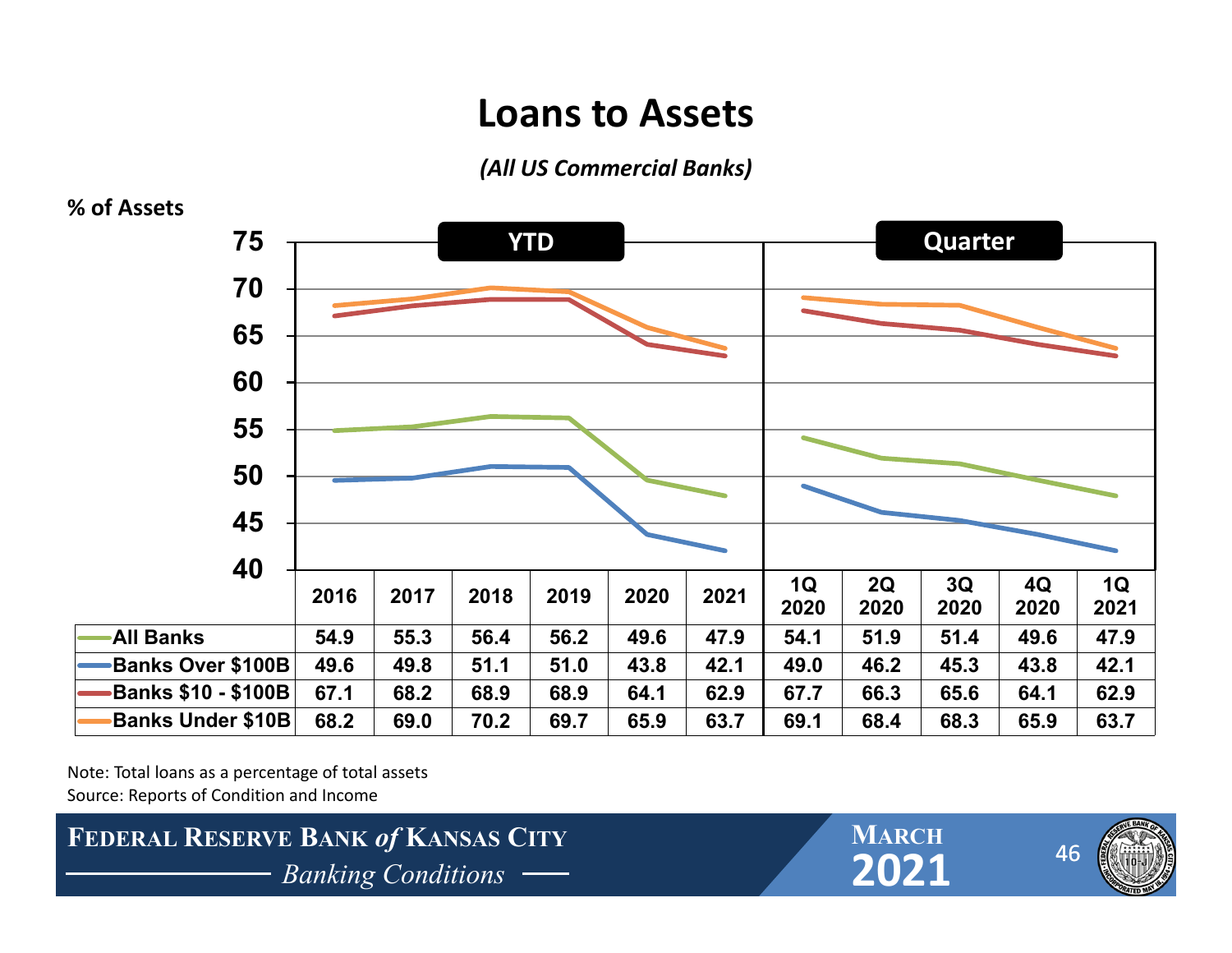#### **Loans to Assets**

#### *(Tenth District Commercial Banks)*



Note: Total loans as a percentage of total assets Source: Reports of Condition and Income







47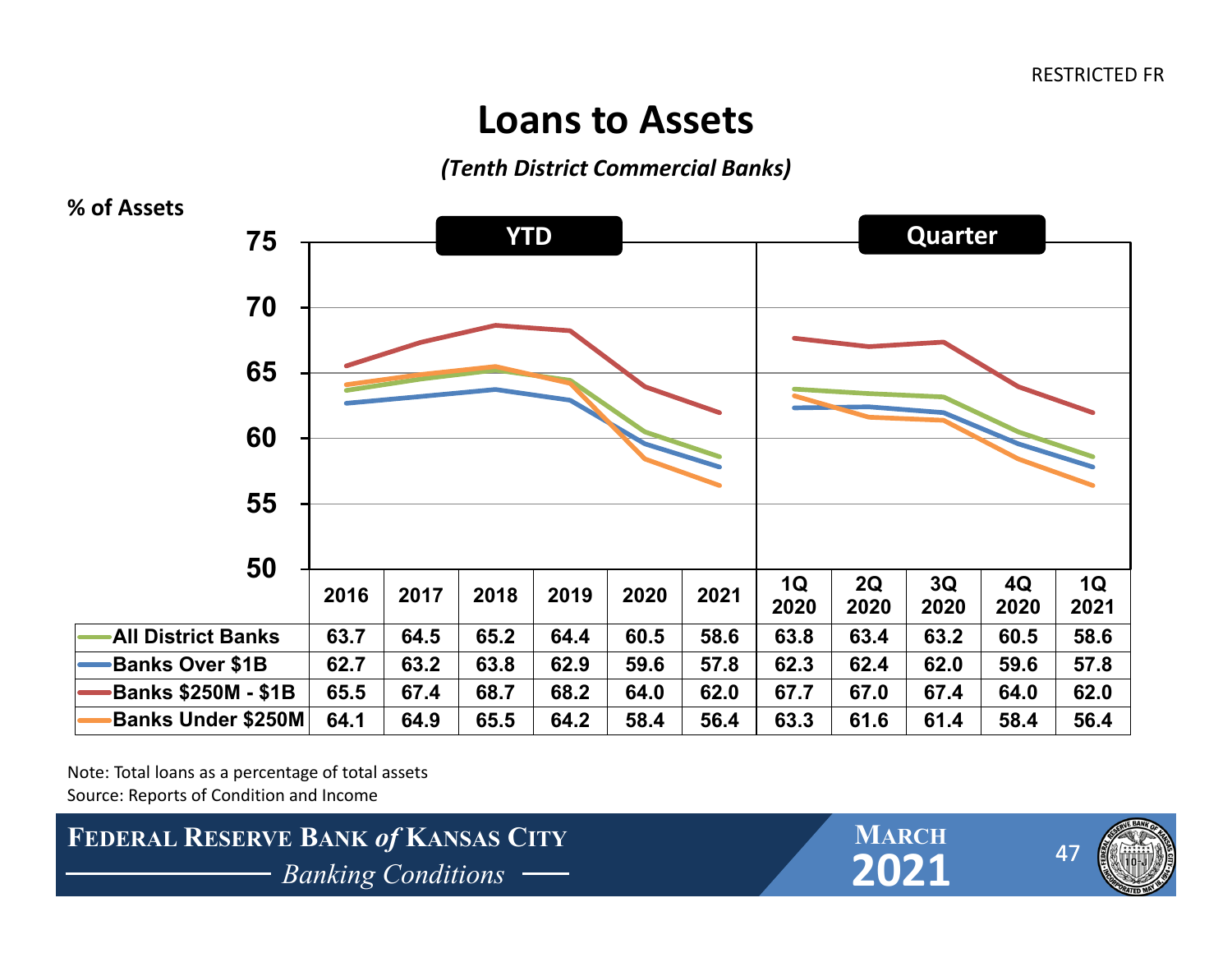### **Loans to Assets Across District States**

*(Tenth District Commercial Banks)*



\* Total loans as <sup>a</sup> percentage of total assets Source: Reports of Condition and Income

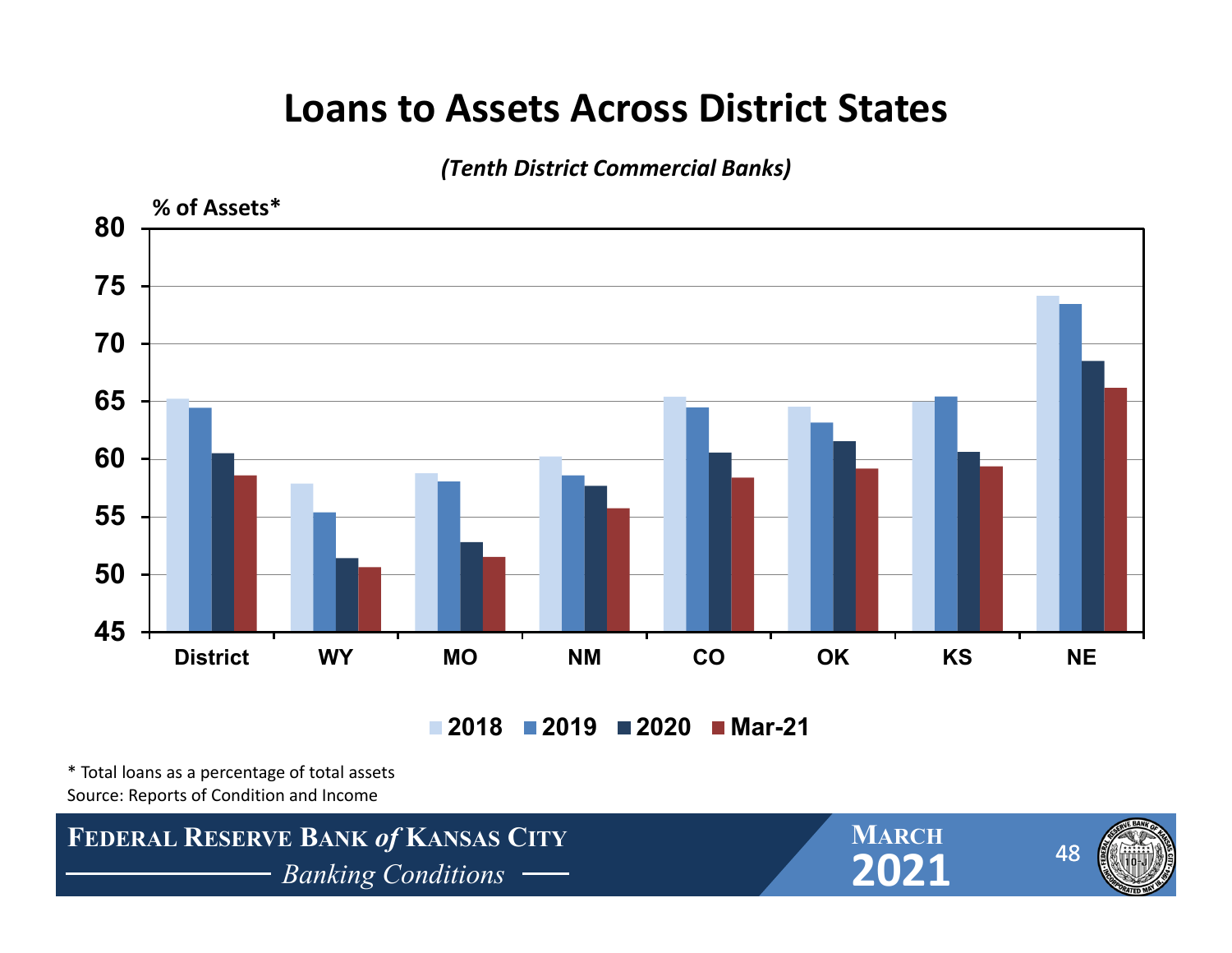# **Total Loan Growth**

*(All US Commercial Banks)*



Notes: 1) The pool of banks within each size grouping was adjusted to eliminate distortions from acquisitions, including failed banks; 2) Loans are defined as net loans outstanding; 3) 2020 and 1Q2021 Loan growth includes PPP loan data Source: Reports of Condition and Income

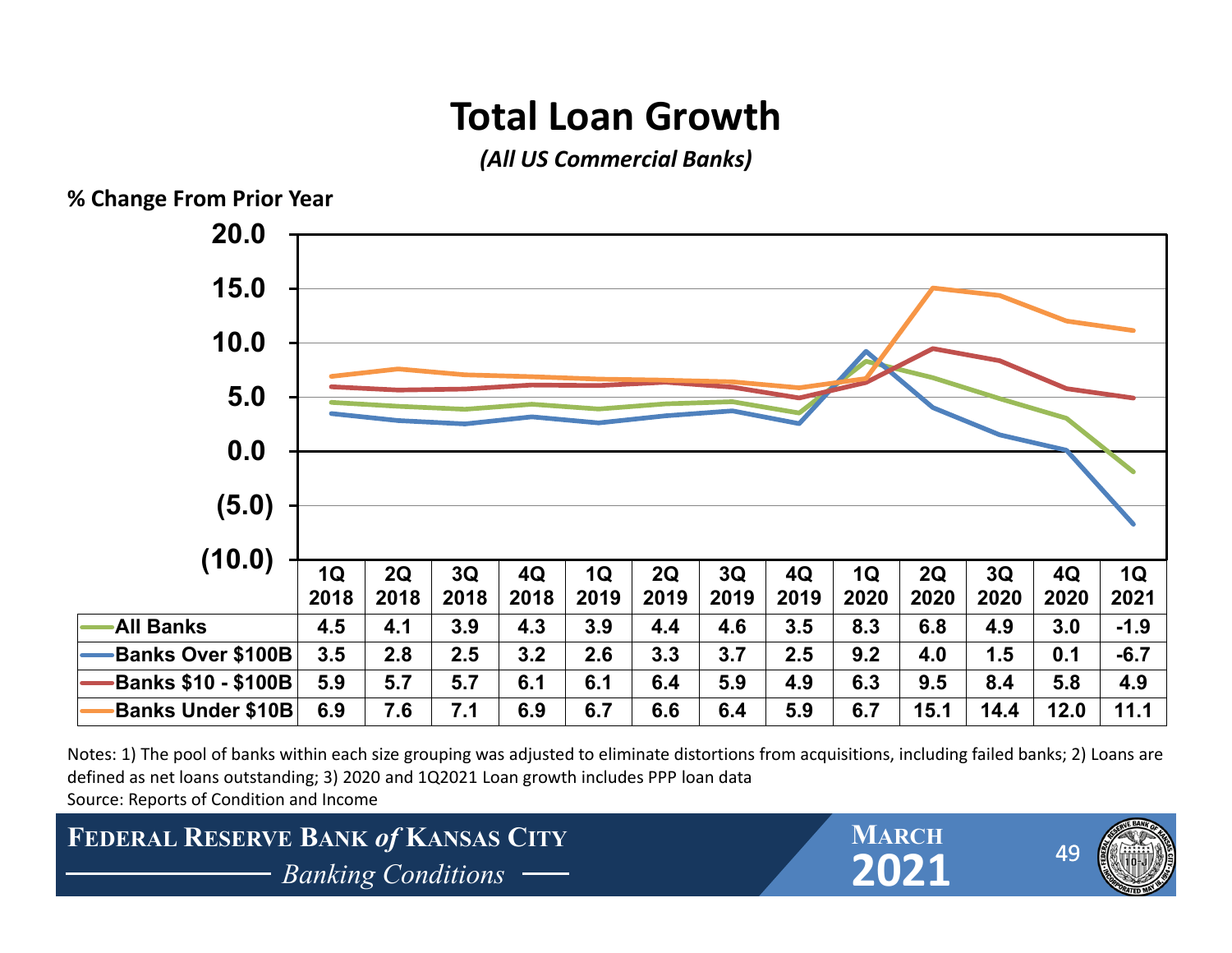# **Total Loan Growth**

*(Tenth District Commercial Banks)*



Notes: 1) The pool of banks within each size grouping was adjusted to eliminate distortions from acquisitions, including failed banks; 2) Loans are defined as net loans outstanding; 3) 2020 and 1Q2021 Loan growth includes PPP loan data Source: Reports of Condition and Income

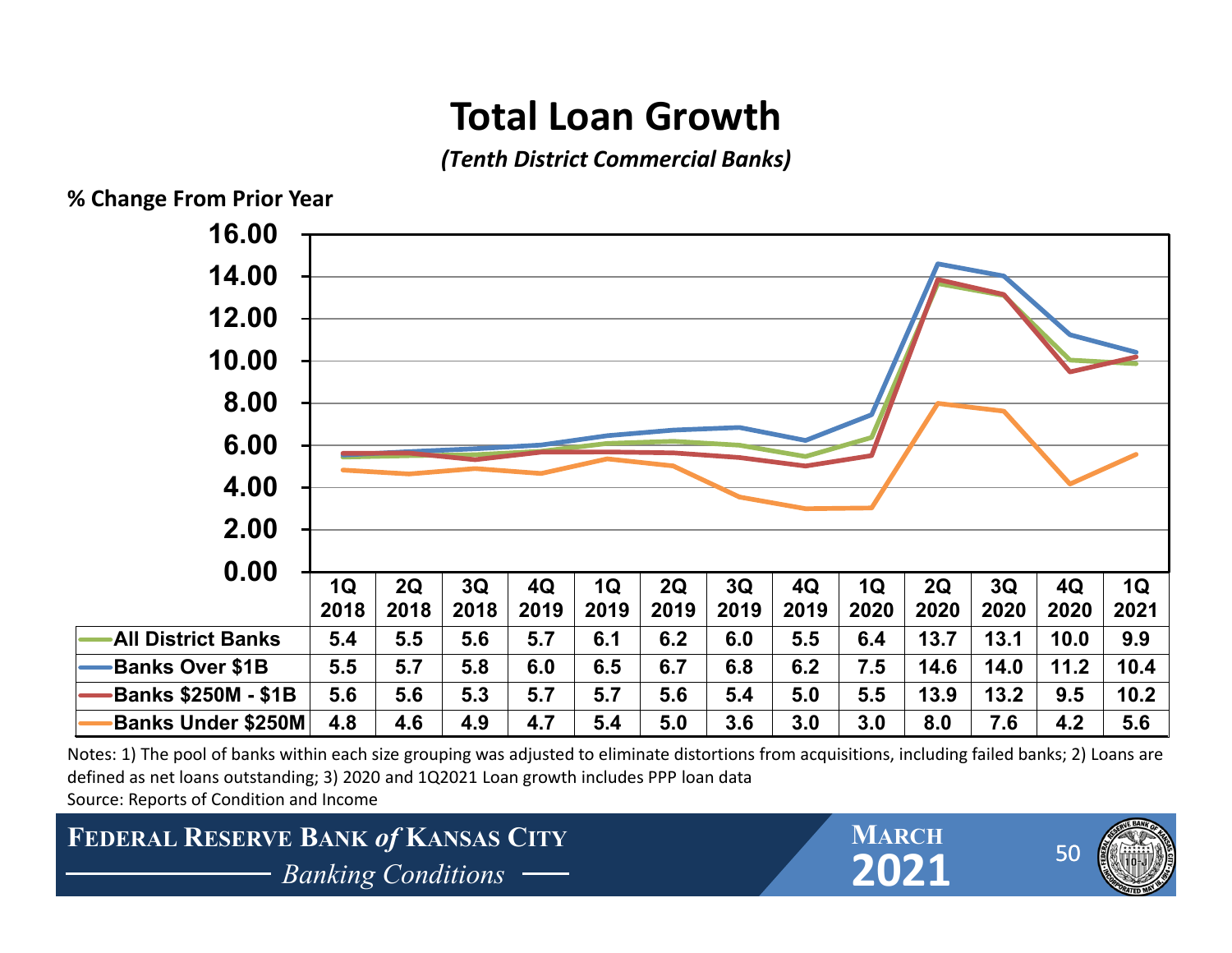# **Loan Growth By Loan Type**

*(All US Commercial Banks)*



Notes: 1) The pool of banks within each size grouping was adjusted to eliminate distortions from acquisitions, including failed banks; 2) Loans are defined as net loans outstanding; 3) 2020 and 1Q2021 Loan growth includes PPP loan data Source: Reports of Condition and Income

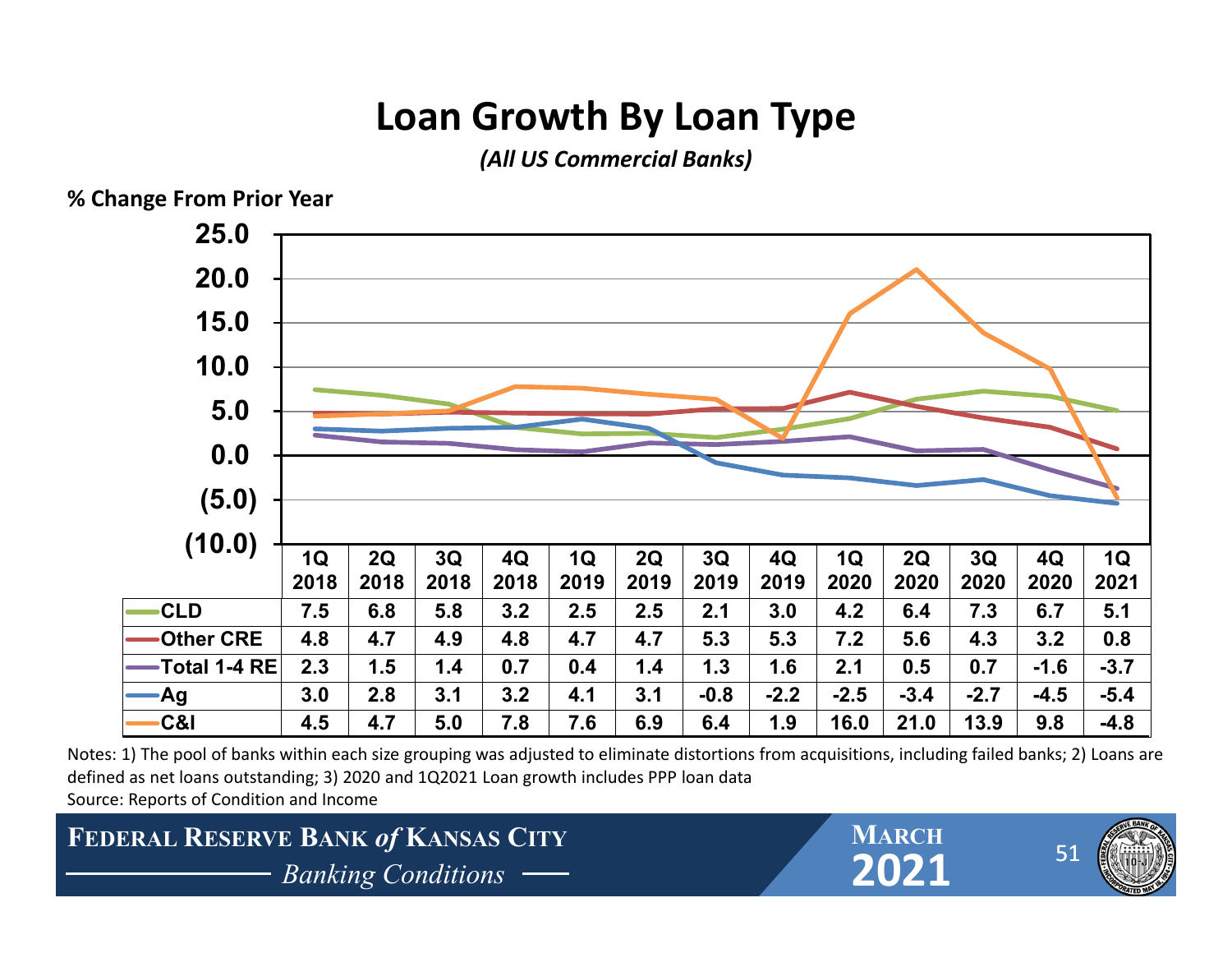# **Loan Growth By Loan Type**

*(Tenth District Commercial Banks)*



**% Change From Prior Year**

Notes: 1) The pool of banks within each size grouping was adjusted to eliminate distortions from acquisitions, including failed banks; 2) Loans are defined as net loans outstanding; 3) 2020 and 1Q2021 Loan growth includes PPP loan data Source: Reports of Condition and Income

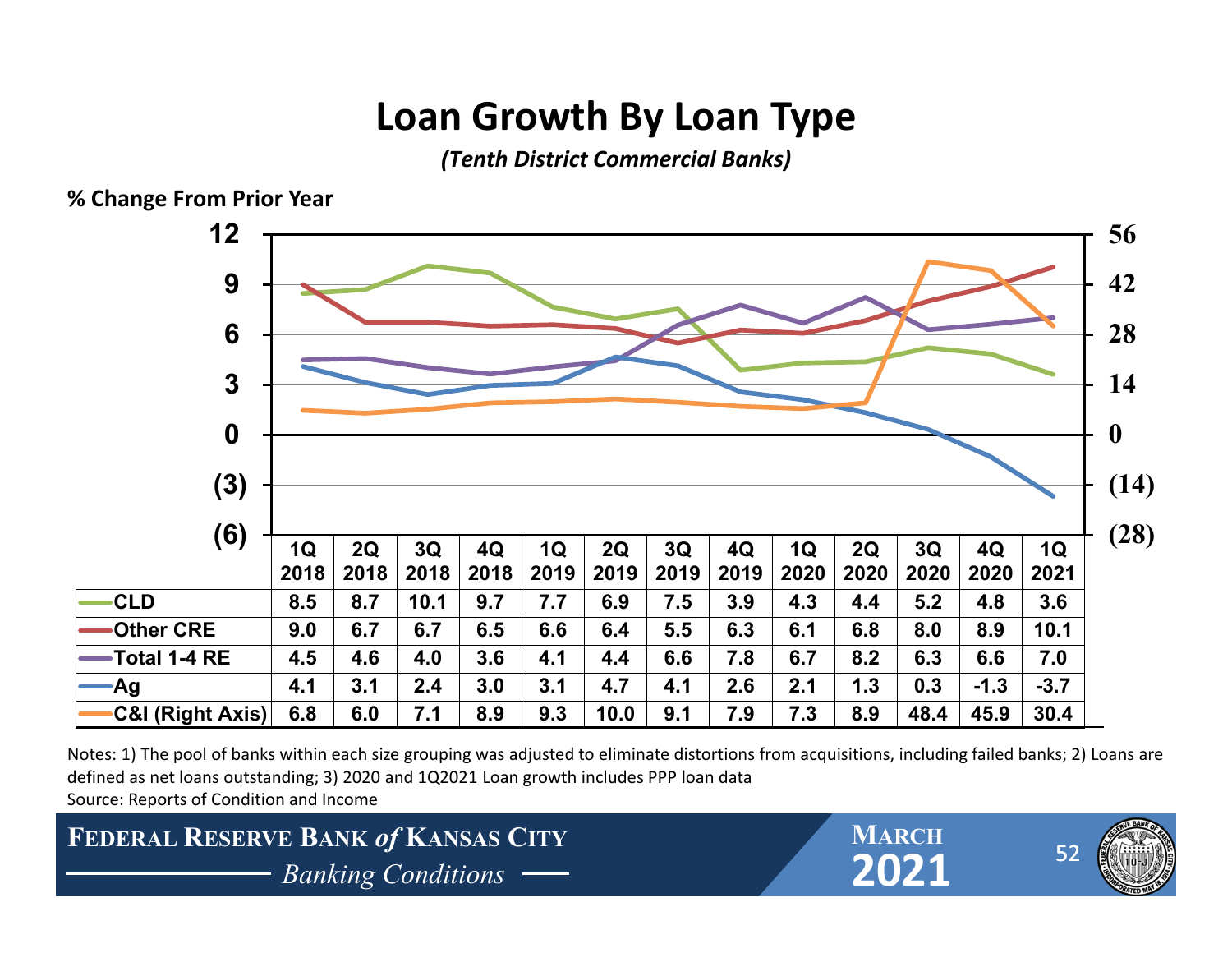### **Investment Securities to Assets**

**% Assets 2016 2017 2018 <sup>2019</sup> <sup>2020</sup> <sup>2021</sup> 1Q <sup>2020</sup> 2Q <sup>2020</sup> 3Q <sup>2020</sup> 4Q <sup>2020</sup> 1Q <sup>2021</sup> All Banks 20.7 20.3 19.9 20.6 22.2 23.1 20.0 20.3 21.5 22.2 23.1**-Banks Over \$100B 21.4 21.1 20.7 21.9 23.9 24.9 21.0 21.8 23.2 23.9 24.9 ∙Banks \$10 - \$100B│ 18.6 │ 18.0 │ 17.9 │ 17.6 │ 17.8 │ 18.4 │ 16.8 │ 16.6 │ 17.7 │ 17.8 │ 18.4 Banks Under \$10B 19.4 18.7 17.8 17.3 17.6 18.4 17.2 16.1 16.7 17.6 18.4 **1416182022242628YTDQuarter**

*(All US Commercial Banks)*

Note: Total securities as a percentage of total assets Source: Reports of Condition and Income



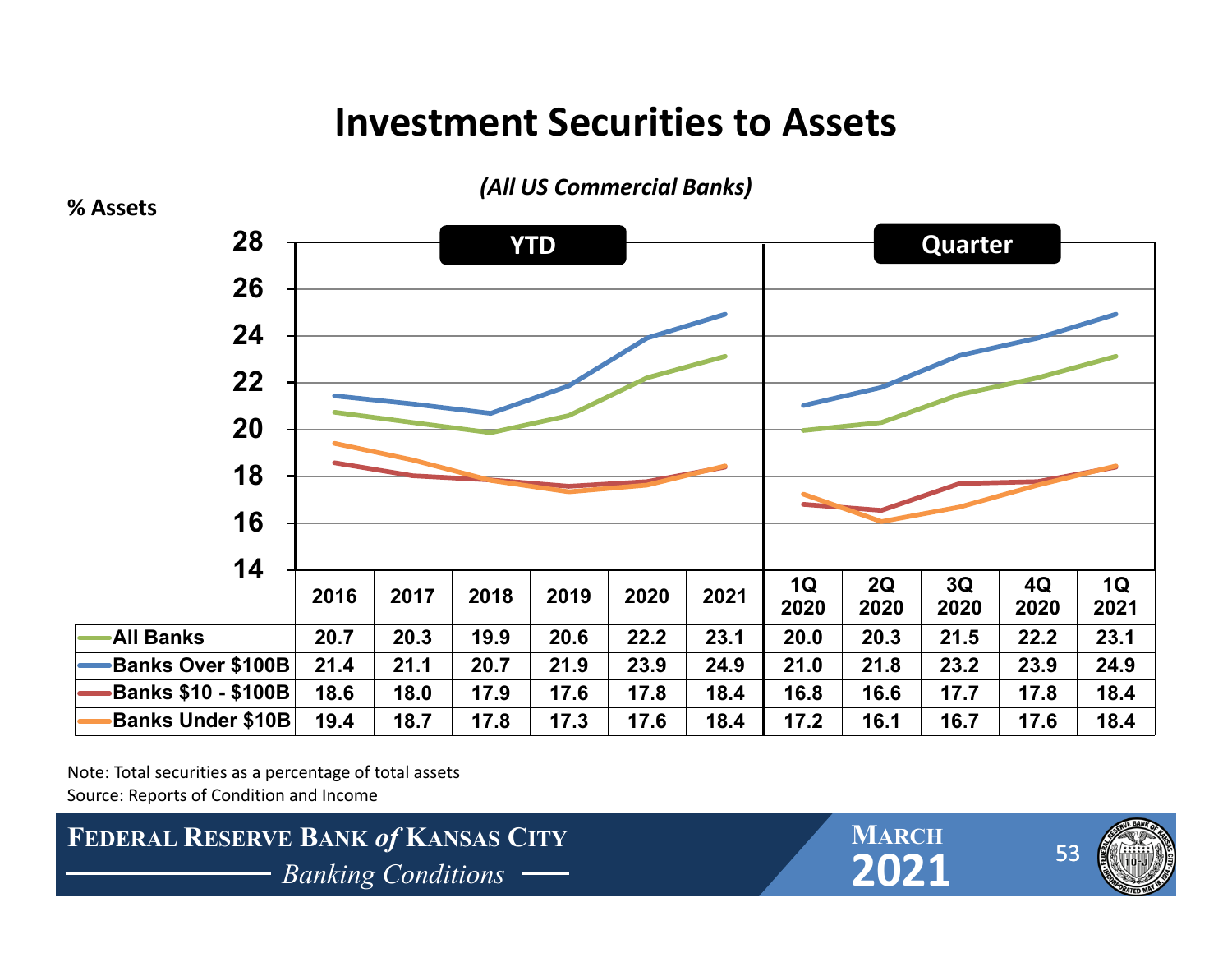### **Investment Securities to Assets**



Note: Total securities as a percentage of total assets Source: Reports of Condition and Income





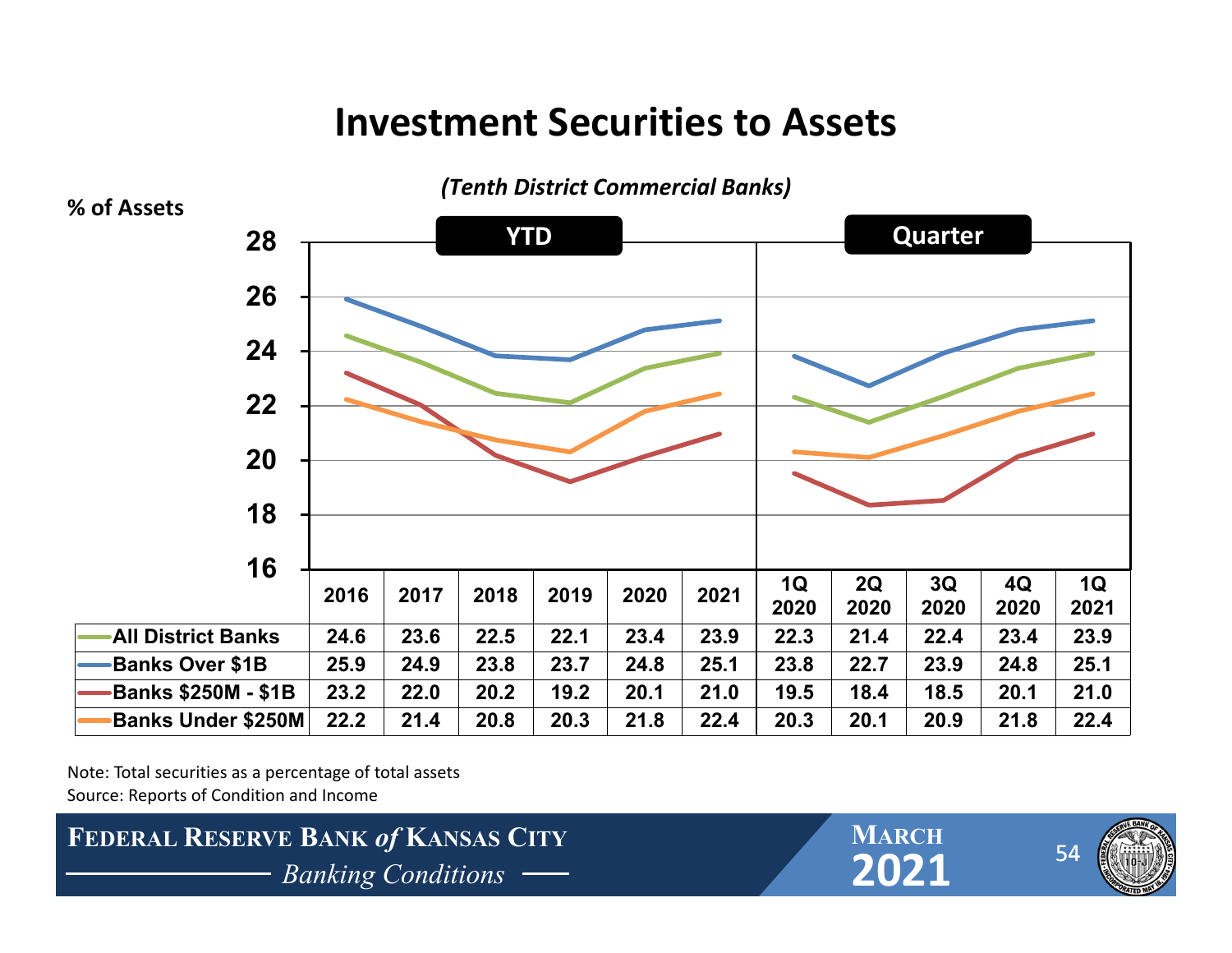# **Cash and Reserve Holdings**

*(All US Commercial Banks)*



Note: Total cash and due from as <sup>a</sup> percentage of total assets Source: Reports of Condition and Income



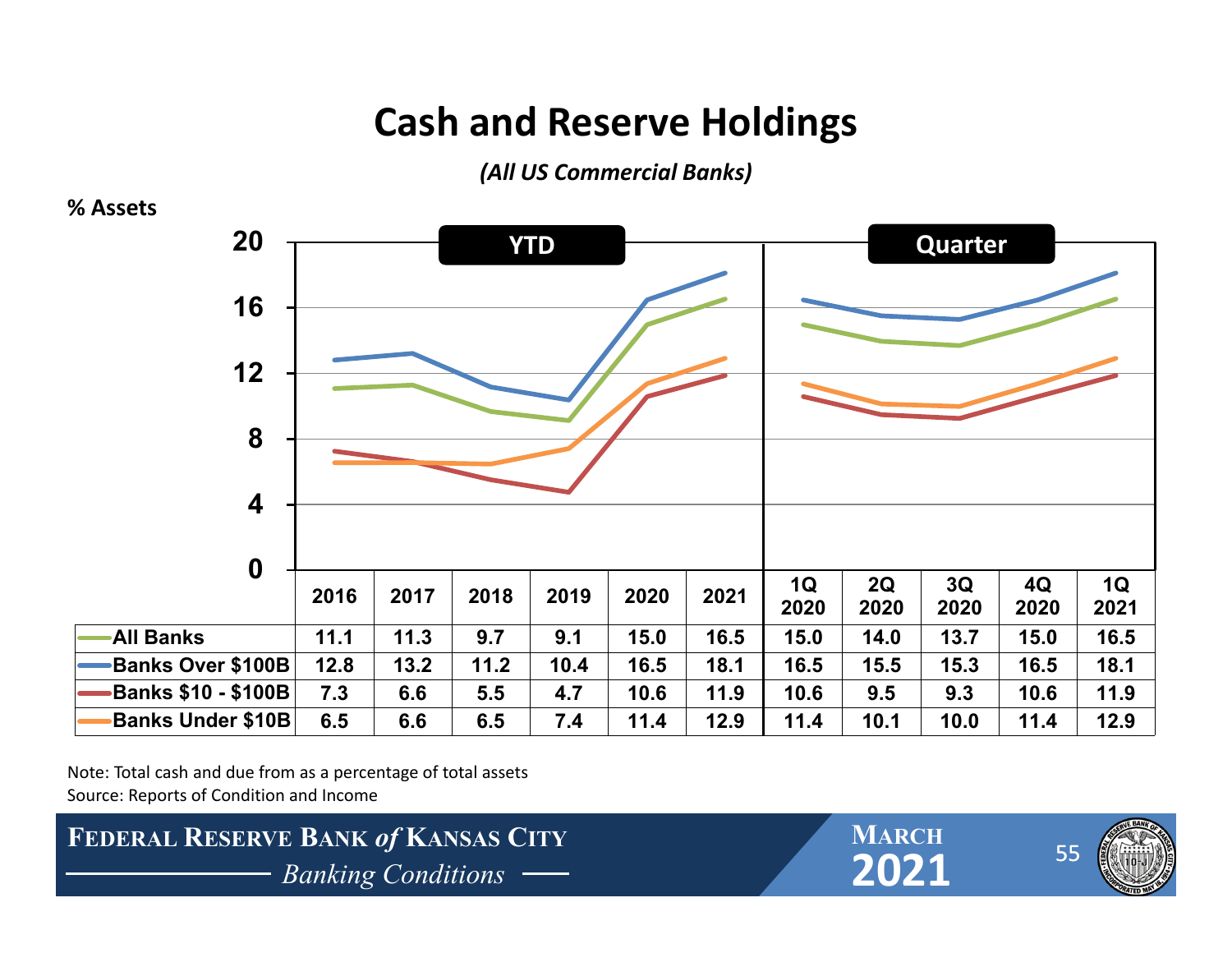# **Cash and Reserve Holdings**

*(Tenth District Commercial Banks)*



Note: Total cash and due from as <sup>a</sup> percentage of total assets Source: Reports of Condition and Income



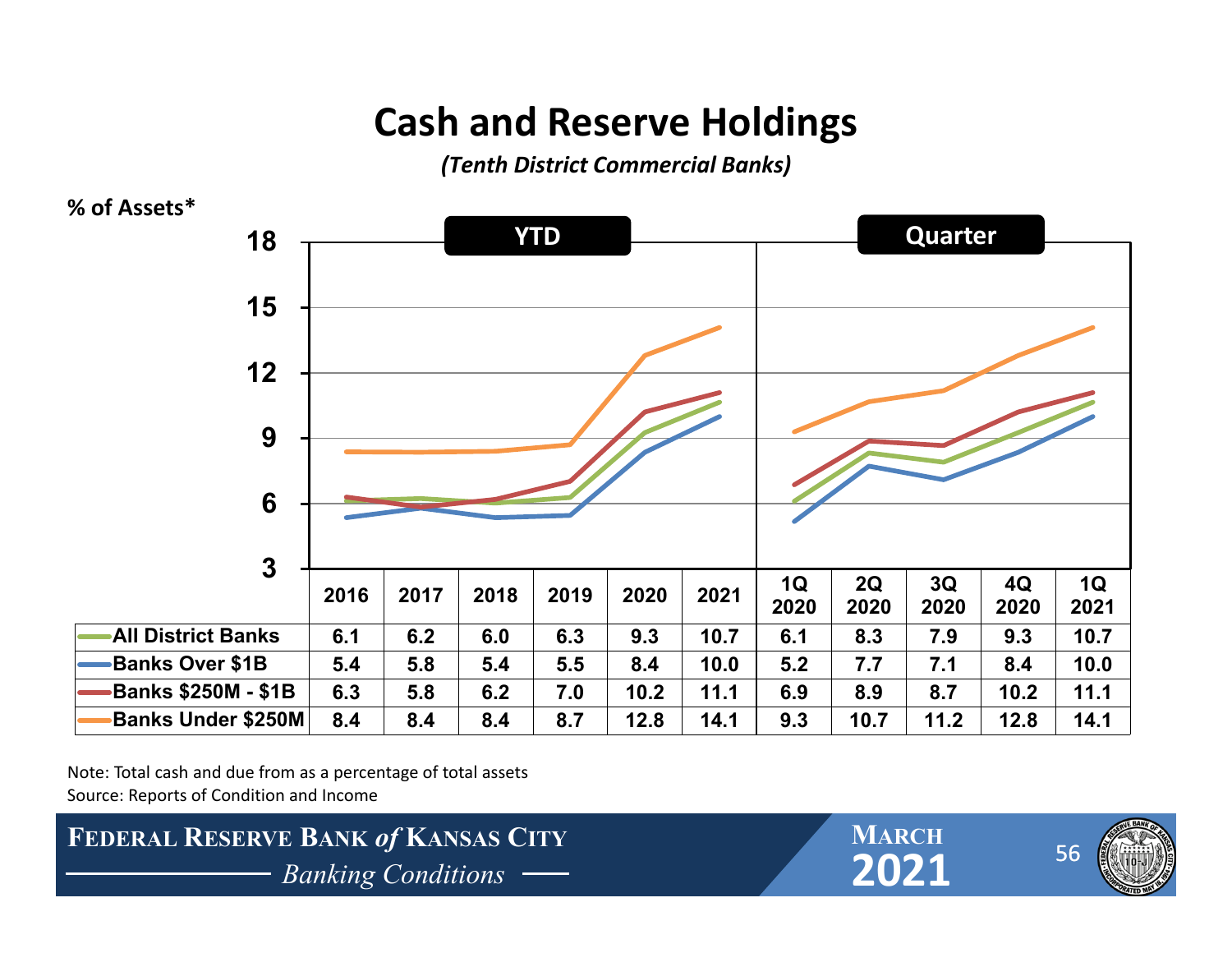### **Loan Portfolio Maturity and Repricing Distribution**

*(All US Commercial Banks)*



Note: Loans includes all loans and leases, excluding those in nonaccrual status Source: Reports of Condition and Income

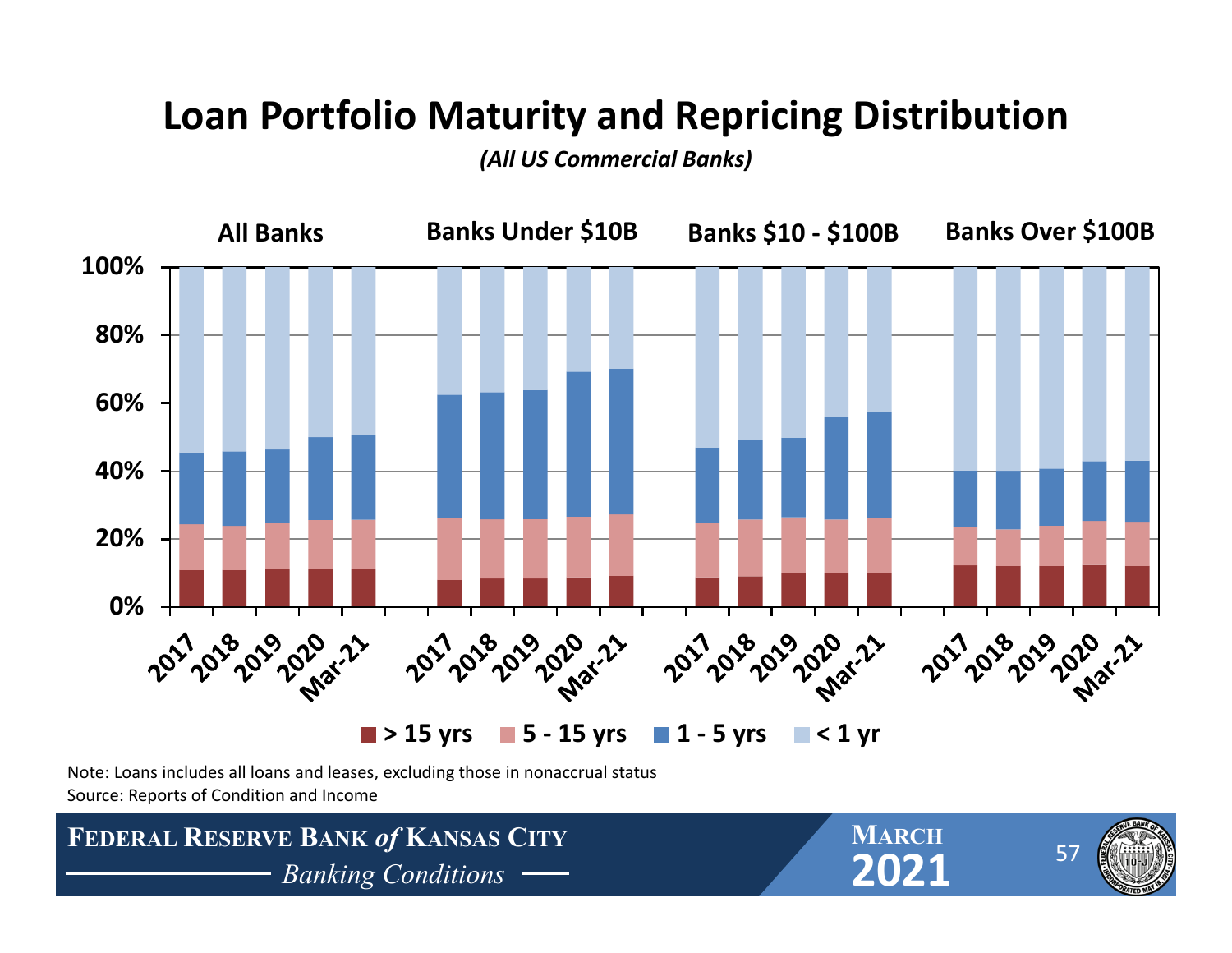# **Loan Portfolio Maturity and Repricing Distribution**

#### *(Tenth District Commercial Banks)*



Note: Loans includes all loans and leases, excluding those in nonaccrual status Source: Reports of Condition and Income

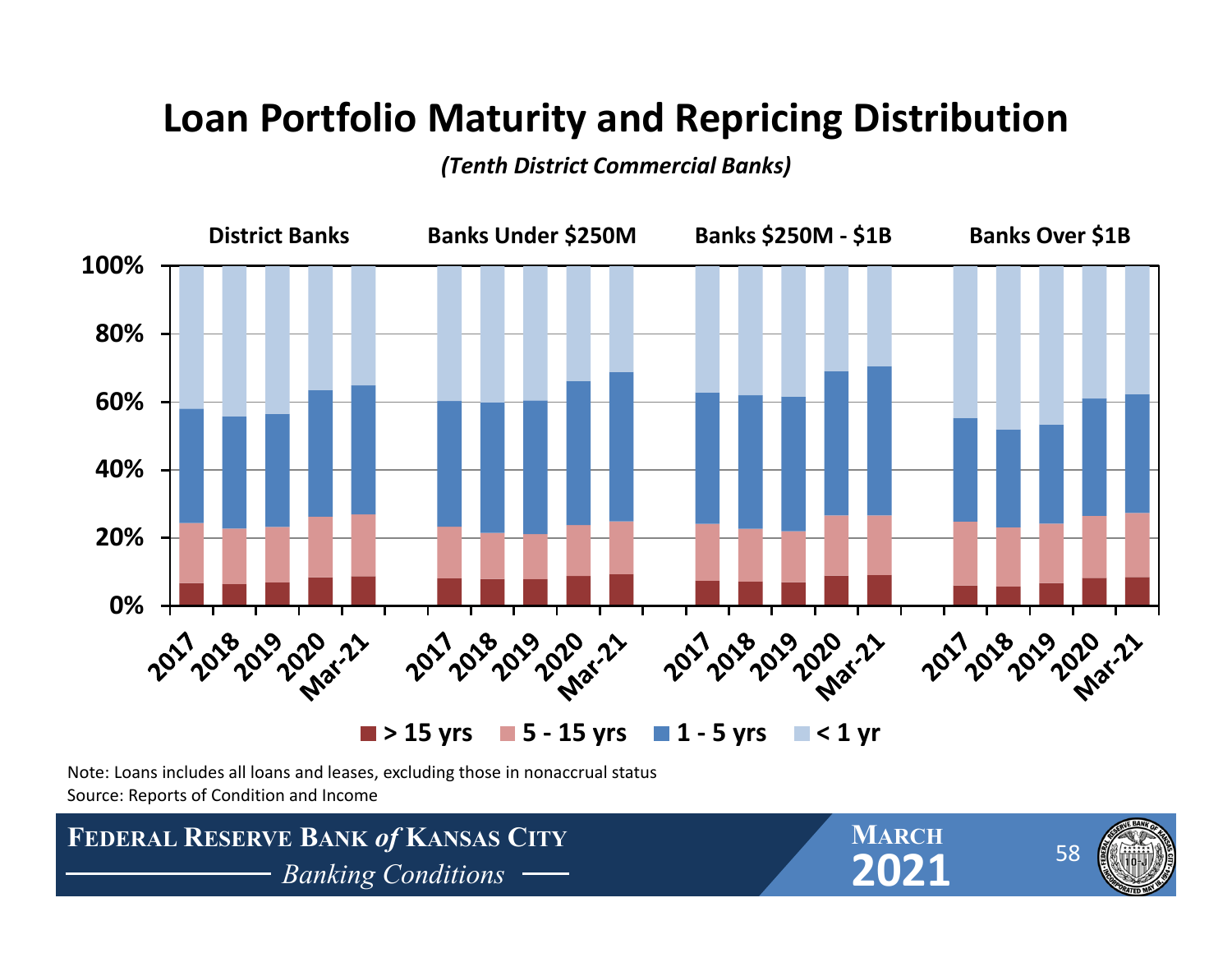# **Securities Portfolio Maturity and Repricing Distribution**

*(All US Commercial Banks)*



\* Includes all other mortgage‐backed securities (*CMOs, REMICs, and stripped MBS)*.

Note: Securities include (1) securities issued by the US Treasury, US Gov't agencies, and states and political subdivisions in the US; (2) other non‐ mortgage debt securities; (3) mortgage pass-through securities; and (4) other mortgage-backed securities. Source: Reports of Condition and Income

**FEDERAL RESERVE BANK of KANSAS CITY**<br> **PARKING Conditions** — **PARKING CONDITION** *Banking Conditions* **2021**

**MARCH**



59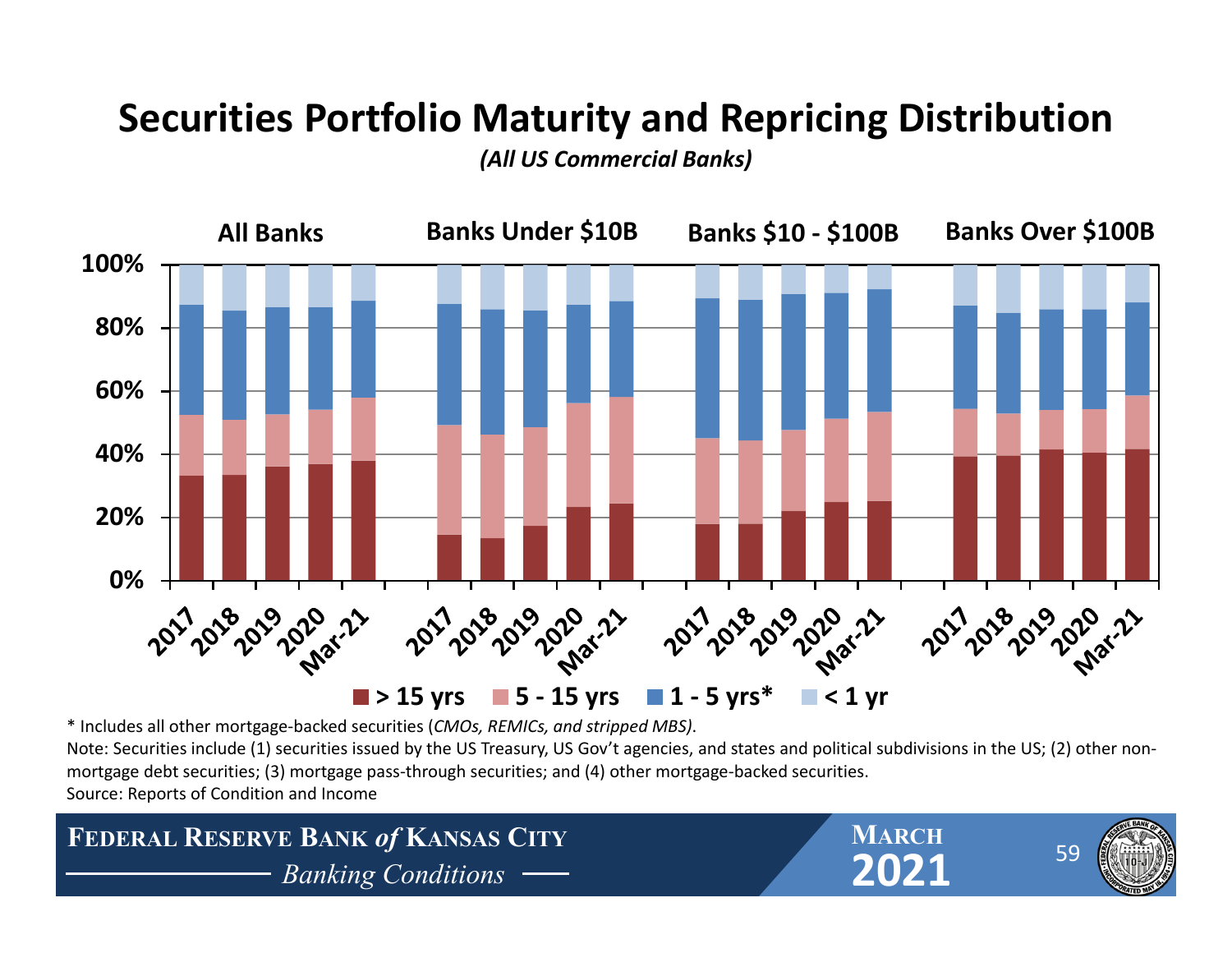# **Securities Portfolio Maturity and Repricing Distribution**

*(Tenth District Commercial Banks)*



\* Includes all other mortgage‐backed securities (*CMOs, REMICs, and stripped MBS)*.

Note: Securities include (1) securities issued by the US Treasury, US Gov't agencies, and states and political subdivisions in the US; (2) other non‐ mortgage debt securities; (3) mortgage pass-through securities; and (4) other mortgage-backed securities. Source: Reports of Condition and Income

**FEDERAL RESERVE BANK of KANSAS CITY**<br> **PARKING Conditions** — **PARKING CONDITION** *Banking Conditions* -

**MARCH**



60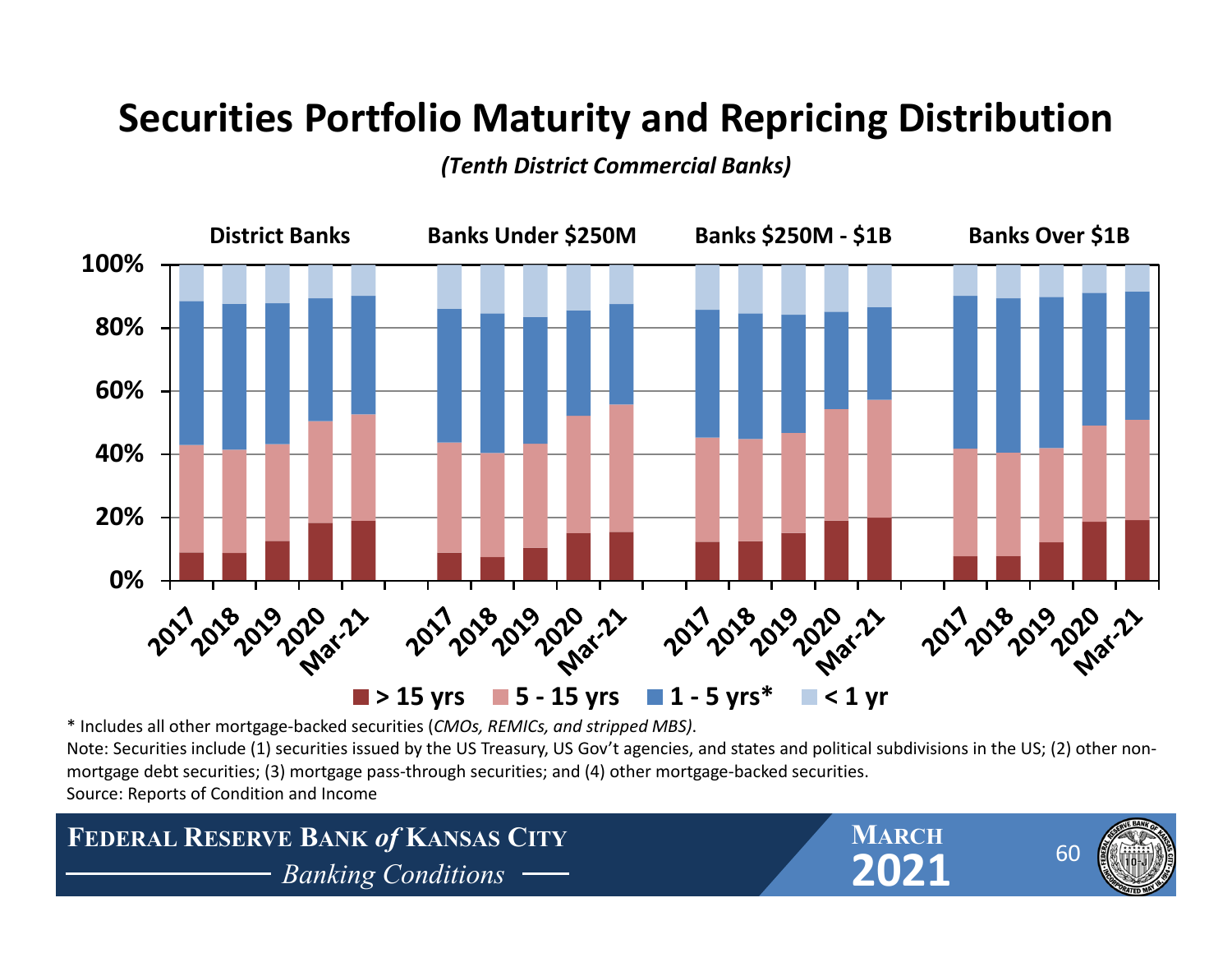### **Loans to Deposits**

*(All US Commercial Banks)*



Note: Total loans as a percentage of total deposits Source: Reports of Condition and Income



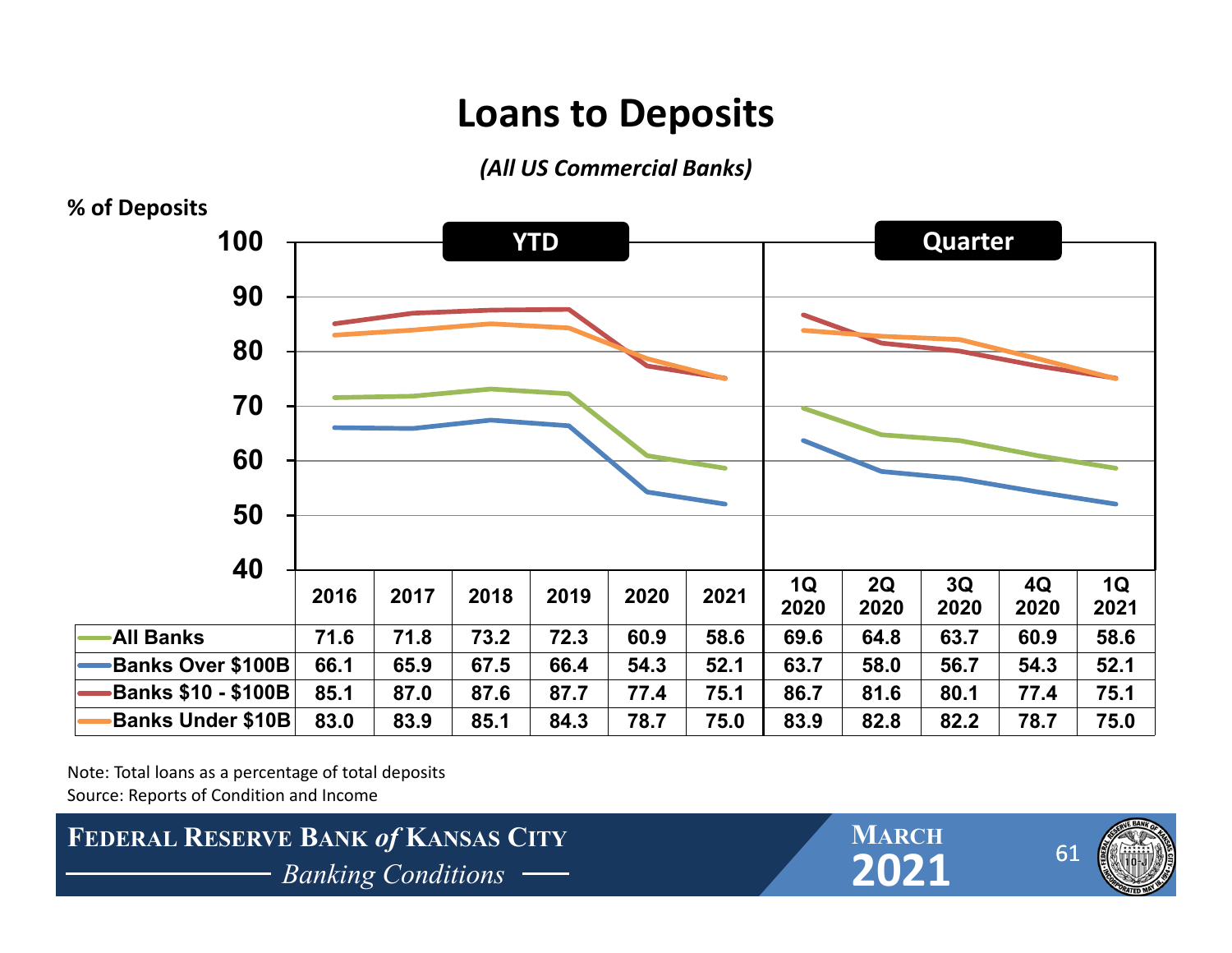### **Loans to Deposits**

*(Tenth District Commercial Banks)*



\* Total loans as <sup>a</sup> percentage of total deposits Source: Reports of Condition and Income



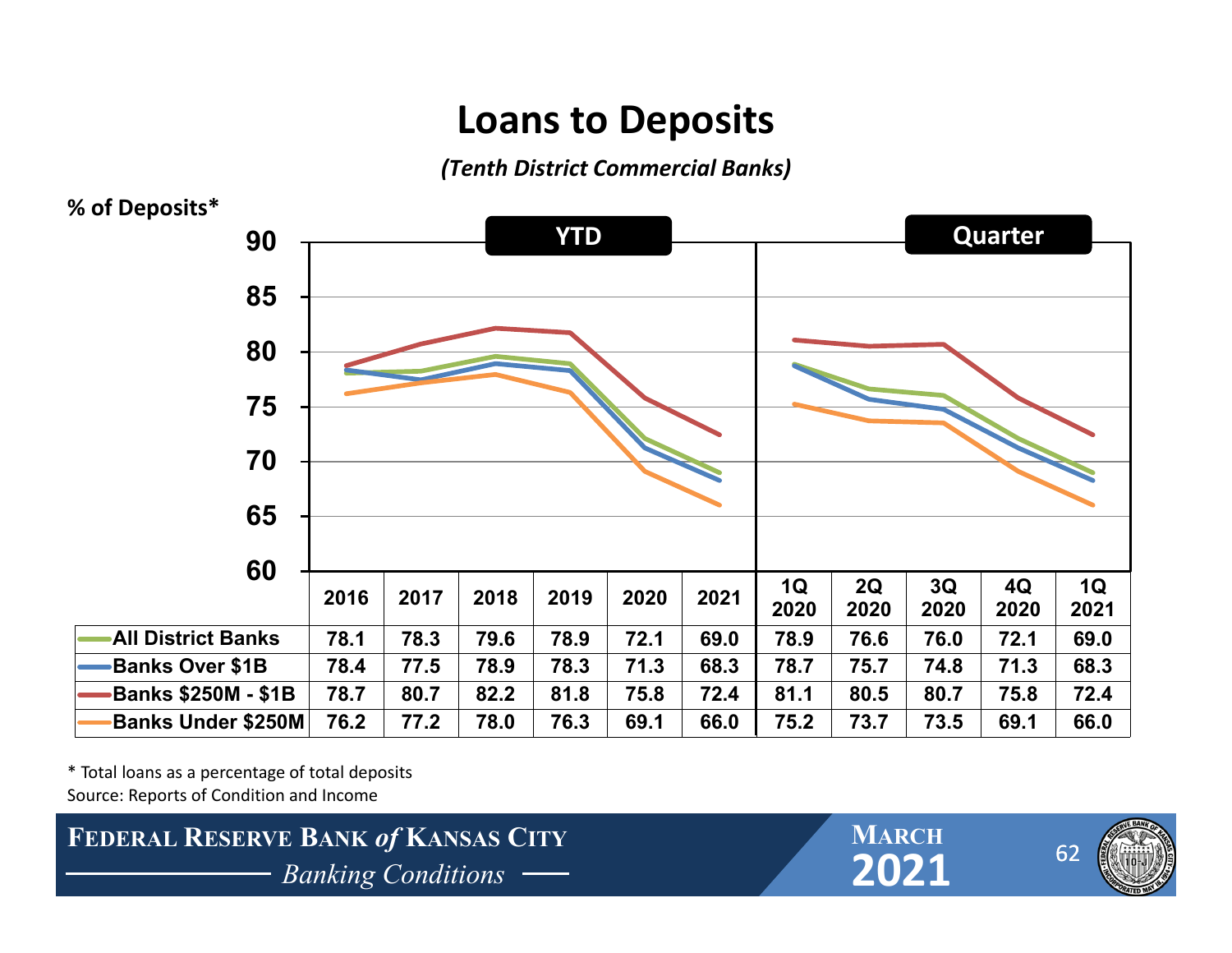# **Liquid Asset Ratio**

*(All US Commercial Banks)*



Note: Interest bearing bank balances <sup>+</sup> Federal funds sold <sup>+</sup> securities purchased under agreement to resell <sup>+</sup> total investment securities – pledged securities, as <sup>a</sup> percentage of total assets

Source: Reports of Condition and Income

**FEDERAL RESERVE BANK of KANSAS CITY**<br> **EXAMPLE 1999 Banking Conditions** *Banking Conditions* **2021**

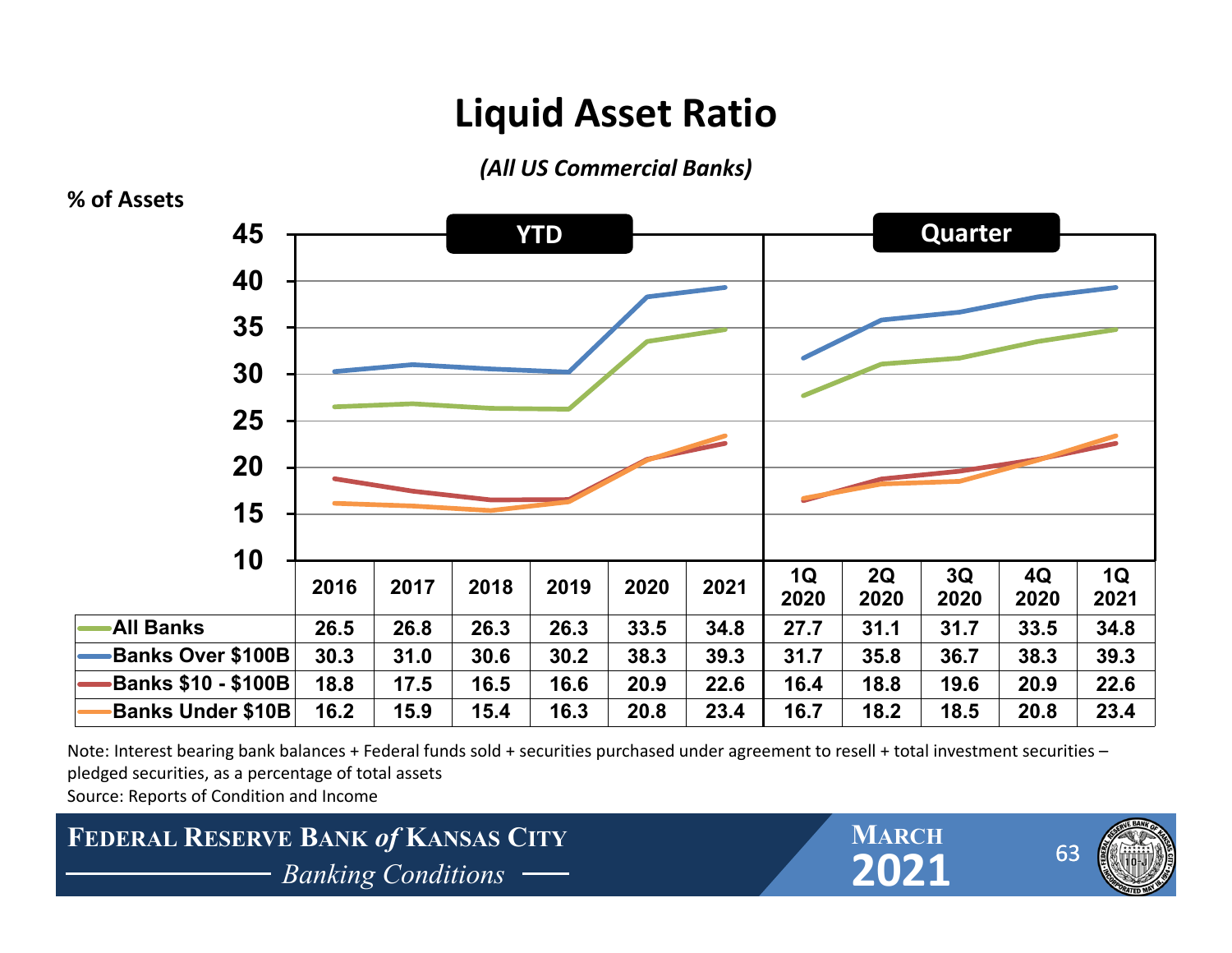## **Liquid Asset Ratio**

*(Tenth District Commercial Banks)*



\* Interest bearing bank balances <sup>+</sup> Federal funds sold <sup>+</sup> securities purchased under agreement to resell <sup>+</sup> total investment securities – pledged securities, as <sup>a</sup> percentage of total assets

Source: Reports of Condition and Income

#### **FEDERAL RESERVE BANK of KANSAS CITY**<br> **FEDERAL RESERVE BANK** of **KANSAS CITY**<br> **PARKING** Conditions — **PARKING** 2021 *Banking Conditions* **2021**

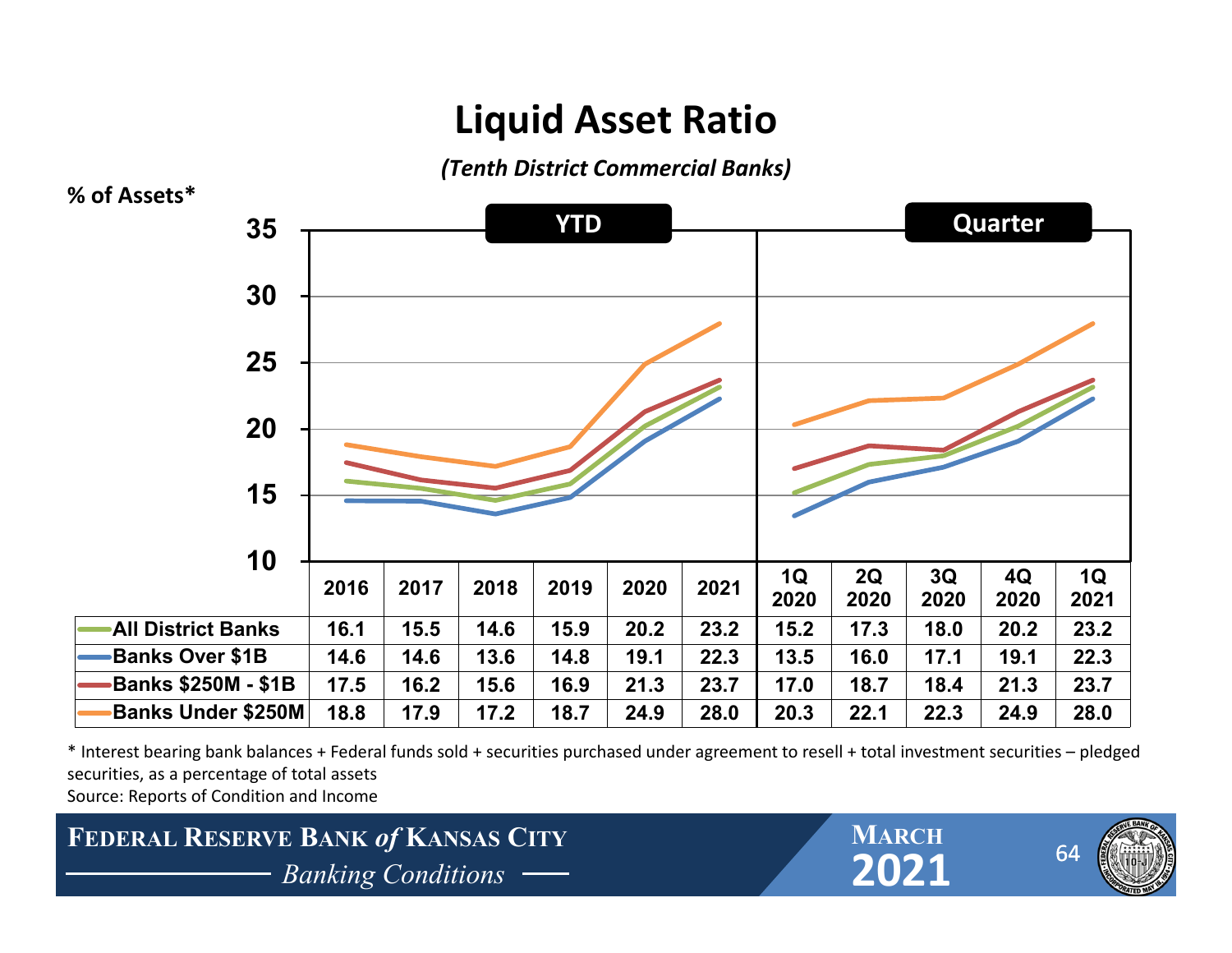# **Wholesale Funding**

*(All US Commercial Banks)*

#### **% of Assets\***



\* FFP, repos, listing service deposits, brokered deposits, FHLB borrowings, non‐brokered reciprocal deposits, and other borrowed money, as <sup>a</sup> percentage of total assets

Source: Reports of Condition and Income

#### **FEDERAL RESERVE BANK of KANSAS CITY**<br> **EXAMPLE BANKING BANK**<br> **EXAMPLE BANKING Conditions** *Banking Conditions* **2021**